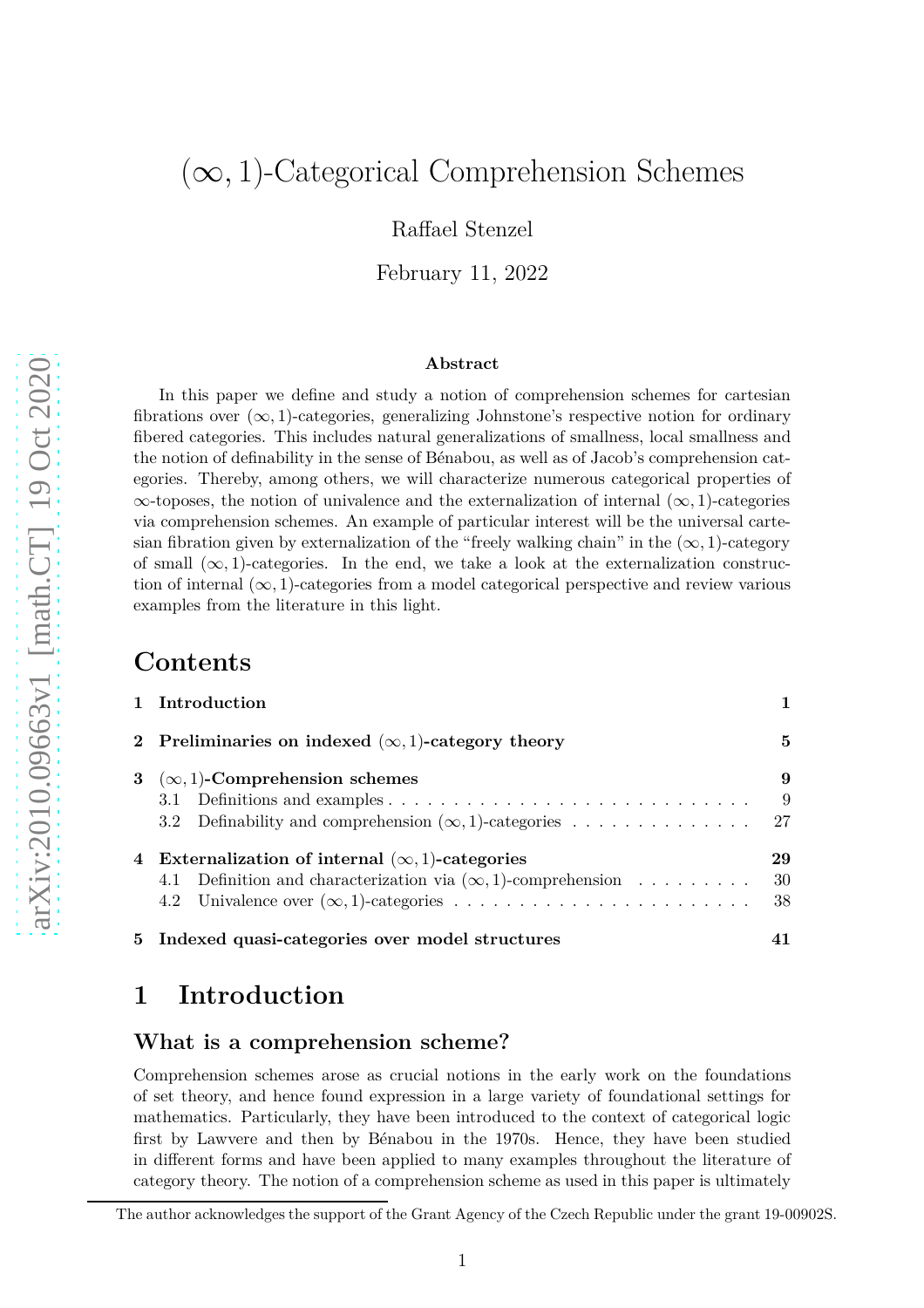rooted in the Axiom scheme of Restricted Comprehension (often referred to as the Axiom scheme of Separation) which is part of the Zermelo-Fraenkel axiomatization of set theory. The scheme states that every definable subclass of a set is again a set. Or in other words, that the set theoretic universe satisfies every set theoretical comprehension scheme.

In very general non-rigorous terms, given a model **M** of some fragment of mathematics (this may be a model of set theory, some notion of category, some model of type theory, . . . ) and some logical structure *S* over **M** defined by external "meta-mathematical" means, we say that **M** satisfies the comprehension scheme associated to *S* if this structure applied to any mathematical object *M* in **M** can be internalized in **M**. What any of these words exactly mean is very much context dependent, we refer to Table [1](#page-0-1) for the context at hand.

In his critique of the foundations of naive category theory  $[4]$ , Bénabou provided an intuition to define the notion of comprehension schemes not only in category theory (over the topos of sets), but in category theory over any other category in a syntax-free way.<sup>[1](#page-1-0)</sup> In this generality, comprehension schemes become properties of Grothendieck fibrations over arbitrary categories. Which particular comprehension schemes are satisfied by a given Grothendieck fibration  $\mathbb{E} \to \mathbb{C}$  then depends on the categorical constructions available in  $E$  over  $C$  and in  $C$  itself. The notion has been made precise in considerable generality by Johnstone in [\[13,](#page-50-0) B1.3], tieing together the elementary examples given in the glossary of [\[4\]](#page-49-0) to a structurally well behaved theory. This theory turns out to be even better behaved in the  $(\infty, 1)$ -categorical set-up and in fact easier to manage, given the following motivation.

For the moment being think of the Yoneda embedding of an ordinary category  $\mathcal C$  as a canonical elementary embedding of C into its presheaf category  $\hat{\mathcal{C}}$ . As such it converts formal/synthetic structure *in*  $\mathcal C$  to real-world structure *over*  $\mathcal C$ . Here, "real-world" structure means structure in the background theory, that is, set theory. In this sense, if we think of naive mathematics as the background theory of formal set theory, we may as well think of the inclusion Set  $\hookrightarrow$  Cls of sets into proper classes as a Yoneda embedding, mapping the formal membership relation to the naive membership relation. Following [\[4,](#page-49-0) 6], the ZF-comprehension scheme of a set *X* associated to a proper class *S* is then equivalent to representability of the "presheaf"  $X \cap S$ . In a series of abstractions from set theory to fibred higher category theory, and hence from properties to structures, a comprehension scheme *S* for a cartesian fibration  $\mathcal{E} \rightarrow \mathcal{C}$  is defined as a presheaf of diagrams of fixed shape in  $\mathcal E$  defined over  $\mathcal C$ , as illustrated in Table [1](#page-0-1) and made precise in Lemma [3.5.](#page-11-0) We then say that *S* is satisfied by the fibration  $\mathcal{E} \rightarrow \mathcal{C}$  if this collection of diagrams is "small" over  $\mathcal C$  in the sense that its associated presheaf is representable.

The expressive power of comprehension schemes encompasses important examples in category theory, most notably sufficient and necessary conditions to characterize elementary toposes (over other elementary toposes). The scope of Johnstone's definition of comprehension schemes yields tools to discuss many other such notions defined in more specific contexts as well, including Jacob's notion of comprehension categories ([\[11\]](#page-50-1)), or even more specific Lawvere's original notion of comprehension in the context of hyper-doctrines ([\[16\]](#page-50-2), [\[11,](#page-50-1) 4]). It is therefore the  $(\infty, 1)$ -categorical adaptation of Johnstone's notion of comprehension which we will center this paper on.

We will see that many characterizations of ordinary categorical constructions will carry over flawlessly, while others in fact will work out much better for the reason that "evil" equalities naturally arising in the context of ordinary category theory will be replaced by "good" instances of equivalences between  $(\infty, 1)$ -categories. It eliminates the gymnastics with elementary fibrations in [\[28\]](#page-50-3), and also affects the remarks on the "strangeness"

<span id="page-1-0"></span><sup>&</sup>lt;sup>1</sup>It may be noteworthy to point out that Bénabou in this work purposefully did not even specify what exactly a "category" is  $([4, (0.5)])$  $([4, (0.5)])$  $([4, (0.5)])$ , and that, on the basis of his effectively meta-"meta-mathematical" analysis, the framework of  $(\infty, 1)$ -category theory over the base  $\infty$ -topos of spaces appears to yield a suitable notion of such a "category theory" in his sense. In this reading one then is to replace the occurrences of "ZF" in [\[4\]](#page-49-0) by a suitable univalent type theory.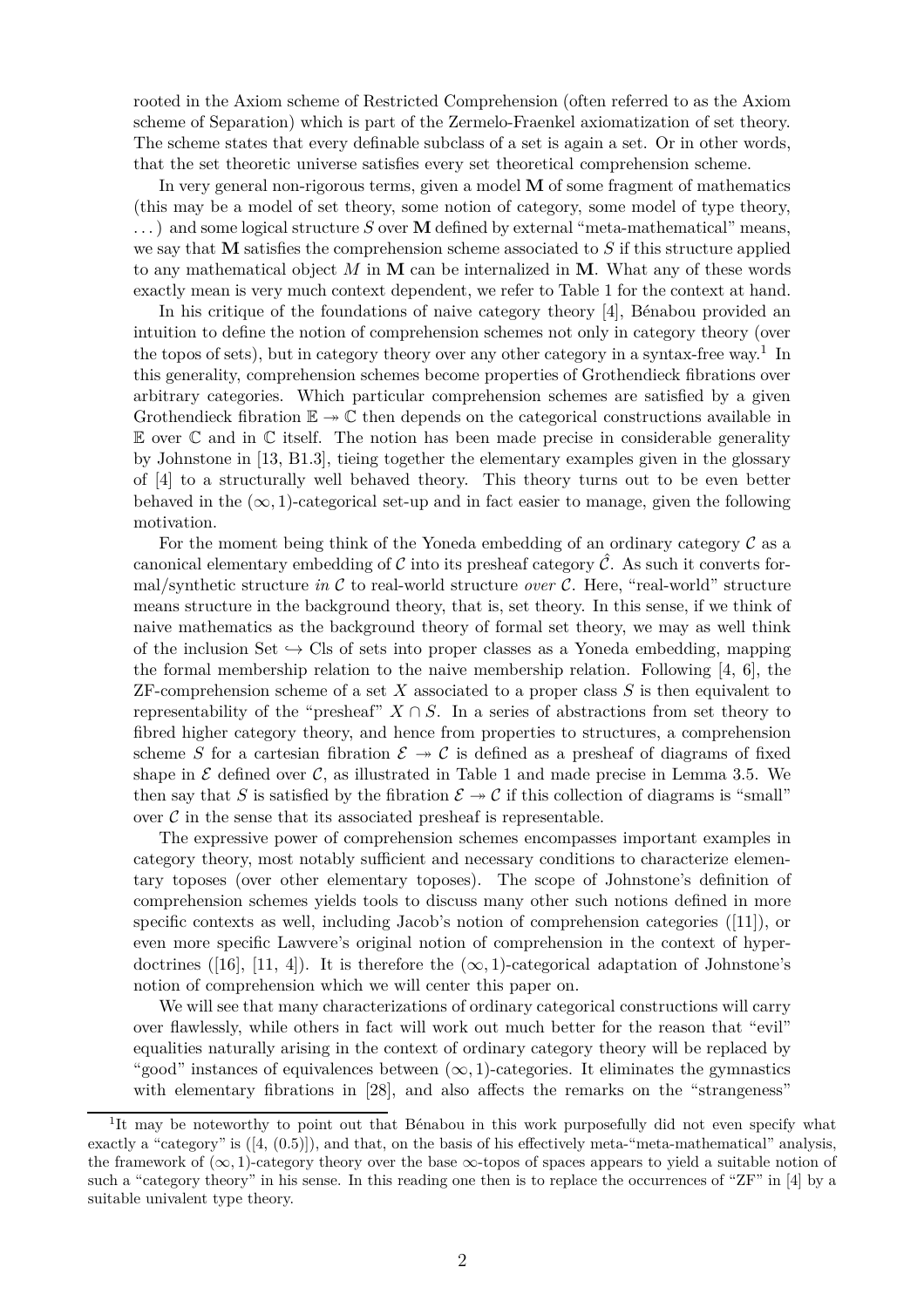| Mathematics:          | Set Theory                                                                  | <b>Higher Category Theory</b>                         |  |
|-----------------------|-----------------------------------------------------------------------------|-------------------------------------------------------|--|
| Meta-mathematics:     | The naive set theory of                                                     | $(\infty, 1)$ -Category Theory over                   |  |
|                       | proper classes                                                              | the $\infty$ -topos S of spaces                       |  |
| A model of a fragment | A set theoretic universe                                                    | An indexed $(\infty, 1)$ -category                    |  |
| of mathematics:       | V                                                                           | $\mathcal{E} \colon \mathcal{C}^{op} \to \mathcal{S}$ |  |
| A mathematical ob-    | A set $X$ in $V$                                                            | A diagram $X: I \to \mathcal{E}$ over C               |  |
| ject:                 |                                                                             |                                                       |  |
| Some external logical | A class $S$                                                                 | A functor of $(\infty, 1)$ -categories                |  |
| structure:            |                                                                             | $G\colon I\to J$                                      |  |
| The induced structure | $S \cap X$                                                                  | The presheaf $G^* \downarrow X$ of J-                 |  |
| over a mathematical   |                                                                             | shaped diagrams in $\mathcal E$ extend-               |  |
| object:               |                                                                             | ing X in $\mathcal E$ over $\mathcal C$               |  |
|                       | $V$ has $S$ -comprehension<br>if $S \cap X$ is small for all<br>$X \in V$ . | $\mathcal E$ has G-comprehension if the               |  |
| Meaning of Compre-    |                                                                             | presheaf $G^* \downarrow X$ is repre-                 |  |
| hension:              |                                                                             | sentable for all $I$ -diagrams $X$                    |  |
|                       |                                                                             | in $\mathcal{E}$ .                                    |  |

Table 1: A short dictionary of comprehension

of equality in [\[4,](#page-49-0) 8], because commutativity of squares in  $(\infty, 1)$ -categories is a matter of equivalence, not of meta-mathematical equality. In this sense, the study of equality becomes a study of equivalence.

The main sources for the ordinary categorical constructions and definitions we have adapted are Johnstone ([\[13\]](#page-50-0)), Jacobs ([\[11\]](#page-50-1), [\[12\]](#page-50-4)) and Streicher ([\[28\]](#page-50-3)). The results presented in this paper build to a large extent on the fundamental work on quasi-categories provided by Lurie in [\[17\]](#page-50-5).

There are many alleys which lend themselves to be studied in the given context but were either only superficially glanced over or entirely omitted. An exhaustive treatment of fibred  $(\infty, 1)$ -categories with a scope comparable to [\[13,](#page-50-0) B1] or [\[28\]](#page-50-3) in the ordinary categorical context would naturally require  $(\infty, 2)$ -categorical considerations, which are barely touched upon in this paper because the notions studied here are properties of one indexed  $(\infty, 1)$ -category at a time. The collection of all C-indexed  $(\infty, 1)$ -categories is only introduced in Section [2](#page-4-0) to state its equivalence to the collection of fibred  $(\infty, 1)$ -categories over C via Lurie's Unstraightening construction, and therefore it is defined as an  $(\infty, 1)$ category itself. Partial treatments of fibred  $(\infty, 1)$ -category theory in such generality can be found e.g. in [\[3\]](#page-49-1), [\[17\]](#page-50-5) and [\[23\]](#page-50-6).

#### **Outline of the paper and main results**

In Section [2](#page-4-0) we recall the necessary material on cartesian fibrations from Lurie's book [\[17\]](#page-50-5). We define the basic notions relevant to define and study comprehension schemes for fibred  $(\infty, 1)$ -categories, give reference to the equivalence between indexed  $(\infty, 1)$ -category theory and fibred  $(\infty, 1)$ -category theory via the corresponding Grothendieck construction ("Unstraightening") and discuss the most essential examples of indexed  $(\infty, 1)$ -categories and their fibred counterparts.

Section [3](#page-8-0) introduces the definition of comprehension schemes and discusses many examples like smallness, local smallness and definability of equivalences between objects and parallel pairs of arrows for different cartesian fibrations. We provide tools for mutual reduction and verification of various instances, several of which are generalizations of notions and results from [\[13,](#page-50-0) B1.3].

In Section [4](#page-28-0) we define the externalization construction of internal  $(\infty, 1)$ -categories in left exact  $(\infty, 1)$ -categories C. We will see that the cartesian fibrations arising from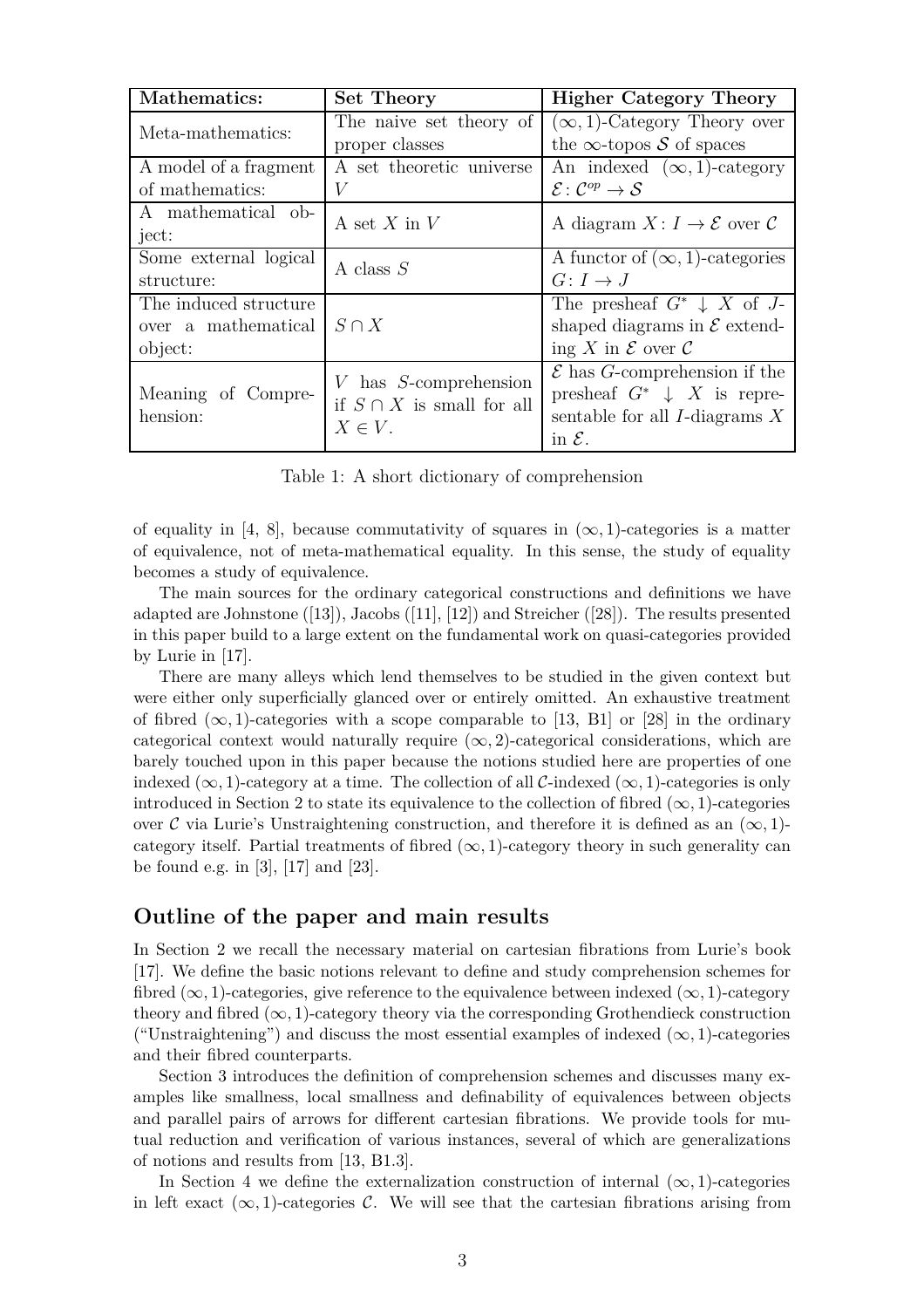internal  $(\infty, 1)$ -categories in this way can be characterized by two comprehension schemes (smallness and local smallness). This is a result which fails for 1-category theory, because, in a nutshell, smallness defined relative to the base topos of sets is a fibrewise set-like property where it should be fibrewise groupoidal. We will revisit this matter in more detail in Remark [3.9.](#page-13-0) Here, the externalization construction

$$
Ext: CS(\mathcal{C}) \to IC(\mathcal{C})
$$

from the  $(\infty, 1)$ -category of internal  $(\infty, 1)$ -categories in C to the  $(\infty, 1)$ -category of indexed ( $\infty$ , 1)-categories over C is a generalization of the synonymous ordinary categorical construction e.g. given in [\[12,](#page-50-4) 7.3]. It can be thought of as a Yoneda embedding for category objects, in the sense that when restricted to the  $(\infty, 1)$ -category of internal  $\infty$ groupoids, the externalization restricts exactly to the Yoneda embedding  $y: \mathcal{C} \to \mathcal{C}$ . It furthermore is fully faithful as well, and allows the detection of the "representables" via a smallness criterion (Theorem [4.11\)](#page-33-0).

Two fundamental examples are given by the universal cartesian fibration  $\text{Det}^{op}_{\infty} \to$ Cat<sup>op</sup> and the universal right fibration  $S^{op}_* \to S^{op}$  as constructed in [\[17,](#page-50-5) 3.3.2]. There, Lurie showed that the universal right fibration is represented by the terminal object in the  $(\infty, 1)$ -category S of spaces. The universal cartesian fibration on the other hand cannot be representable in the same sense, but we will see that it is representable in the directed sense referred to above (Example [4.14\)](#page-34-0). The associated internal  $(\infty, 1)$ -category is given by the "freely walking chain"  $\Delta^{\bullet} \in \text{Fun}(N(\Delta), \text{Cat}_{\infty})$ . In fact, it will follow from general considerations about comprehension schemes that the universal right fibration must then be represented by the "freely walking invertible chain"  $I\Delta^{\bullet}$  in  $S$  in the same way (Example [3.26,](#page-25-0) Remark [4.14\)](#page-34-0). But this is object is contractible in Fun( $N(\Delta)$ , S), which recovers Lurie's original result by other means.

Applied to comprehension  $(\infty, 1)$ -categories over a fixed  $(\infty, 1)$ -category C in the sense of Jacobs ([\[11\]](#page-50-1)), we will relate smallness to univalent maps in C whenever C has enough structure to define univalence in the first place (Proposition [4.18\)](#page-37-1). On the one hand, this will give a characterization of  $\infty$ -toposes in terms of smallness over themselves (Remark [4.21\)](#page-39-0). On the other hand, this comparison suggests a general definition of univalent objects in fibred  $(\infty, 1)$ -categories whose potential study we leave to future work.

In Section [5](#page-40-0) we take a look at indexed  $(\infty, 1)$ -categories over an  $(\infty, 1)$ -category C from a homotopical algebraic perspective and assume that C is the homotopy  $(\infty, 1)$ -category of a model category M. Against the background of the results in Section [4,](#page-28-0) we will study the contravariant functors from M into the category **S** of simplicial sets. We show that the functors which arise as the externalization of a complete Segal object in M are exactly the right Quillen functors into **S** equipped with the Joyal model structure (Proposition [5.4\)](#page-42-0). Hence, in the sense of Section [4,](#page-28-0) the right Quillen functors  $\mathbb{M}^{op} \to (\mathbf{S}, \mathbf{QCat})$  can be thought of as the small and locally small (or the representable) indexed quasi-categories over M. We finish the section with a characterization of univalence (Corollary [5.15\)](#page-45-0) and of the fibration extension property and the weak equivalence extension property as right Quillen conditions in this context (Proposition [5.18\)](#page-48-0).

**Notation.** The notation will follow [\[17\]](#page-50-5) in large. In particular, the exponential  $\mathcal{D}^{\mathcal{C}}$  of two quasi-categories C, D in the category **S** of simplicial sets will be denoted by Fun(C, D). The large  $(\infty, 1)$ -category of small  $(\infty, 1)$ -categories as defined and studied in [\[17,](#page-50-5) 3] will be denoted by  $\text{Cat}_{\infty}$ . Its hom-spaces  $\text{Cat}_{\infty}(\mathcal{C}, \mathcal{D})$  are given by the core  $\text{Fun}(\mathcal{C}, \mathcal{D})^{\simeq}$ , that is, the largest Kan complex contained in the quasi-category Fun( $\mathcal{C}, \mathcal{D}$ ). The ( $\infty$ , 1)-category of spaces will be denoted by  $S$ .

Given an  $(\infty, 1)$ -category C and an object  $C \in \mathcal{C}$ , we denote the associated slice  $(\infty, 1)$ category (called *overcategory* in [\[17\]](#page-50-5)) by  $\mathcal{C}_{/C}$ .

The standard *n*-simplex in the category of simplicial sets will be denoted by  $\Delta^n$ . Its non-degenerate edge from *i* to *j* for integers  $0 \le i < j \le n$  will be denoted by  $\Delta^{\{i,j\}} \subset \Delta^n$ .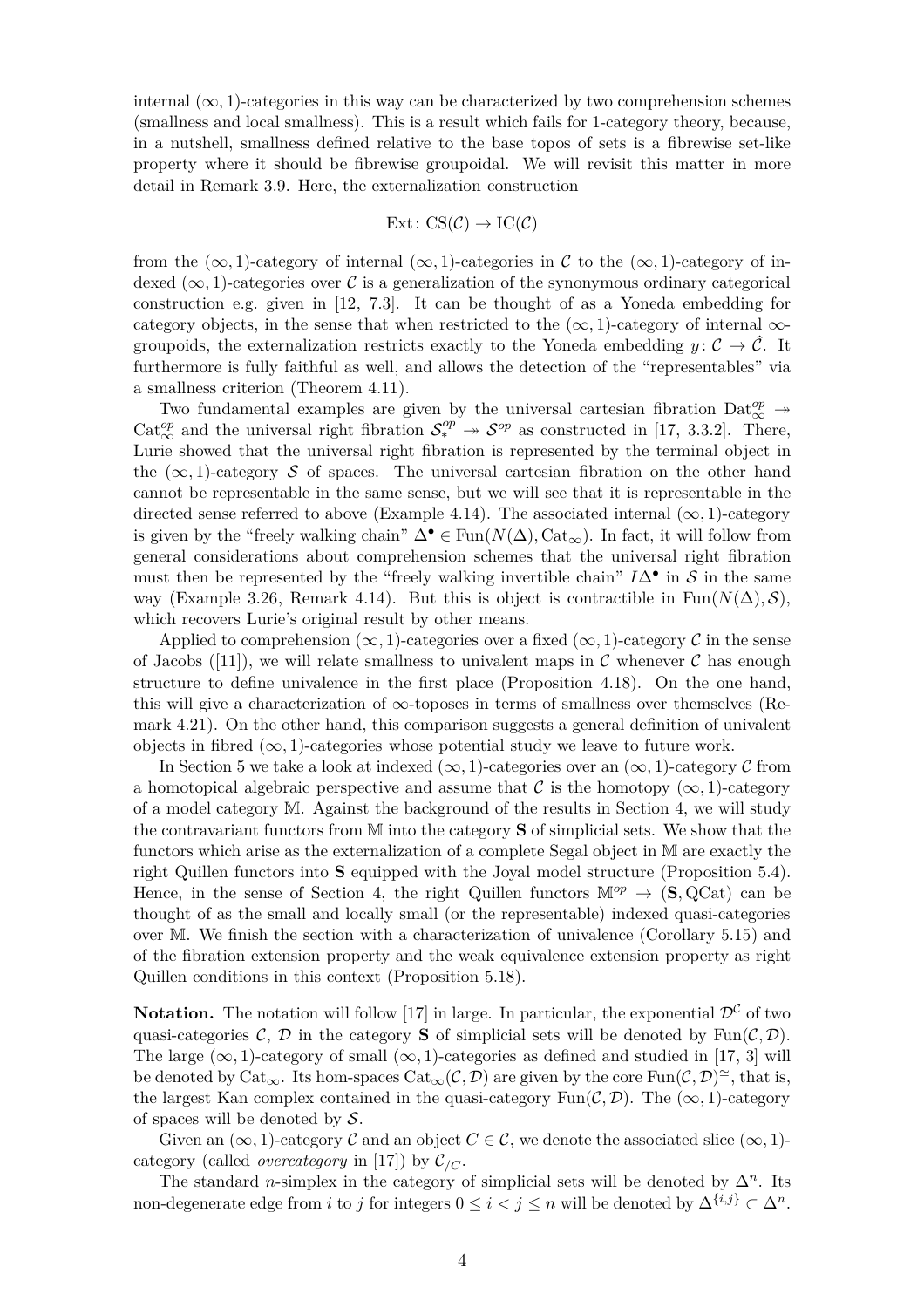There are two model structures on the category **S** of particular importance for this paper. These are the Quillen model structure (**S***,* Kan) for Kan complexes and the Joyal model structure (**S***,* QCat) for quasi-categories.

For the sake of readability only, whenever we say " $\infty$ -category" we mean  $(\infty, 1)$ category. While the results of this paper should not depend on any model of  $(\infty,1)$ category theory (by the transition results in [\[23\]](#page-50-6)), the author chose to work with quasicategories for the presentation of computations and constructions in virtue of both the extensive use of the results in [\[17\]](#page-50-5), as well as the model categorical material covered in Section [5.](#page-40-0) Here it appeared the most natural to consider simplicial sets with the Joyal model structure. The only other model for the theory of  $(\infty, 1)$ -categories that will be used in this paper is the homotopy theory of complete Segal spaces in Section [4.](#page-28-0)

**Acknowledgments.** The author would like to thank John Bourke for multiple stimulating discussions on this paper.

## <span id="page-4-0"></span>**2 Preliminaries on indexed** (∞*,* 1)**-category theory**

In order to define and study comprehension schemes for cartesian fibrations of  $\infty$ -categories, in this section we cover, first, the underlying basic definitions and examples of indexed  $\infty$ categories and cartesian fibrations, second, the  $\infty$ -categorical Grothendieck construction in form of Lurie's Straightening and Unstraightening pair, and, lastly, a few definitions and constructions regarding marked simplicial sets. The presentation of the material in this section is largely non-technical and mainly serves the purpose of introducing and organizing the notions and examples to be studied in later sections. The underlying calculations and proofs are contained in [\[17\]](#page-50-5) where all given  $\infty$ -categorical concepts are developed in detail.

**Definition 2.1.** Let C be an  $\infty$ -category. A C-indexed  $\infty$ -category is a functor  $\mathcal{I}: C^{op} \to$ Cat<sub>∞</sub>. If C has a terminal object  $1 \in \mathcal{C}$ , we say that  $\mathcal{I}(1)$  is the underlying  $\infty$ -category of *I*. We define the  $\infty$ -category  $\text{IC}(\mathcal{C}) := \text{Fun}(\mathcal{C}^{op}, \text{Cat}_{\infty})$  of *C*-indexed  $\infty$ -categories. A functor of C-indexed  $\infty$ -categories  $\mathcal{I}, \mathcal{J}$  is simply an edge in IC(C), that is, a natural transformation from  $\mathcal I$  to  $\mathcal J$ .

Likewise, a C-indexed  $\infty$ -groupoid is a functor  $X: C^{op} \to S$ . The  $\infty$ -category of Cindexed  $\infty$ -groupoids is the  $\infty$ -category  $\hat{\mathcal{C}} \simeq \text{Fun}(\mathcal{C}^{op}, \mathcal{S})$  of presheaves on  $\mathcal{C}$ .

<span id="page-4-1"></span>The following examples are generalizations of some of the 1-categorical examples considered in [\[13,](#page-50-0) B1.2].

**Examples 2.2.** Let  $\mathcal{C}$  be an  $\infty$ -category.

1. Our first example is in fact not indexed over  $\mathcal C$  itself, but rather represented by  $\mathcal C$  in a  $(\infty, 2)$ -categorical sense. Namely, the functor

$$
\mathrm{Fun}(\hspace{0.05cm}\underline{\ \ }\hspace{0.1cm} , \mathcal{C})\colon \mathrm{Cat}_{\infty}^{op}\to \mathrm{Cat}_{\infty}^{\infty}
$$

is a Cat<sub>∞</sub>-indexed ∞-category. Its restriction to the category S of spaces is the "naive" S-indexed  $\infty$ -category Fun(  $\_,$  C):  $S^{op} \to \text{Cat}_{\infty}$ . Its underlying  $\infty$ -category is  $C$  itself.

2. If C has pullbacks, the slice functor  $\mathcal{C}_\ell$  :  $\mathcal{C}^{op} \to \text{Cat}_{\infty}$  is the "canonical indexing of C over itself". It takes a map  $f: C \to D$  to the pullback functor  $f^*: \mathcal{C}_{/D} \to \mathcal{C}_{/C}$ . Again, its underlying  $\infty$ -category is C whenever C is left exact. When applied to  $\mathcal{C} \simeq \mathcal{S}$ , the naive indexing Fun( *\_, S*):  $\mathcal{S}^{op} \to \text{Cat}_{\infty}$  and the canonical indexing  $\mathcal{S}_{\langle}$ :  $\mathcal{S}^{op}$   $\rightarrow$  Cat<sub>∞</sub> are pointwise equivalent by the (unmarked) Straightening construction over Kan complexes ([\[17,](#page-50-5) Theorem 2.2.1.2]). The Straightening construction will be discussed below in more generality.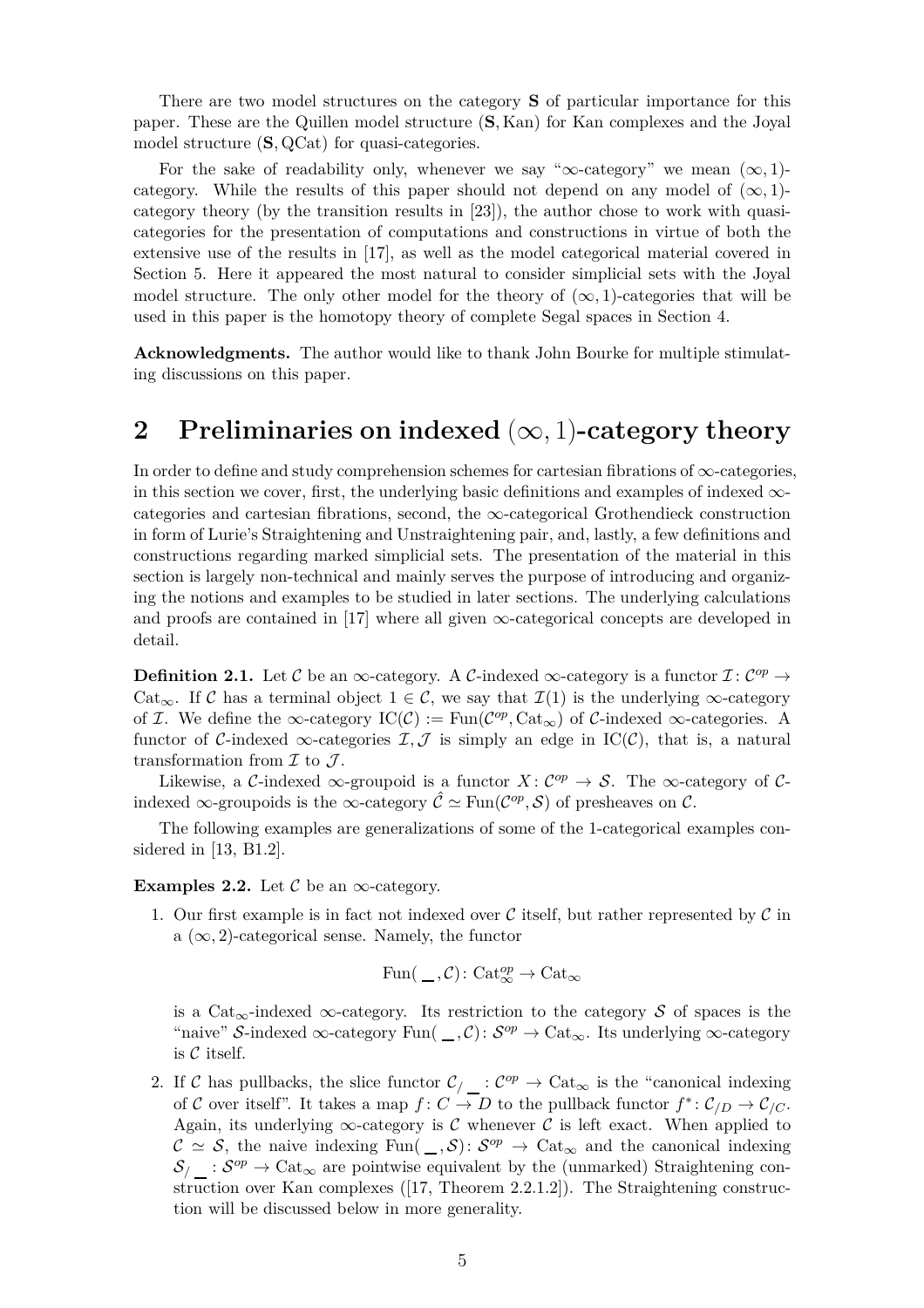- 3. Given a C-indexed  $\infty$ -category  $\mathcal{I}: C^{op} \to \text{Cat}_{\infty}$ , each functor  $F: \mathcal{D} \to \mathcal{C}$  induces a change of base  $F^*\mathcal{I}: \mathcal{D}^{op} \to \mathrm{Cat}_{\infty}$  via precomposition with  $F^{op}$ .
- 4. If C has products, we obtain an action  $(\_)^{(\cdot)}: C^{op} \times \mathrm{IC}(\mathcal{C}) \to \mathrm{IC}(\mathcal{C})$  given on objects by  $\mathcal{I}^C(C') = \mathcal{I}(C' \times C)$ . It is the currying of the change of base along the product  $\times: \mathcal{C} \times \mathcal{C} \to \mathcal{C}$ . This action induces a map  $[\_ ,\_ ]_{\mathrm{IC}(\mathcal{C})} : \mathrm{IC}(\mathcal{C})^{op} \times \mathrm{IC}(\mathcal{C}) \to \hat{\mathcal{C}}$  as the curried adjoint of the composition

$$
\mathrm{IC}(\mathcal{C})^{op} \times \mathcal{C}^{op} \times \mathrm{IC}(\mathcal{C}) \xrightarrow{1 \times (\_\_)(\cdot)} (\mathrm{IC}(\mathcal{C}))^{op} \times \mathrm{IC}(\mathcal{C}) \xrightarrow{\mathrm{Hom}_{\mathrm{IC}(\mathcal{C})}} \mathcal{S}.
$$

For C-indexed  $\infty$ -categories I, J one may thus form the C-indexed  $\infty$ -groupoid  $[\mathcal{I}, \mathcal{J}]_{\text{IC}(\mathcal{C})}$  of C-indexed functors between them. It is given pointwise by the mapping spaces

$$
[\mathcal{I}, \mathcal{J}]_{\mathrm{IC}(\mathcal{C})}(C) = \mathrm{IC}(\mathcal{C})(\mathcal{I}, \mathcal{J}^C),
$$

its underlying  $\infty$ -category is the mapping space  $\mathrm{IC}(\mathcal{C})(\mathcal{I}, \mathcal{J})$ .

5. The most fundamental examples of indexed  $\infty$ -groupoids are the representable presheaves  $\mathcal{C}(\_,C)$ . In Bénabou's foundational terms ([\[4\]](#page-49-0)), they are the archetypes of "small" indexed  $\infty$ -groupoids over C, and as such they will serve as reference structures in the definition of comprehension schemes in Section [3.](#page-8-0)

In ordinary category theory (that is the 2-category theory of 1-categories), the Grothendieck construction of pseudo-functors into the category **Cat** of small categories yields a 2 categorical equivalence between indexed category theory and fibred category theory (see e.g. [\[13,](#page-50-0) Theorem 1.3.6]). An  $(\infty, 1)$ -categorical analogue of the Grothendieck construction was first given by Lurie's (Un)Straightening construction ([\[17,](#page-50-5) 3.2]), which provides a very general framework to pass between cartesian fibrations over a simplicial set *S* and functors from  $S^{op}$  into the ∞-category Cat<sub>∞</sub>. This construction yields an equivalence

$$
\mathop{\mathrm{St}}\nolimits_{\mathcal{C}}\colon \mathop{\mathrm{Cart}}\nolimits({\mathcal{C}}) \xrightarrow[\longleftarrow{\hspace*{1.5cm}}]{} \mathop{\mathrm{Fun}}\nolimits({\mathcal{C}}^{op}, \mathop{\mathrm{Cat}}\nolimits_\infty) \colon \mathop{\mathrm{Un}}\nolimits_{\mathcal{C}}
$$

between the  $\infty$ -category of cartesian fibrations and cartesian functors over C ([\[17,](#page-50-5) Definition 2.4.2.1) and the ∞-category of C-indexed small ∞-categories. The fibres of the fibration  $\text{Un}_{\mathcal{C}}(\mathcal{I})\colon \Sigma \mathcal{I} \to \mathcal{C}$  are equivalent to the values of the functor  $\mathcal{I} \colon \mathcal{C}^{op} \to \text{Cat}_{\infty}$  on the objects of  $C$ . Furthermore, the construction yields an equivalence

$$
\operatorname{St}_{\mathcal{C}}: \operatorname{RFib}(\mathcal{C}) \xrightarrow{\simeq} \operatorname{Fun}(\mathcal{C}^{op}, \mathcal{S}) : \operatorname{Un}_{\mathcal{C}}
$$

between the ∞-category of right fibrations over C ([\[17,](#page-50-5) 2]) and the ∞-category of Cindexed  $\infty$ -groupoids (presheaves over C, that is). We will omit the index C and simply write St and Un to refer to the respective Straightening and Unstraightening functors whenever the base  $\mathcal C$  is clear from context.

In this sense, indexed  $\infty$ -category theory and fibred  $\infty$ -category theory are equivalent notions.

**Definition 2.3.** Let  $(\cdot)^{\simeq}$ : Cat<sub>∞</sub>  $\rightarrow$  S be the functor assigning to each  $\infty$ -category its core, i.e.  $C^{\simeq}$  is the largest  $\infty$ -groupoid contained in C. Given a cartesian fibration  $p: \mathcal{E} \to \mathcal{C}$ , we obtain a presheaf

$$
\mathcal{C}^{op} \xrightarrow{\mathrm{St}(p)} \mathrm{Cat}_{\infty} \xrightarrow{(\cdot)^{\simeq}} \mathcal{S}
$$

whose unstraightening we denote by  $p^{\times}$ :  $\mathcal{E}^{\times} \rightarrow \mathcal{C}$  and call the core of p.

<span id="page-5-0"></span>Given a cartesian fibration  $p: \mathcal{E} \to \mathcal{C}$ , the domain  $\mathcal{E}^{\times}$  is an  $\infty$ -category itself. It can be constructed as a wide  $\infty$ -subcategory  $\mathcal{E}^{\times} \subseteq \mathcal{E}$  such that the restriction  $p|_{\mathcal{E}^{\times}}$  (which is a right fibration by  $[17, Corollary 2.4.2.5]$  is equivalent to the right fibration  $p^{\times}$ . Here, the  $p^{\times}$ -cartesian arrows in  $\mathcal{E}^{\times}$  are exactly the *p*-cartesian arrows in  $\mathcal{E}$ , and the vertical arrows in  $\mathcal{E}^{\times}$  are exactly the vertical equivalences in  $\mathcal{E}.$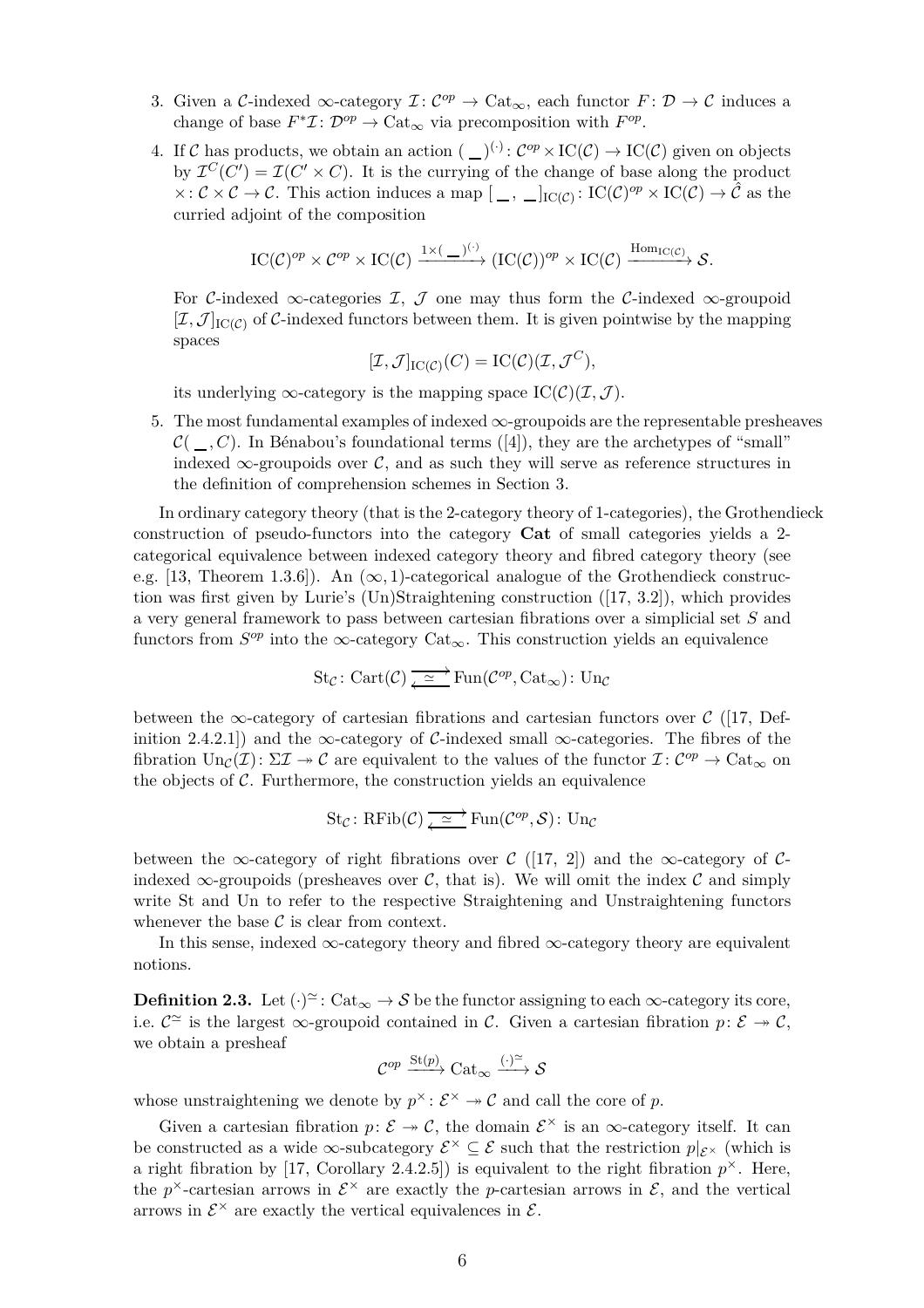**Examples 2.4.** Let  $\mathcal{C}$  be an  $\infty$ -category.

- 1. The forgetful functor  $s: (\text{Cat}_{\infty})_{/\mathcal{C}} \to \text{Cat}_{\infty}$  is the unstraightening of the representable functor  $Cat_{\infty}(\_,\mathcal{C})$ :  $Cat_{\infty}^{op} \to \mathcal{S}$ . It therefore gives an example of a representable fibration as to be defined below. Similarly, the forgetful functor  $s: S_{\mathcal{C}} \rightarrow S$ is the unstraightening of the restriction  $Cat_{\infty}(\_ , {\mathcal C}) \colon {\mathcal S}^{op} \to {\mathcal S}.$ More generally, we may consider the unstraightening of the naive indexing Fun( $\Box$ , C):  $S^{op} \rightarrow$ Cat<sub>∞</sub> of C, and denote it in type theoretic fashion by  $\sum_{\mathcal{D}: \mathcal{S}} \text{Fun}(\mathcal{D}, \mathcal{C}) \to \mathcal{S}$ . Its domain is the "∞-category of families of  $\mathcal{C}$ ", generalizing the classic construction of the 1-category  $Fam(\mathbb{C})$  of families over a 1-category  $\mathbb{C}$ . In the same way, the cartesian fi- $\chi_{\mathcal{D}: \mathrm{Cat}_{\infty}} \mathrm{Fun}(\mathcal{D}, \mathcal{C}) \twoheadrightarrow \mathrm{Cat}_{\infty}$  denotes the unstraightening of Fun $(\_, \mathcal{C}) \colon \mathrm{Cat}_{\infty}^{op} \to$ Cat<sub>∞</sub>. By construction, its core is exactly the representable fibration *s*:  $(\text{Cat}_{\infty})/c \rightarrow$  $Cat_{\infty}$ .
- 2. The codomain map  $t: \text{Fun}(\Delta^1, \mathcal{C}) \to \mathcal{C}$  is a cartesian fibration whenever  $\mathcal C$  has pullbacks. Its Unstraightening is the canonical indexing of  $\mathcal C$  over itself and therefore will be called the canonical fibration over  $\mathcal{C}$ .
- 3. Change of base of an indexed  $\infty$ -category  $\mathcal{I}: C^{op} \to \mathrm{Cat}_{\infty}$  along a functor  $F: \mathcal{D} \to \mathcal{C}$ unstraightens to the pullback of fibrations

Un(*F* <sup>∗</sup>I) / ·y Un(I) D *F* /C*.*

This follows directly from [\[17,](#page-50-5) Proposition 3.2.1.4].

Up to cartesian equivalence, every cartesian fibration  $p: \mathcal{E} \to \mathcal{C}$  is the change of base of the universal cartesian fibration

$$
\pi^{op}\colon \mathrm{Det}_{\infty}^{op}\twoheadrightarrow \mathrm{Cat}_{\infty}^{op}
$$

along its straightening  $St(p)^{op} \colon \mathcal{C} \to \text{Cat}_{\infty}^{op}$ . The construction of the universal cocartesian fibration  $\pi$ : Dat<sub>∞</sub>  $\rightarrow$  Cat<sub>∞</sub> is presented in [\[17,](#page-50-5) 3.3.2].

In particular, whenever C has pullbacks, the canonical fibration  $t \colon \text{Fun}(\Delta^1, \mathcal{C}) \to \mathcal{C}$ is equivalent to the change of base of the universal cartesian fibration along the canonical indexing of  $\mathcal{C}$ , so we obtain a homotopy cartesian square

$$
\text{Fun}(\Delta^1, \mathcal{C}) \longrightarrow \text{Data}_{\infty}^{op}
$$
\n
$$
t \downarrow \qquad \qquad \downarrow \pi^{op}
$$
\n
$$
\mathcal{C} \longrightarrow \text{Cat}_{\infty}^{op}
$$

in the Joyal model structure (**S***,* QCat).

Change of base along some functor  $F: \mathcal{D} \to \mathcal{C}$  of the canonical indexing of  $\mathcal{C}$  over itself gives rise to the "Artin glueing" of *F*,

$$
\mathcal{C} \downarrow F \longrightarrow \text{Fun}(\Delta^1, \mathcal{C})
$$
  
gl(F)  $\downarrow \qquad \qquad \downarrow t$   

$$
\mathcal{D} \longrightarrow F \longrightarrow \mathcal{C}.
$$

One computes that the ∞-category of cartesian sections of the Artin glueing  $gl(F)$ is the ∞-category of cartesian natural transformations over  $F$ , and as such it is equivalent to the limit of the functor  $F^*(\mathcal{C}_{/\_})\colon \mathcal{D}^{op}\to \mathrm{Cat}_{\infty}([17, 3.3.3])$  $F^*(\mathcal{C}_{/\_})\colon \mathcal{D}^{op}\to \mathrm{Cat}_{\infty}([17, 3.3.3])$  $F^*(\mathcal{C}_{/\_})\colon \mathcal{D}^{op}\to \mathrm{Cat}_{\infty}([17, 3.3.3])$ . The localization of the  $\infty$ -category  $C \downarrow F$  at the class of gl(*F*)-cartesian arrows is equivalent to the colimit of the very same functor ([\[17,](#page-50-5) 3.3.4]).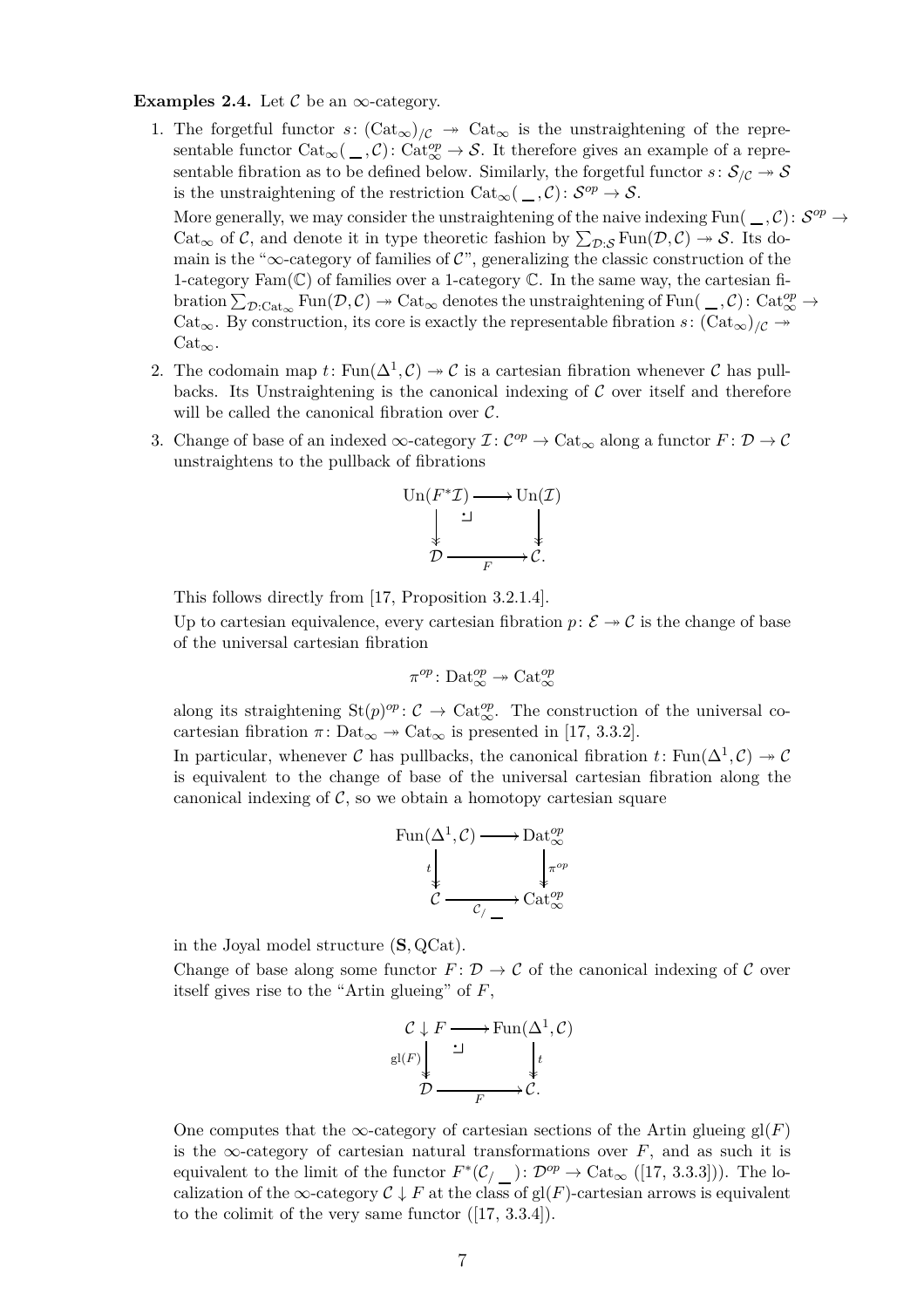4. Similarly, up to cartesian equivalence, every right fibration is the change of base of the universal right fibration  $S^{op}_* \to S^{op}$  along its straightening.

For example, every object  $C \in \mathcal{C}$  yields a functor  $ev(C): \hat{\mathcal{C}} \to \mathcal{S}$  by evaluation of presheaves over C at C. If by  $y: \mathcal{C} \to \hat{\mathcal{C}}$  we denote the Yoneda embedding, the associated right fibration is given by the forgetful functor  $s: \hat{C}^{op}_{/y(C)} \to \hat{C}^{op}$ . That means the square



is homotopy cartesian in the Joyal model structure. This is shown in [\[17,](#page-50-5) Theorem 5.1.5.2].

**Definition 2.5.** A right fibration over  $\mathcal{C}$  is representable if its associated presheaf via Straightening is representable.

Thus, up to equivalence, the representable fibrations over  $\mathcal C$  are exactly the right fibrations of the form  $s: C_{/C} \rightarrow C$  for objects *C* in *C*.

**Lemma 2.6** ([\[17,](#page-50-5) Proposition 4.4.4.5])). *A right fibration*  $p: \mathcal{E} \rightarrow \mathcal{C}$  *is representable if and only if the domain*  $\mathcal F$  *has a terminal object*  $t \in \mathcal F(C)$ *; then*  $\mathcal F \simeq \mathcal C_{/C}$ *.* 

This subsumes the basic notions of indexed and fibred  $\infty$ -category theory necessary for the subsequent sections to follow. Further constructions, e.g. concerning limits and colimits in this context can be found in  $[17, 4.3.1]$  and in more detail in  $[17, 6.1.1]$  in the case  $\mathcal C$  is presentable. Other constructions have been studied in [\[3\]](#page-49-1).

We end this section with a short recap of the category  $S^+$  of marked simplicial sets and the cartesian model structure as defined in [\[17,](#page-50-5) 3.1].

A marked simplicial set is a pair  $X = (I, A)$  where *I* is a simplicial set and  $A \subseteq I_1$  is a subset which contains all degenerate edges. We say that *A* is the set of marked edges in *X*. A map  $f : (I, A) \rightarrow (J, B)$  of marked simplicial sets is a functor  $f : I \rightarrow J$  of simplicial sets such that  $f[A] \subseteq B$ . For every simplicial set *I* we obtain two cases of special interest. One, the minimally marked simplicial set  $I^{\flat} := (I, s_0[I_0])$  and, two, the maximally marked simplicial set  $I^{\sharp} := (I, I)$ .

The category **S** <sup>+</sup> of marked simplicial sets is cartesian closed, the underlying simplicial set of its internal hom-objects  $Y^X$  is denoted by  $\text{Map}^{\flat}(X, Y)$ . The simplicial subset  $\mathrm{Map}^{\sharp}(X,Y) \subseteq \mathrm{Map}^{\flat}(X,Y)$  consists of the simplices whose 1-boundaries are all marked in *Y <sup>X</sup>* . These two simplicial sets are characterized by the formulas

$$
\mathbf{S}(I, \mathrm{Map}^{\flat}(X, Y)) \cong \mathbf{S}^+(I^{\flat} \times X, Y),
$$
  

$$
\mathbf{S}(I, \mathrm{Map}^{\sharp}(X, Y)) \cong \mathbf{S}^+(I^{\sharp} \times X, Y).
$$

Whenever  $p: \mathcal{E} \to \mathcal{C}$  is a cartesian fibration, the object  $\mathcal{E}^{\dagger} \in \mathbf{S}^+$  denotes the marked simplicial set  $(\mathcal{E}, \{p\text{-cartesian edges}\})$ . Thus,  $\mathcal{E}^{\times}$  is the largest subsimplicial set of  $\mathcal{E}$  such that  $(\mathcal{E}^{\times})^{\natural} = \mathcal{E}^{\sharp}$  with respect to the restriction  $p|_{\mathcal{E}^{\times}}$ . It follows that a cartesian fibration  $p: \mathcal{E} \to \mathcal{C}$  is a right fibration if and only if  $\mathcal{E}^{\sharp} = \mathcal{E}^{\sharp}$ .

As a special case of [\[17,](#page-50-5) 2.1.4, 3.1.3], given an  $\infty$ -category C, Lurie constructs two model structures on the slice category **S** +  $\mu_{\mathcal{C}^{\sharp}}^{+}$ . These are the contravariant model structure, whose fibrant objects are exactly maps of the form  $p: \mathcal{E}^{\sharp} \to \mathcal{C}^{\sharp}$  such that p is a right fibration of underlying simplicial sets, and the cartesian model structure, whose fibrant objects are exactly of the form  $p: \mathcal{E}^\natural \twoheadrightarrow \mathcal{C}^\sharp$  such that  $p$  is a cartesian fibration on underlying simplicial sets.

 $\Box$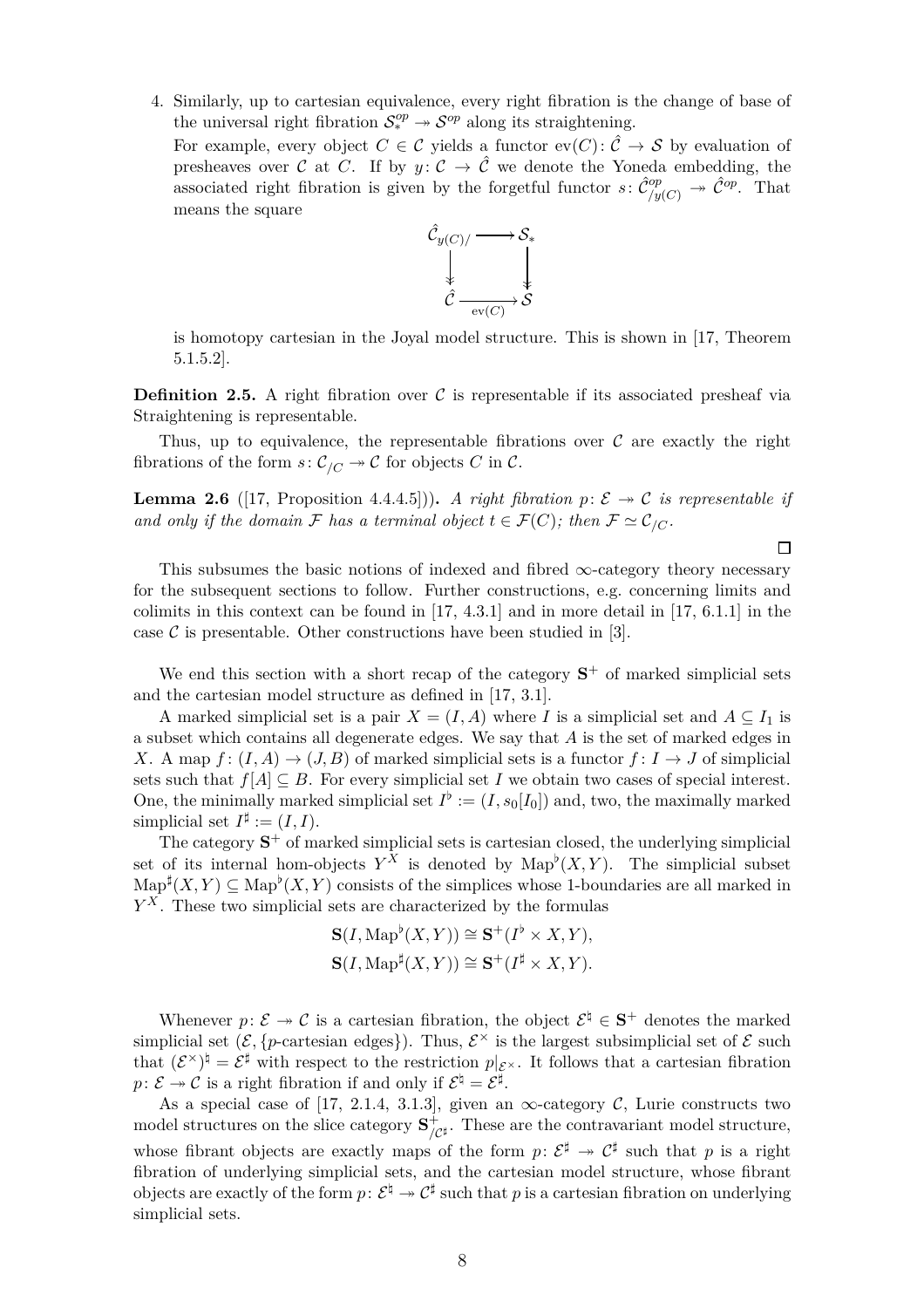## <span id="page-8-0"></span>**3** (∞*,* 1)**-Comprehension schemes**

In this section we generalize the notion of comprehension schemes for indexed categories as treated in [\[13,](#page-50-0) B1.3] to the  $\infty$ -categorical framework and study fundamental examples with a view towards  $\infty$ -topos theory. In Section [3.2](#page-26-0) we apply the discussion of comprehension schemes to cartesian subfibrations and consider the two special cases of definability in the sense of Bénabou ([\[4\]](#page-49-0)) and comprehension  $\infty$ -categories in the sense of Jacobs ([\[11\]](#page-50-1)). We fix an  $\infty$ -category C for the entire section.

#### <span id="page-8-1"></span>**3.1 Definitions and examples**

The following definitions are generalizations of the 1-categorical definitions given by Johnstone in [\[13,](#page-50-0) B1.3]. The choice of these definitions which at first may appear rather opaque will be illuminated in Lemma [3.5.](#page-11-0) For now, as guiding motivation, we define comprehension schemes of a cartesian fibration  $p: \mathcal{E} \rightarrow \mathcal{C}$  in such a way that any such scheme expresses the existence of some particular  $\infty$ -categorical structure *S* on all fibres  $p(C)$ collectively, such that all transition maps  $\text{St}(p)(f)$ :  $p(C) \to p(D)$  are *S*-homomorphisms.

<span id="page-8-4"></span>**Definition 3.1.** Let  $p: \mathcal{E} \rightarrow \mathcal{C}$  be a cartesian fibration. For a simplicial set  $I \in S$ , let  $\text{Rect}(I, \mathcal{E})$  be given by the pullback

<span id="page-8-2"></span>

The vertical map  $p^I: \text{Map}^{\flat}(I^{\flat}, \mathcal{E}^{\natural}) \to \text{Map}^{\flat}(I^{\flat}, \mathcal{C}^{\sharp})$  is a cartesian fibration by [\[17,](#page-50-5) Remark 3.1.1.10, Proposition 3.1.2.3]. Its cartesian edges are exactly the edges in the wide  $\infty$ -subcategory  $({\mathcal{E}}^I)^\times = \text{Map}^\sharp(I^\flat, {\mathcal{E}}^\natural)$  by [\[17,](#page-50-5) Proposition 3.1.2.1]. It follows that the vertical composite map  $(p^I)^{\times}$ :  $(\mathcal{E}^I)^{\times} \to \mathcal{C}^I$  in [\(1\)](#page-8-2) is a right fibration, and so the pullback  $Rect(I, \mathcal{E}) \to \mathcal{C}$  is a right fibration as well. In particular,  $Rect(I, \mathcal{E})$  is an  $\infty$ -category, and for every diagram  $X \in \text{Rect}(I, \mathcal{E})$ , the induced map on slices  $\text{Rect}(I, \mathcal{E})_{/X} \to \mathcal{C}_{/p(X)}$  is a trivial Kan fibration.

In less formal terms,  $\text{Rect}(I, \mathcal{E}) \subseteq \text{Fun}(I, \mathcal{E})$  is the  $\infty$ -category of vertical diagrams and horizontal natural transformations over  $p: \mathcal{E} \to \mathcal{C}$ . Its objects are the vertical diagrams contained in the ∞-category  $\coprod_{C \in \mathcal{C}} \text{Fun}(I, \mathcal{E}(C))$ , its edges between two vertical diagrams  $X: I \to \mathcal{E}(C)$  and  $Y: I \to \mathcal{E}(C')$  are the natural transformations  $\alpha: X \to Y$  in E which are pointwise cartesian over one single arrow  $f_{\alpha}: C \to C'$  in  $C$ .

At times it will be useful to consider the intermediate pullback

<span id="page-8-5"></span>
$$
\operatorname{Rect}(I, \mathcal{E}) \hookrightarrow (\mathcal{E}^I)^{\times}
$$
\n
$$
\downarrow \qquad \qquad \downarrow \qquad \qquad \downarrow
$$
\n
$$
\Delta^*(\mathcal{E}^I) \hookrightarrow \mathcal{E}^I
$$
\n
$$
\downarrow \qquad \qquad \downarrow \qquad \qquad \downarrow \qquad \downarrow \qquad \qquad \downarrow
$$
\n
$$
\mathcal{C} \hookrightarrow \Delta^I
$$
\n(2)

<span id="page-8-3"></span>so that  $\Delta^*(\mathcal{E}^I) \to \mathcal{C}$  is a cartesian fibration with  $\text{Rect}(I,\mathcal{E}) = (\Delta^*(\mathcal{E}^I))^{\times}$ . Both pullbacks are homotopy pullbacks in the Joyal model structure for quasi-categories (because, for instance, the pullback of a span in which all vertices are fibrant and one leg is a fibration yields a homotopy pullback in any model category).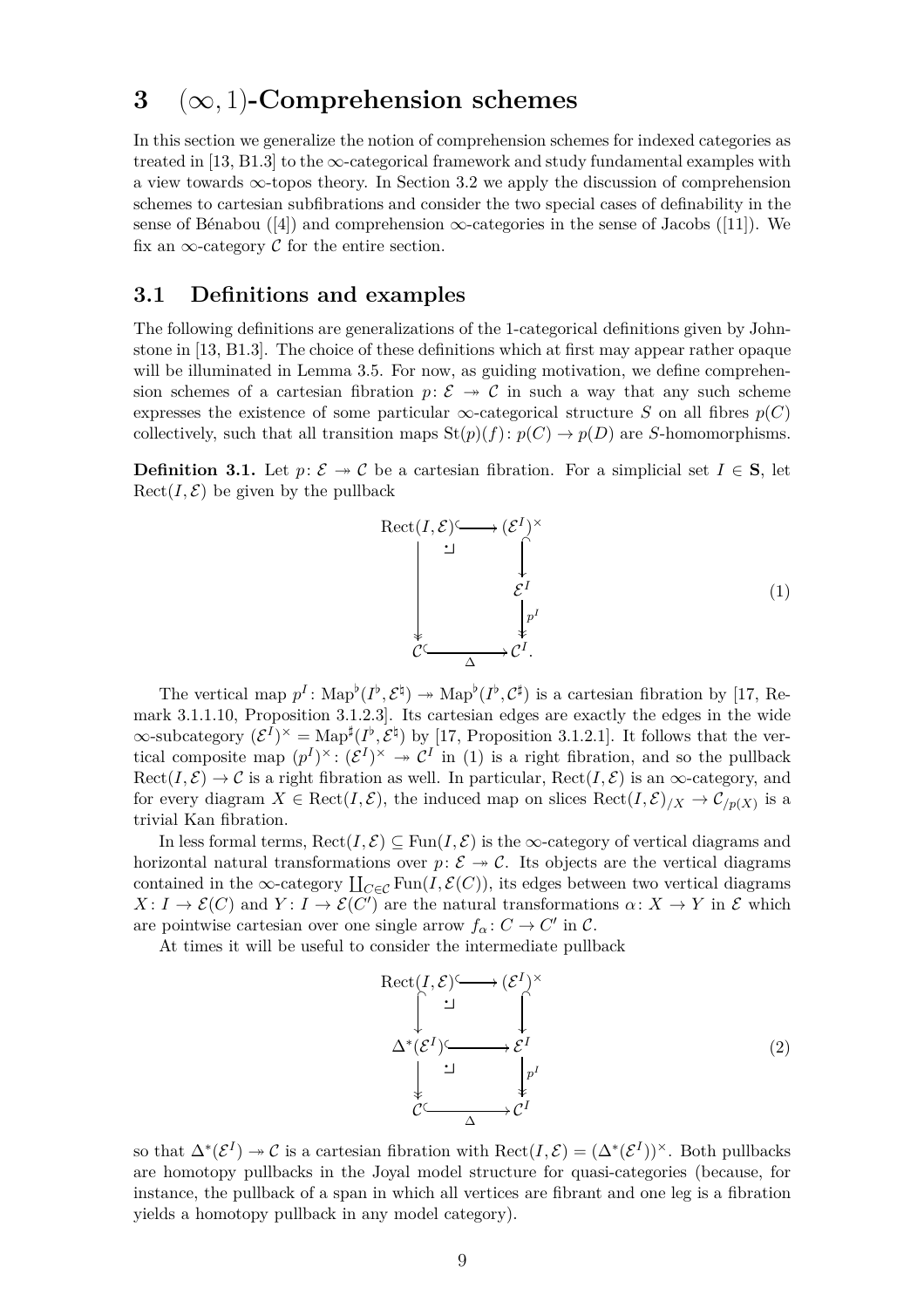**Definition 3.2.** Let  $G: I \rightarrow J$  be a map between simplicial sets such that *J* is connected and the  $\infty$ -category C has  $\pi_0(I)$ -sized products. Say a cartesian fibration  $p: \mathcal{E} \to \mathcal{C}$  has *G*-comprehension if the restriction  $G^*$ : Rect $(J, \mathcal{E}) \to \text{Rect}(I, \mathcal{E})$  has a right adjoint.

Throughout this paper, the existence of a right adjoint to a given functor will by verified by the existence of universal arrows in its associated comma  $\infty$ -categories (see [\[19,](#page-50-7) Proposition 3.1.2] and [\[6,](#page-49-2) Proposition 6.1.11]).

The two conditions on *I* and *J* in Definition [3.2](#page-8-3) are inserted only to remedy a simplification we applied in Definition [3.1](#page-8-4) when compared to Johnstone's original 1-categorical definitions. We explain the difference and its irrelevance in the following remark. Anyway, Definition [3.2](#page-8-3) is clearly well-typed for functors  $G: I \rightarrow J$  between any pair of simplicial sets, only that it will not yield a faithful generalization of Johnstone's 1-categorical notion of *G*-comprehension if the two conditions are not satisfied.

<span id="page-9-1"></span>**Remark 3.3.** Definition [3.1](#page-8-4) is slightly unfaithful to Johnstone's 1-categorical definition given in [\[13,](#page-50-0) B1.3]. The reason for the choice of Definition [3.1](#page-8-4) is, first, that it eliminates repetitive arguments throughout this paper, and second, that this rectangular diagram  $\infty$ -category yields a presheaf over C by construction.

Following [\[13\]](#page-50-0) on the nose, one would define  $\text{Rect}(I,\mathcal{E}) \subseteq (\mathcal{E}^I)^{\times}$  to be the full  $\infty$ subcategory generated by the diagrams contained in the set of vertices  $\mathbf{S}^+(I^{\sharp}, (\mathcal{E}, {\text{vertical edges in } \mathcal{E}})).$ This notion of "rectangular diagram" comes with a less strict notion of both vertical diagram and horizontal natural transformation. Indeed, if we denote these  $\infty$ -categories of less strictly rectangular diagrams by  $\text{Rect}_+(I,\mathcal{E})$  for the moment being, we obtain inclusions as follows.

$$
\begin{array}{ccc}\n\text{Rect}(I,\mathcal{E}) & \xrightarrow{t+} \text{Rect}_{+}(I,\mathcal{E}) \xrightarrow{\smile} (\mathcal{E}^{I})^{\times} \\
\downarrow & \downarrow & \downarrow & \downarrow \\
\mathcal{C} & \xrightarrow{\Delta} \mathcal{C}^{\pi_{0}(I)} \xrightarrow{\smile} \mathcal{C}^{I}\n\end{array} \tag{3}
$$

We ignore this "+"-fragment of additional generality, because the whole idea of rectangular functor  $\infty$ -categories is solely introduced to define and study the notion of *G*comprehension. In practice – that is, in all examples considered here and, in the 1- categorical case, in [\[13\]](#page-50-0) or [\[28\]](#page-50-3) otherwise – the codomain *J* is a connected  $\infty$ -category and the  $\infty$ -category C has  $\pi_0(I)$ -sized products. In this case, one can show that the two induced notions of *G*-comprehension are equivalent as follows.

The restriction along any functor  $G: I \to J$  yields the following commutative square.

<span id="page-9-0"></span>
$$
\begin{aligned} \text{Rect}_{+}(J,\mathcal{E}) &\xrightarrow{G^*} \text{Rect}_{+}(I,\mathcal{E}) \\ &\downarrow \uparrow \\ \text{Rect}(J,\mathcal{E}) &\xrightarrow{G^*} \text{Rect}(I,\mathcal{E}) \end{aligned} \tag{4}
$$

The two vertical inclusions have a right adjoint each whenever C has both  $\pi_0(I)$ - and  $\pi_0(J)$ -indexed products. That is, because for every diagram  $X \in \text{Rect}_+(I, \mathcal{E})$  we obtain pullbacks of the form



All vertical arrows are right fibrations, and the upper right corner comes with an acyclic fibration into the slice  $\infty$ -category  $(\mathcal{C}^{\pi_0(I)})_{/p(X)}$ . Consequently, the comma  $\infty$ -category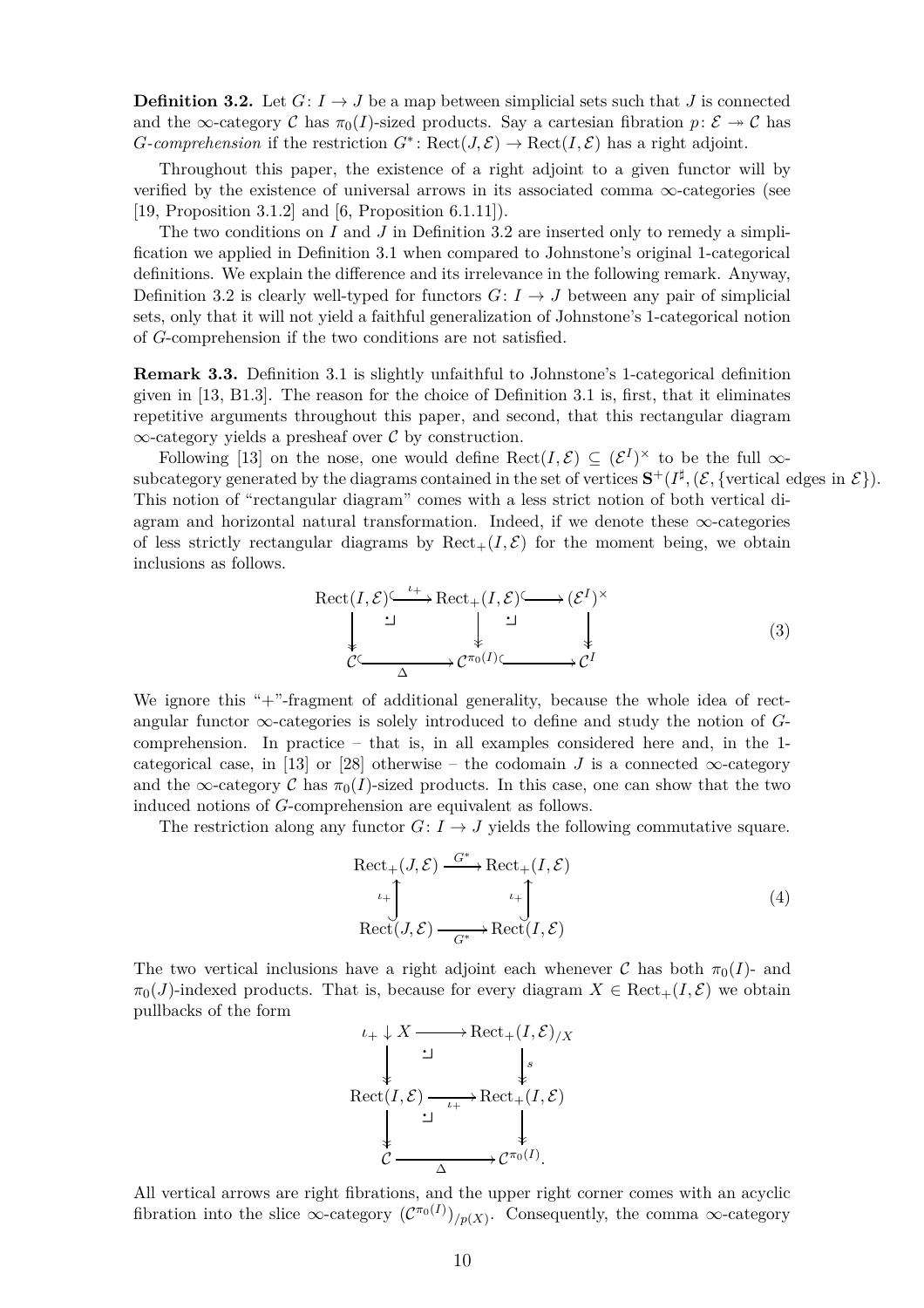$\iota_+ \downarrow X$  is equivalent to the comma  $\infty$ -category  $\Delta \downarrow p(X)$ . Since we assume that C has  $\pi_0(I)$ -indexed products, this comma  $\infty$ -category has a terminal object given by the counit of the adjunction  $\Delta$ <sup>-</sup> $\lim$ . It follows that  $\iota$ <sub>+</sub> has a right adjoint as well.

In fact, if *J* is connected, the left vertical arrow in [\(4\)](#page-9-0) is an equivalence. In this case, by the above, the existence of  $\pi_0(I)$ -sized products in C implies that the upper horizontal arrow in [\(4\)](#page-9-0) admits a right adjoint if and only if the lower horizontal arrow admits a right adjoint. Indeed, one direction is immediate. The other direction follows since the vertical inclusions are full (it is easy to show that a functor which admits a right adjoint after postcomposition with a fully faithful inclusion admits a right adjoint itself). Thus, whenever *J* is connected, the two notions of *G*-comprehension are equivalent.

In this sense, Definition [3.2](#page-8-3) yields a generalization of the comprehension schemes for indexed 1-categories treated in [\[13,](#page-50-0) B1.3]. In the terms provided by Bénabou's original intuition, validation of *G*-comprehension means that, given a vertical *I*-diagram *X* in  $\mathcal{E}$ , the  $\infty$ -category of horizontal *J*-extensions of *X* is "small" over *C* in that it is equivalent to a representable fibration over a slice of  $\mathcal C$ . We explain this in more detail in the following paragraph.

<span id="page-10-1"></span>Let  $G: I \to J$  be a map of simplicial sets,  $p: \mathcal{E} \to \mathcal{C}$  be a cartesian fibration and  $X \in \text{Rect}(I, \mathcal{E})$ . Assume for the moment being that the functor *G* is a monomorphism.

**Lemma 3.4.** *If*  $G: I \rightarrow J$  *is a monomorphism, then the restriction* 

$$
G^* \colon \mathrm{Rect}(J,\mathcal{E}) \to \mathrm{Rect}(I,\mathcal{E})
$$

*is a right fibration.*

**Proof.** The restriction  $G^*$ : Rect $(J, \mathcal{E}) \to \text{Rect}(I, \mathcal{E})$  commutes with the two right fibrations into C, and so it suffices to show that it is an inner fibration (all edges in Rect $(J, \mathcal{E})$ ) are automatically  $G^*$ -cartesian). For integers  $0 < i < n$ , when unwinding the definitions, a lifting problem of the form

$$
\Lambda_i^n \xrightarrow{f_1} \text{Rect}(J, \mathcal{E})
$$
\n
$$
h_i^n \downarrow \nearrow \qquad \downarrow G^*
$$
\n
$$
\Delta^n \xrightarrow{f_2} \text{Rect}(I, \mathcal{E})
$$

corresponds to a diagram of the form



together with a lifting problem

<span id="page-10-0"></span>((Λ*<sup>n</sup> i* ) *<sup>♯</sup>* × *J ♭* ) ∪(Λ*<sup>n</sup> i* ) *<sup>♯</sup>*×*J♭* ((∆*<sup>n</sup>* ) *<sup>♯</sup>* × *I ♭* ) ((*h n i* ) *♯ ,G♭* ) (*f*¯1*,f*¯2) /E *♮ p* (∆*<sup>n</sup>* ) *<sup>♯</sup>* × *J ♭* ❣3 ❣ ❣ ❣ ❣ ❣ ❣ ❣ ❣ ❣ ❣ ❣ ❣ ❣ ❣ *π*<sup>1</sup> /(∆*<sup>n</sup>* ) *♯ g*2 /C *♯* (5)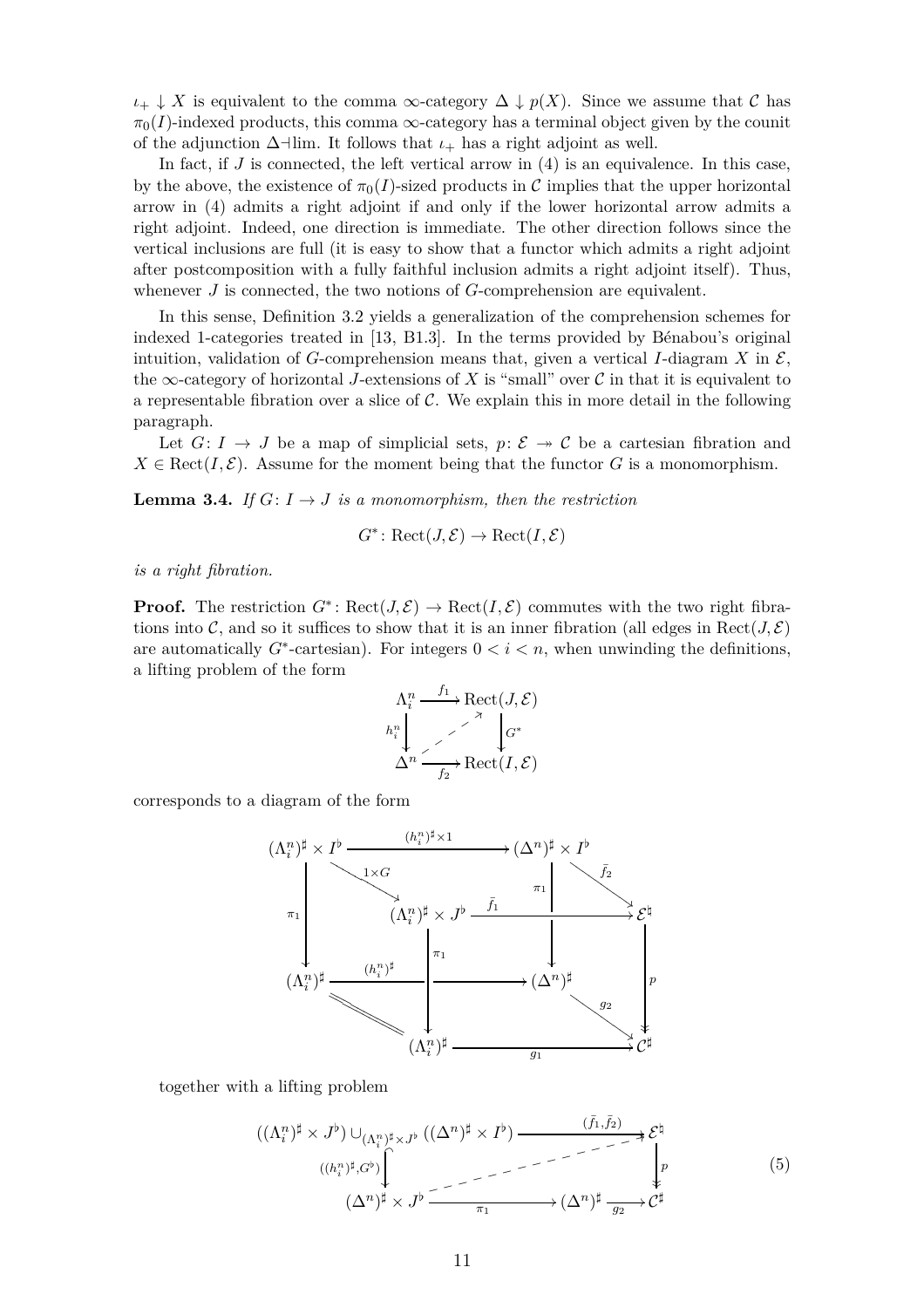of marked simplicial sets. The horn inclusion  $(h_i^n)^{\sharp}$  is marked anodyne by an application of [\[17,](#page-50-5) Proposition 3.1.1.6] and the fact that cartesian morphisms are closed under composition ([\[17,](#page-50-5) Proposition 2.4.1.7]). It follows by [\[17,](#page-50-5) Proposition 3.1.2.3] that the smash product  $((h_i^n)^\sharp, G^\flat)$  on the left hand side of [\(5\)](#page-10-0) is marked anodyne as well. We hence obtain the desired lift in [\(5\)](#page-10-0) again by [\[17,](#page-50-5) Proposition 3.1.1.6]. 口

Now, consider the comma  $\infty$ -category  $G^* \downarrow X$  which is given by the pullback

$$
G^* \downarrow X \longrightarrow \text{Rect}(I, \mathcal{E})/X
$$
  
\n
$$
\downarrow \qquad \qquad \downarrow s
$$
  
\n
$$
\text{Rect}(J, \mathcal{E}) \xrightarrow{G^*} \text{Rect}(I, \mathcal{E}).
$$
  
\n(6)

The upper right corner of this square comes with a trivial fibration to the slice  $\mathcal{C}_{/p(X)}$ , and so we obtain a composite right fibration

<span id="page-11-4"></span><span id="page-11-1"></span>
$$
(G^* \downarrow X) \to \mathcal{C}_{/p(X)} \tag{7}
$$

which takes a rectangular natural transformation into  $X$  to its underlying arrow in  $\mathcal{C}$ . Intuitively, the fact that its fibres are  $\infty$ -groupoids holds because if two objects  $\alpha, \beta$  are contained in the same fiber, then their underlying vertical diagrams are vertical over the same object in  $\mathcal{C}$ , and so rectangular arrows between those two are both cartesian and vertical, hence equivalences.

Now, if the fibration *p* has *G*-comprehension, let *R* be a right adjoint to the restriction  $G^*$ : Rect $(J, \mathcal{E}) \to \text{Rect}(I, \mathcal{E})$ . Then, given a vertical diagram  $X: I \to \mathcal{E}$ , the object  $p(R(X)) \in \mathcal{C}$  classifies vertical *J*-diagrams extending X, in that we have categorical equivalences

$$
G^* \downarrow X \simeq \text{Rect}(J, \mathcal{E})_{/RX} \simeq \mathcal{C}_{/p(RX)}.
$$
\n
$$
(8)
$$

The counit of this adjunction gives an object  $p(R(X)) \in C_{p(X)}$  which represents the right fibration in [\(7\)](#page-11-1).

Vice versa, a choice of objects representing [\(7\)](#page-11-1) for every diagram  $X \in \text{Rect}(I, \mathcal{E})$  yields equivalences as in [\(8\)](#page-11-2) and hence a right adjoint to *G*<sup>∗</sup> (since these equivalences determine a terminal object in the comma  $\infty$ -categories  $G^* \downarrow X$ ).

This shows the following characterization which was motivated in Table [1](#page-0-1) and which provides a general strategy to verify specific *G*-comprehension schemes for a given cartesian fibration  $p: \mathcal{E} \rightarrow \mathcal{C}$ .

<span id="page-11-0"></span>**Lemma 3.5.** Let  $G: I \rightarrow J$  be a map of simplicial sets and  $p: \mathcal{E} \rightarrow C$  a cartesian fibration.

- *1. If G is a monomorphism, then p has G-comprehension (Definition [3.2\)](#page-8-3) if and only if for every diagram*  $X \in \text{Rect}(I, \mathcal{E})$  *the presheaf*  $G^* \downarrow X$  *of vertical J-structures extending X horizontally is representable over*  $\mathcal{C}_{/p(X)}$ *.*
- 2. Generally, p has G-comprehension if and only if for every diagram  $X \in \text{Rect}(I, \mathcal{E})$ *the map*  $G^* \downarrow X \rightarrow \mathcal{C}_{/p(X)}$  *is categorically equivalent to a representable fibration over*  $\mathcal{C}_{/p(X)}$ .

<span id="page-11-3"></span>Every functor  $G: I \to J$  can be factored into an epimorphism followed by a monomorphism, and so every comprehension scheme can be decomposed into a pair of comprehension schemes for a monomorphism and an epimorphism. Comprehension schemes for monomorphisms have a direct interpretation as a smallness criterion for presheaves over slices of  $\mathcal C$  as explained above. Comprehension schemes along epimorphisms can be explained in terms of "definability" of subfibrations over  $\mathcal C$  which we will study later in this section (Remark [3.30\)](#page-27-0). In fact all examples considered in this paper are either monomorphisms or epimorphisms.

<span id="page-11-2"></span> $\Box$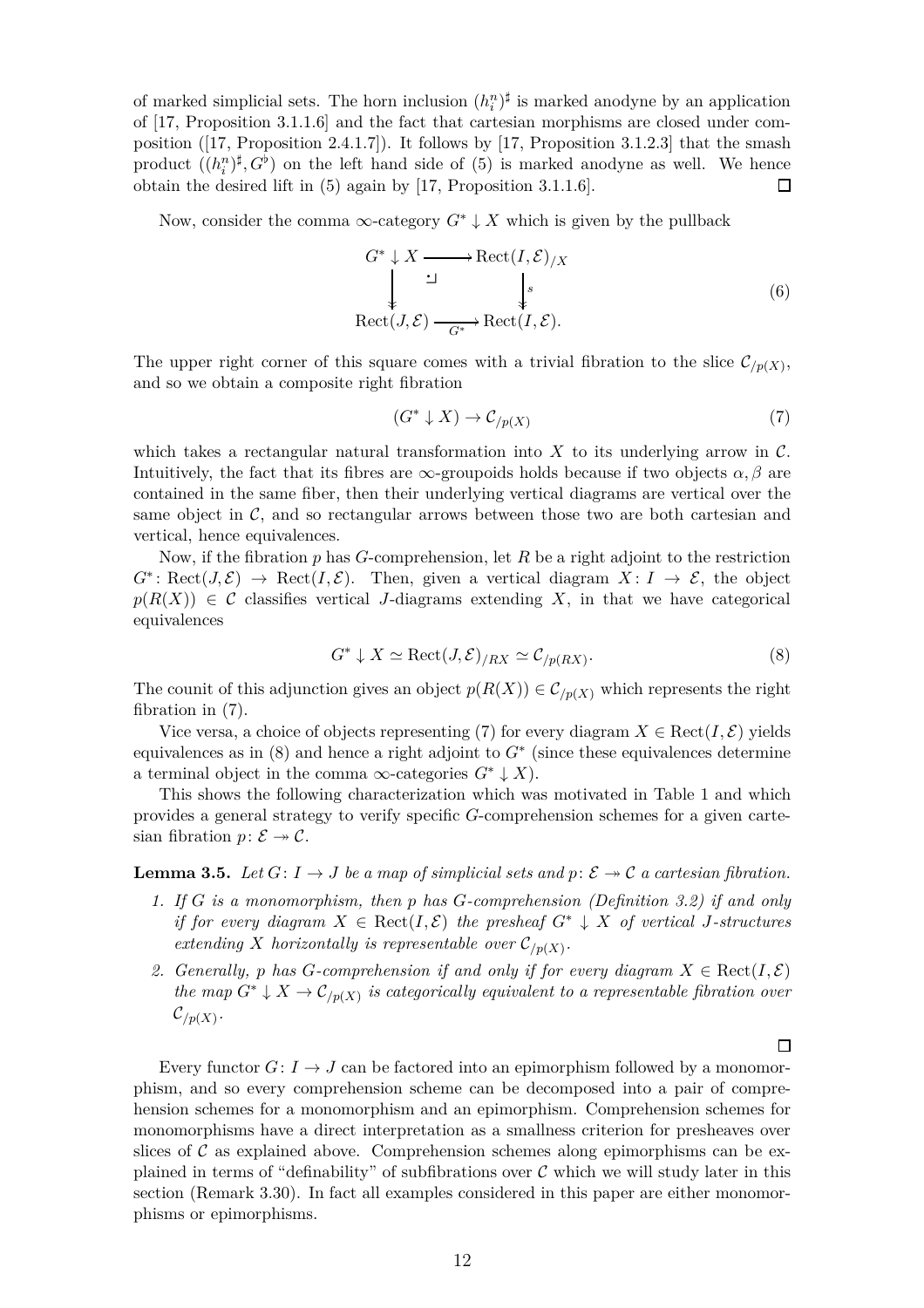**Remark 3.6.** Given a cartesian fibration  $p: \mathcal{E} \rightarrow \mathcal{C}$ , it will be useful for later examples to note that the functor

$$
Rect(\,\_\,,\mathcal{E})\colon\mathbf{S}^{op}\to\mathbf{S}/\mathcal{C}
$$

preserves limits. That is, because the hom-functors  $\text{Map}^{\sharp}(\_)^{\flat}, \mathcal{E}^{\sharp}$  and  $\text{Map}^{\flat}((\_)^{\flat}, \mathcal{C}^{\sharp})$ preserve limits, and so for every diagram  $F: I \to \mathbf{S}$  we have pullback squares



<span id="page-12-2"></span>**Example 3.7.** If  $G: I \rightarrow J$  is a weak categorical equivalence and  $p: \mathcal{E} \rightarrow \mathcal{C}$  is any cartesian fibration, then the restriction

<span id="page-12-0"></span>
$$
G^* \colon \text{Rect}(J, \mathcal{E}) \to \text{Rect}(I, \mathcal{E})
$$
\n<sup>(9)</sup>

is a categorical equivalence as well. In particular, the fibration *p* satisfies *G*-comprehension in a trivial way. Indeed, via Diagram [\(2\)](#page-8-5), the map [\(9\)](#page-12-0) is a categorical equivalence if the restriction



is a cartesian equivalence. By [\[17,](#page-50-5) Proposition 3.1.3.5] this is the case if and only if  $G^*$ induces a categorical equivalence between the fibres of the two cartesian fibrations. But for  $C \in \mathcal{C}$  these are exactly the maps

$$
G^* \colon \mathcal{E}(C)^J \to \mathcal{E}(C)^I
$$

<span id="page-12-1"></span>which are categorical equivalences by [\[17,](#page-50-5) Proposition 1.2.7.3.(3)].

**Examples 3.8.** Let  $p: \mathcal{E} \rightarrow \mathcal{C}$  be a cartesian fibration. The following are direct generalizations of the most fundamental comprehension schemes in the case of indexed 1-categories.

- 1. Say *p* is small if it has  $(\emptyset \to \Delta^0)$ -comprehension. That is if and only if the core  $\mathcal{E}^{\times}$  has a terminal object. Or in other words, if and only if the right fibration  $p^{\times}$  is representable.
- 2. Say *p* is locally small if it has  $\delta^1$ -comprehension, where  $\delta^1$ :  $\partial \Delta^1 \to \Delta^1$  is the boundary inclusion. That is if and only if for any two points  $t_1, t_2 \in \mathcal{E}(C)$ , the right fibration

$$
(\delta^1)^* \downarrow (t_1, t_2) \twoheadrightarrow \mathcal{C}_{/C}
$$

is representable. Since the vertical arrows and the cartesian arrows generate a factorization system in  $\mathcal{E}$  ([\[17,](#page-50-5) Example 5.2.8.15]), this right fibration is the  $\infty$ -categorical generalization of the elementary fibration  $\text{Hom}_c(t_1, t_2) \rightarrow C/C$  of ordinary categories in [\[28,](#page-50-3) Definition 10.1].

3. Say *p* is well-powered if it has  $(d^0: \Delta^0 \to \Delta^1)$ -comprehension restricted to monomorphic diagrams. In the sense of [\[13,](#page-50-0) B1.3.14], by that we mean the following generalized notion of comprehension.

For any ∞-category *I*, let  $\text{Rect}_{-1}(I,\mathcal{E})_0 \subseteq \text{Rect}(I,\mathcal{E})_0$  be the subcollection of pointwise monomorphic functors, and let  $\text{Rect}_{-1}(I, \mathcal{E}) \subseteq \text{Rect}(I, \mathcal{E})$  be the thereby generated full  $\infty$ -subcategory. Then *p* is well-powered if the restriction  $(d_0)^*$ : Rect<sub>-1</sub>( $\Delta^1$ , $\mathcal{E}$ )  $\rightarrow$  $\text{Rect}(\Delta^0, \mathcal{E})$  has a right adjoint. Informally, a fibration p is well-powered if for every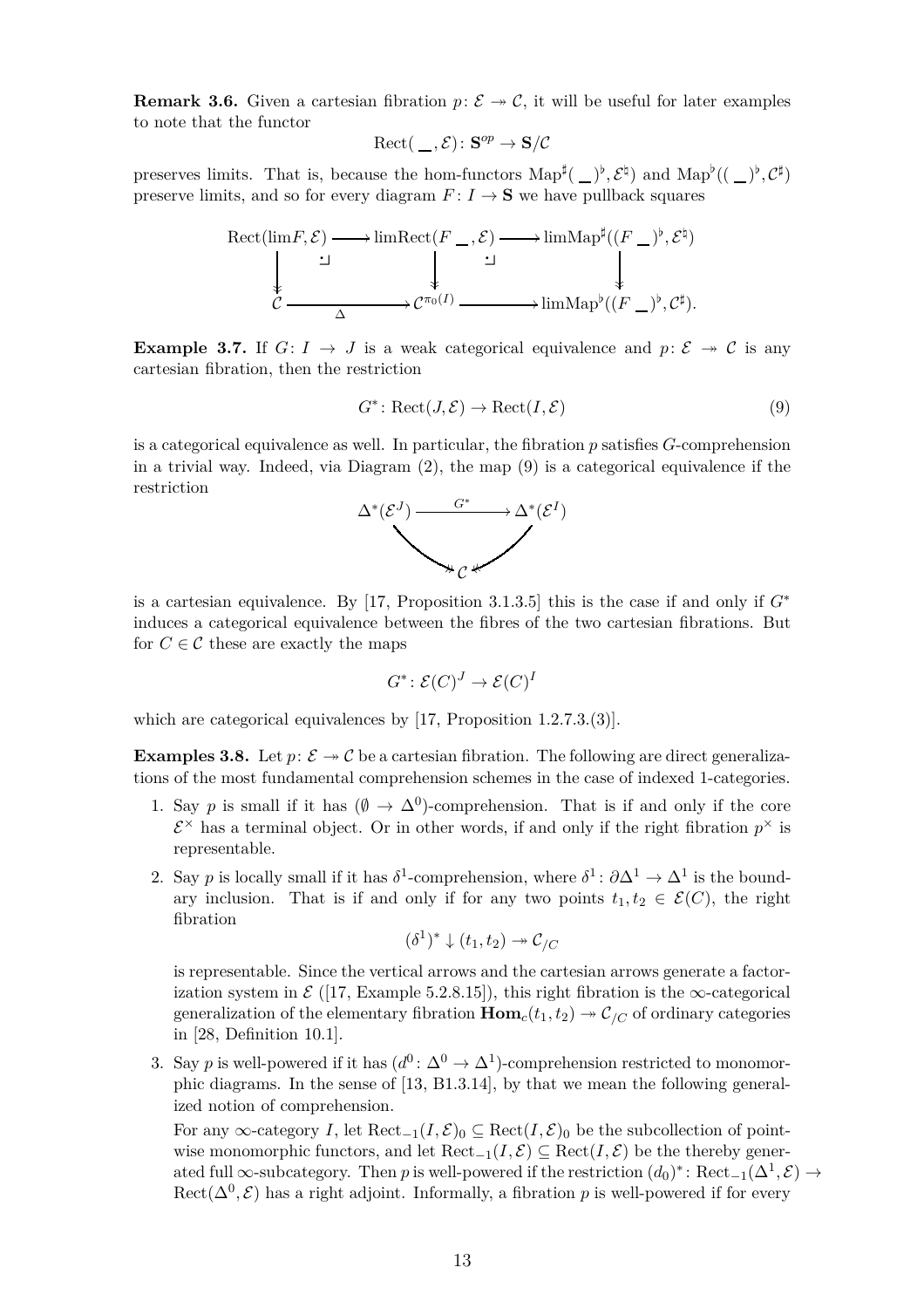object  $t \in \mathcal{E}^\times$  there is a vertical monomorphism  $s \hookrightarrow p(\varepsilon_t)^*(t)$  which classifies vertical subobjects of those elements which come equipped with a cartesian arrow into *t*.

In analogy to the 1-categorical case, if  $\mathcal C$  has pullbacks, the canonical fibration *t*: Fun( $\Delta^1$ , C)  $\rightarrow$  C is well-powered if and only if all slices  $\mathcal{C}_{/C}$  have power objects (and hence subobject classifiers).

<span id="page-13-0"></span>**Remark 3.9.** As noted in [\[13,](#page-50-0) B1.3.13] (and [\[28,](#page-50-3) 9], respectively), in the 1-categorical setting, smallness of a Grothendieck fibration  $p: \mathbb{T} \to \mathbb{C}$  implies rigidity of the objects in its fibres. That is because the 1-category  $\text{Rect}([0], \mathbb{F})$  is not enriched in the category **Cat** of small categories but in Set only. This means that existence of a terminal object  $t \in \mathbb{T}^\times$ requires the set of cartesian morphisms with fixed domain into *t* to be a singleton on the nose, not leaving any room for automorphisms in the fibres of p. In the  $(\infty, 1)$ -categorical context however, smallness merely implies contractibility of the automorphism-spaces of the fibres, and is a "good" categorical notion as it is stable under equivalence.

<span id="page-13-3"></span>**Example 3.10.** Let  $C \in \mathcal{C}$  be an object and consider its associated representable right fibration  $\mathcal{C}_{/C} \to \mathcal{C}$ . This fibration satisfies  $(\partial \Delta^1 \to \Delta^1)$ -comprehension if and only if the diagonal

$$
\Delta\colon \mathcal{C}_{/C}\to \mathcal{C}_{/C}\times_{\mathcal{C}}\mathcal{C}_{/C}
$$

has a right adjoint. This in turn holds if and only if  $C$  has all equalizers for parallel maps with codomain  $C$ . Thus, all representable fibrations over  $C$  are locally small if and only if the  $\infty$ -category C has all equalizers. In particular, if C has finite products, the representable fibrations over  $\mathcal C$  are locally small if and only if  $\mathcal C$  has pullbacks.

<span id="page-13-2"></span>**Example 3.11.** The terminal map  $C \rightarrow \Delta^0$  is a cartesian fibration, its cartesian edges are exactly the equivalences in  $\mathcal{C}$ . For any simplicial set  $I$ , we obtain an equivalence  $\text{Rect}(I,\mathcal{C}) \simeq \text{Fun}(I,\mathcal{C})^{\simeq}$ . It follows that  $\mathcal{C} \twoheadrightarrow \Delta^0$  is small if and only if the core  $\mathcal{C}^{\simeq}$  is contractible. It is locally small if and only if all hom-spaces of  $C$  are contractible.

These two characterizations allow easy constructions of cartesian fibrations which are small but not locally small. For instance, we may take the free monoid on one generator and consider it as an ordinary category M with one object. Its nerve yields a cartesian fibration  $N(\mathbb{M}) \rightarrow \Delta^0$  which is small but not locally small.

**Example 3.12** (On smallness and size). The  $\infty$ -category Cat<sub> $\infty$ </sub> as introduced in Section [2](#page-4-0) is the ∞-category of *small*  $\infty$ -categories. That means its objects are exactly the  $\infty$ categories C which are simplicial *sets* (opposed to proper classes). The  $\infty$ -category Cat<sub> $\infty$ </sub> itself is a proper class, so formally we have to invoke some set theoretical gymnastics to justify its use, e.g. by assuming the existence of an inaccessible cardinal.

For the moment being, let  $\text{Cat}^+_{\infty}$  denote the  $\infty$ -category of large  $\infty$ -categories (via assumption of two inaccessible cardinals). We then obtain an inclusion  $\iota: Cat_{\infty} \hookrightarrow Cat_{\infty}^+$ . Given a large  $\infty$ -category C, we can consider its associated large indexing from Exam-ples [2.2.](#page-4-1)1 restricted to small  $\infty$ -categories given as follows.

<span id="page-13-1"></span>
$$
\text{Cat}_{\infty} \xrightarrow{\iota} \text{Cat}_{\infty}^{+} \xrightarrow{\text{Fun}(-,\mathcal{C})} \text{Cat}_{\infty}^{+}
$$
 (10)

The core of the indexing  $Fun(\_ , {\mathcal{C}})$  over  $Cat_{\infty}^+$  is representable as explained in Exam-ple [2.4.](#page-5-0)1. That means, its straightening over  $Cat_{\infty}^{+}$  is a small cartesian fibration in the sense of Example [3.8.](#page-12-1)1. The  $\infty$ -category C is small if and only if the straightening of the restricted indexing [\(10\)](#page-13-1) over  $Cat_{\infty}$  is a small cartesian fibration as well.

Similarly, recall from [\[17,](#page-50-5) 5.4.1] that an  $\infty$ -category C is *locally small* if all its associated hom-spaces are essentially small (i.e. categorically equivalent to small spaces). For example, the large  $\infty$ -category Cat<sub> $\infty$ </sub> itself is locally small. Then, similarly to the ordinary categorical case, one can show that a large  $\infty$ -category C is locally small if and only if the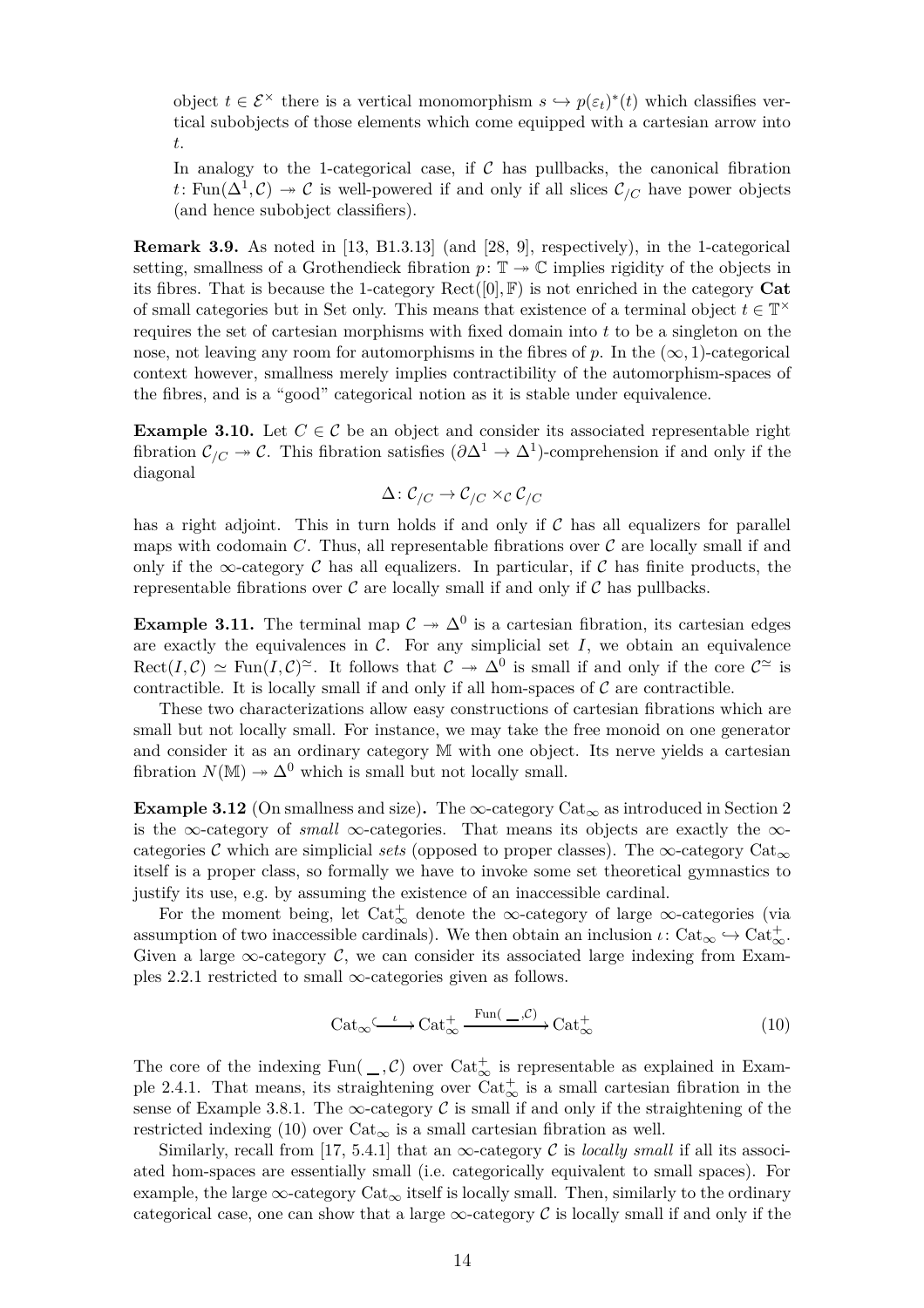straightening of its restricted indexing [\(10\)](#page-13-1) is a locally small cartesian fibration. In order to show this, one computes that the latter holds if and only if for all small  $\infty$ -categories  $\mathcal D$  and all pairs of functors  $F, G: \mathcal D \to \mathcal C$  the homotopy-pullback



is representable over  $Cat_{\infty}$ . Here, the lower left corner is obtained from Proposition [3.23.](#page-24-0) Representability of these pullbacks directly implies essential smallness of the hom-space  $\mathcal{C}(C, D) \simeq C \downarrow D$  for all pairs of objects  $C, D \colon \Delta^0 \to \mathcal{C}$ . For the converse it is easy to see that local smallness of  $C$  and smallness of  $D$  implies essential smallness of the comma category  $F \downarrow G$  for all functors  $F, G \colon \mathcal{D} \to \mathcal{C}$ .

**Remark 3.13.** The size considerations in Example [3.11](#page-13-2) arise because we implicitly are assuming a cartesian fibration  $\mathcal{E} \rightarrow \mathcal{C}$  to have small fibres whenever we consider its associated indexed  $\infty$ -category over C. In particular, we are assuming the  $\infty$ -category C to be small with respect to  $Cat_{\infty}$  whenever we refer to its naive indexing or the canonical indexing over itself. This either means that C is a simplicial *set* or that  $\text{Cat}_{\infty}$  is chosen large enough. Either way, the results in this paper will not depend on the choice of  $(\text{Cat}_{\infty})|_{\kappa}$ if multiple inaccessibles  $\kappa$  are available, so that size issues of this sort will consistently be suppressed.

Recall that an  $\infty$ -category C is defined to be locally cartesian closed if and only if for every object  $C \in \mathcal{C}$ , the slice  $\mathcal{C}_{/C}$  is cartesian closed. That means that for every pair  $x, y \in C_{\text{/}C}$ , the presheaf

$$
\mathcal{C}_{/C}(x \times_C \_ ,y) : (\mathcal{C}_{/C})^{op} \to \mathcal{S}
$$

<span id="page-14-0"></span>is representable. We have the following characterization of local cartesian closedness, generalizing the corresponding result for 1-categories in [\[28,](#page-50-3) Theorem 10.2].

**Proposition 3.14.** *Suppose* C has pullbacks. Then the canonical fibration  $t$ : Fun( $\Delta^1$ ,C)  $\rightarrow$ C *is locally small if and only if* C *is locally cartesian closed.*

**Proof.** We show that the right fibration  $\prod(x, y) := \text{Un}(\mathcal{C}_{/C}(x \times_C \_ y))$  is equivalent to the right fibration  $(\delta^1)^* \downarrow (x, y) \rightarrow {\mathcal C}_{/C}$  from Example [3.8.](#page-12-1)2. We do so by using that the class of squares which are vertical up to equivalence and the class of cartesian squares yield a factorization system on  $\text{Fun}(\Delta^1, \mathcal{C})$ . For visualization, a map  $f: x \times_C z \to y$  in the slice  $\mathcal{C}_{/C}$  corresponds to a square  $z^*x \to y$  in  $\text{Fun}(\Delta^1,\mathcal{C})$ , which in turn yields an essentially unique tuple  $(z, v)$  in  $(\delta^1)^* \downarrow (x, y)$  by factorization through the pullback  $z^*y$ .



Thus, representability of one implies representability of the other. In other words, the slices  $\mathcal{C}_{/C}$  are cartesian closed if and only if the fibration  $t \colon \text{Fun}(\Delta^1, \mathcal{C}) \to \mathcal{C}$  is locally small.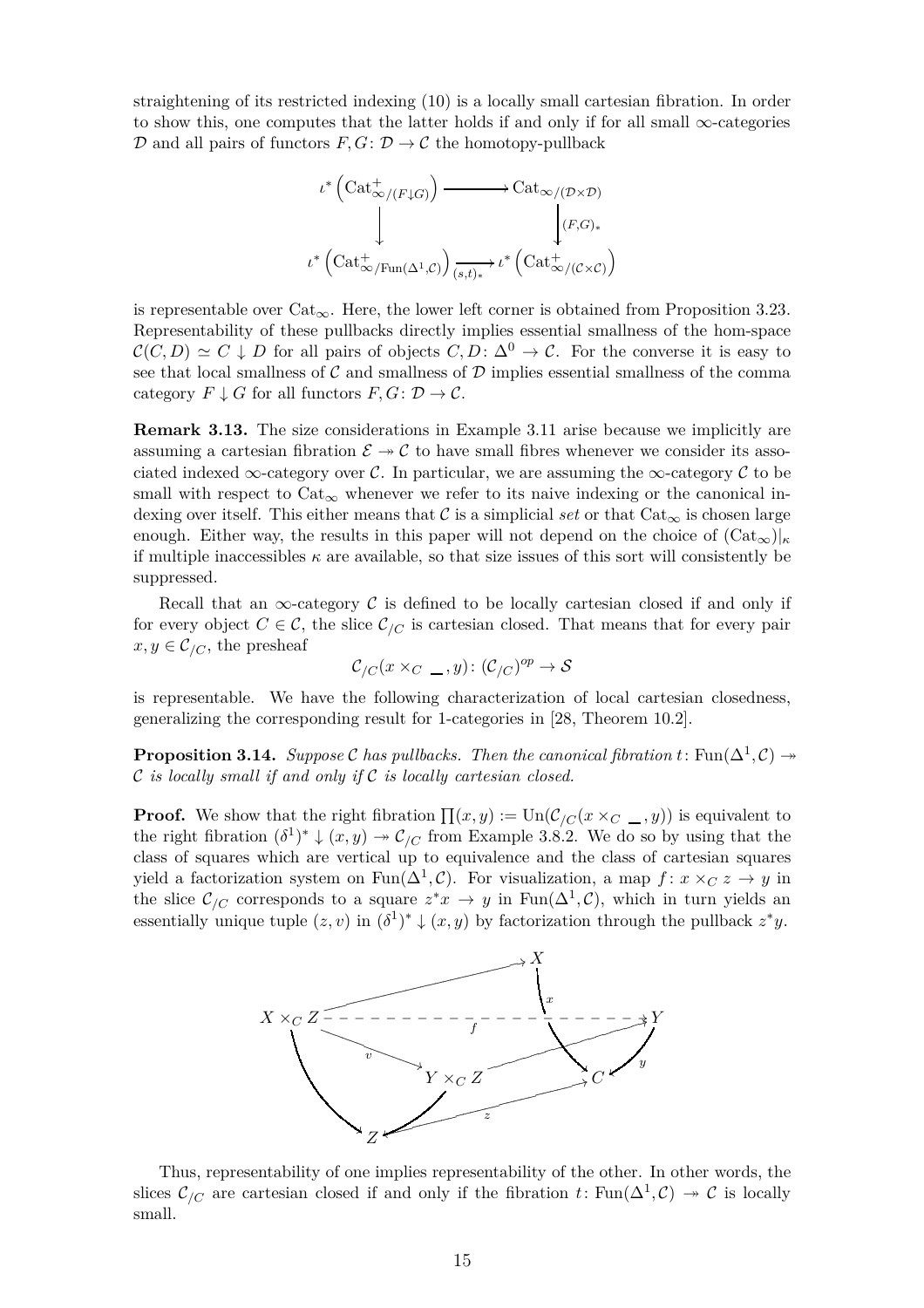To prove equivalence of the two right fibrations, on the one hand, remember from Example [2.4.](#page-5-0)3 that the fibration  $\prod(x, y)$  is given by the pullback

<span id="page-15-2"></span><span id="page-15-0"></span>
$$
\Pi(x,y) \longrightarrow (\mathcal{C}_{/C})_{/y}
$$
\n
$$
\downarrow \qquad \qquad \downarrow s
$$
\n
$$
\mathcal{C}_{/C} \xrightarrow[x \times_C]{} \mathcal{C}_{/C}.
$$
\n(11)

On the other hand, by definition we have a pullback square

$$
(\delta^1)^* \downarrow (x, y) \longrightarrow \text{Rect}(\partial \Delta^1, \text{Fun}(\Delta^1, \mathcal{C}))_{/(x, y)}
$$
  
\n
$$
\downarrow \qquad \qquad \downarrow s
$$
  
\n
$$
\text{Rect}(\Delta^1, \text{Fun}(\Delta^1, \mathcal{C})) \xrightarrow{(\delta^1)^*} \text{Rect}(\partial \Delta^1, \text{Fun}(\Delta^1, \mathcal{C})).
$$
\n
$$
(12)
$$

In the following we decompose the bottom map of the square [\(11\)](#page-15-0) to see that  $(\delta^1)^* \downarrow$  $(x, y)$  is the homotopy pullback of the same diagram. Some of the technical arguments will be sketched only since the presentation of the proof is already rather lengthy as it is.

Thus, first, we note that the bottom map of the square [\(11\)](#page-15-0) factors into a sequence of functors defined as follows. The acyclic fibration  $\text{Fun}(\Delta^1,\mathcal{C})_{/x}^\times \twoheadrightarrow \mathcal{C}_{/C}$  has a section  $\sigma$ unique up to homotopy which picks for every arrow  $z: Z \to X'$  a cartesian square over z into *x*. The inclusion  $l: \Delta^2 \hookrightarrow \Delta^1 \times \Delta^1$  determined by the three vertices  $(0,0)$ ,  $(1,0)$  and (1*,* 1) (which we picture to span the lower of the two triangles when the vertical edges are downwards directed) induces a map

$$
\operatorname{Fun}(\Delta^1, \mathcal{C})_{/\mathcal{X}}^{\times} \hookrightarrow \operatorname{Fun}(\Delta^1 \times \Delta^1, \mathcal{C}) \xrightarrow{l^*} \operatorname{Fun}(\Delta^2, \mathcal{C})
$$
\n(13)

which takes a cartesian square of the form  $z^*x \to x$  to the lower triangle with 2-boundary  $z^*x$  and 0-boundary *z*. For a subsimplex  $S \in \Delta^n$  with maximal vertex  $s \in S$ , consider the pullback

<span id="page-15-3"></span><span id="page-15-1"></span>
$$
\text{Fun}(S, \mathcal{C})_C \longrightarrow \Delta^0
$$
\n
$$
\downarrow^{\mathcal{C}}
$$
\n
$$
\text{Fun}(S, \mathcal{C}) \xrightarrow[\text{ev}(s)]{} \mathcal{C}.
$$
\n
$$
(14)
$$

Then the map [\(13\)](#page-15-1) factors through  $\text{Fun}(\Delta^2, \mathcal{C})_C$ . Lastly, we have the evaluation at the 1-boundary  $d_1$ : Fun $(\Delta^2, C)_C$   $\to$  Fun $(\Delta^1, C)_C$  whose codomain is isomorphic to the slice  $\mathcal{C}_{/C}$ . So the bottom map of diagram [\(11\)](#page-15-0) can be factored as follows.

$$
\mathcal{C}_{/C} \xrightarrow{\sigma} \text{Fun}(\Delta^1, \mathcal{C})_{/x}^{\times} \xrightarrow{l^*} \text{Fun}(\Delta^2, \mathcal{C})_C \xrightarrow{d_1} \mathcal{C}_{/C}.
$$
 (15)

In fact, the map  $d_1$  on the right hand side is isomorphic to the fibration  $d_1:$   $({\cal C}_{/C})^{\Delta^1} \twoheadrightarrow {\cal C}_{/C}$ , and furthermore there is a pullback square of the form



Both facts can be seen by computing the *n*-simplices in each case, applying elementary simplicial combinatorics on joins and pushouts of standard simplices. The diagram simply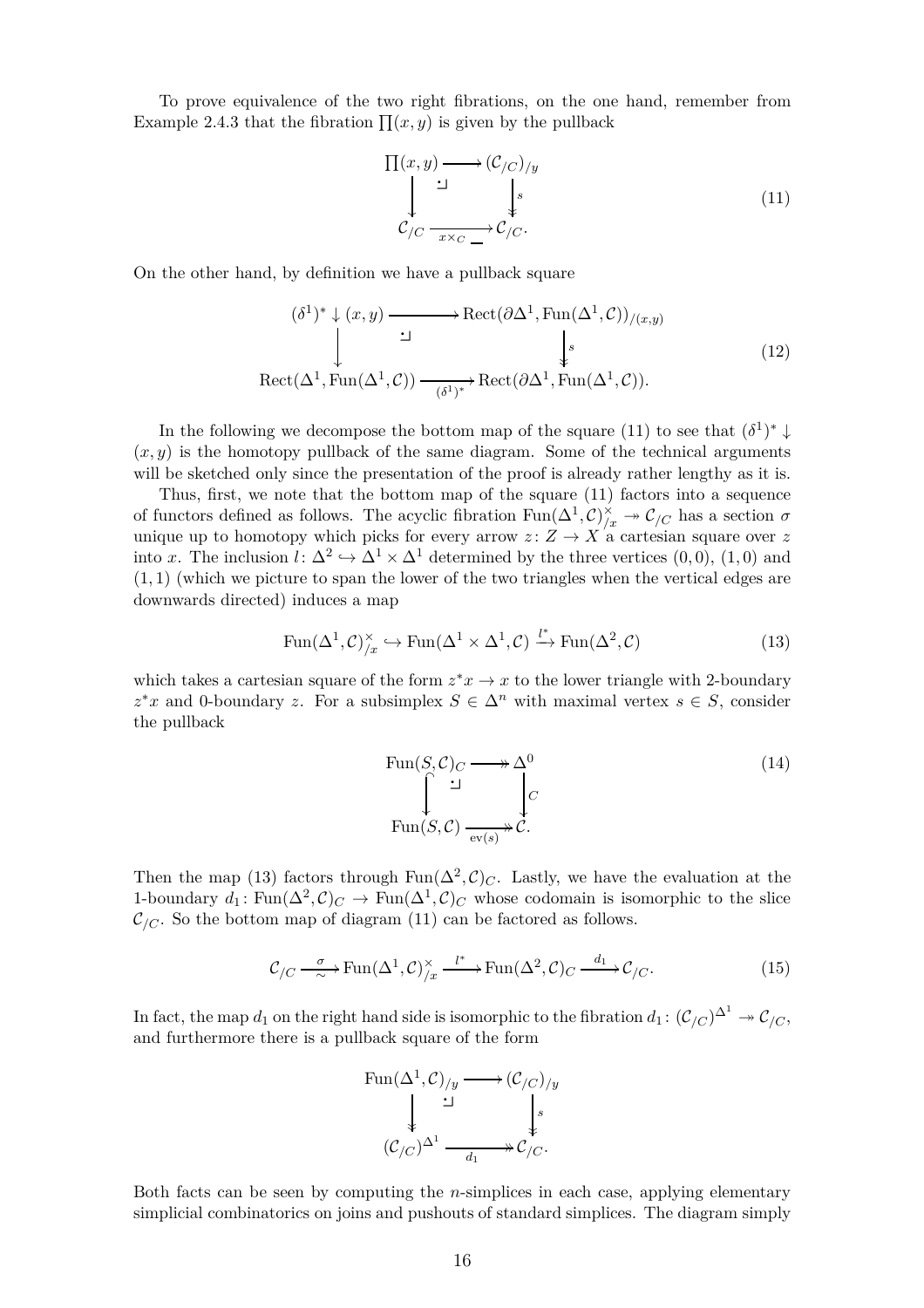expresses that squares in C into  $y: Y \to C$  are the same as pairs of suitable triangles glued together at their 1-boundary. The square [\(11\)](#page-15-0) therefore factors as follows.

<span id="page-16-0"></span>
$$
\Pi(x,y) \longrightarrow P \longrightarrow \text{Fun}(\Delta^1,\mathcal{C})_{/y} \longrightarrow (\mathcal{C}_{/C})_{/y}
$$
\n
$$
\downarrow \qquad \qquad \downarrow \qquad \downarrow \qquad \downarrow
$$
\n
$$
\mathcal{C}_{/C} \longrightarrow \text{Fun}(\Delta^1,\mathcal{C})_{/x}^{\times} \longrightarrow \text{Fun}(\Delta^2,\mathcal{C})_{C} \longrightarrow \frac{\downarrow}{d_1} \mathcal{C}_{/C}.
$$
\n(16)

Here, the object P is defined via [\(16\)](#page-16-0). So, the map  $\prod(x, y) \to P$  is the pullback of a categorical equivalence along a right fibration, and hence a categorical equivalence itself.

On the other hand, in diagram [\(12\)](#page-15-2), the vertical fibration on the right hand side is isomorphic to the pair

$$
(s, s): \text{Fun}(\Delta^1, \mathcal{C})_{/x}^{\times} \times_{\mathcal{C}_{/C}} \text{Fun}(\Delta^1, \mathcal{C})_{/y}^{\times} \to \text{Fun}(\Delta^1, \mathcal{C})^{\times} \times_{\mathcal{C}} \text{Fun}(\Delta^1, \mathcal{C})^{\times}
$$

by Remark [3.6.](#page-11-3) It follows that the square

<span id="page-16-1"></span>
$$
(\delta^1)^* \downarrow (x, y) \longrightarrow \text{Rect}(\Delta^1, \text{Fun}(\Delta^1, \mathcal{C})) \times_{\text{Fun}(\Delta^1, \mathcal{C})^\times} \text{Fun}(\Delta^1, \mathcal{C})^\times_{/y}
$$
  
\n
$$
\downarrow \qquad \qquad \downarrow (d_1, t_{/y})
$$
  
\n
$$
\text{Fun}(\Delta^1, \mathcal{C})^\times_{/x} \longrightarrow \text{Fun}(\Delta^1, \mathcal{C})^\times \times_{\mathcal{C}} \mathcal{C}_{/C}
$$
  
\n
$$
(17)
$$

is both a strict pullback and a homotopy pullback square in the Joyal model structure, since the pullback of a limit of spans is the limit of the pullbacks, both 1-categorically and  $\infty$ -categorically. Thus, we can finish the proof by showing that this square [\(17\)](#page-16-1) is equivalent to the pullback square in the center of [\(16\)](#page-16-0).

Therefore, let  $E \subset \text{Fun}(\Delta^1 \times \Delta^1, \mathcal{C})$  be the class of squares whose bottom map is an equivalence in C, and let  $\text{Fun}(\Delta^2, \text{Fun}(\Delta^1, \mathcal{C}))^{EC} \subset \text{Fun}(\Delta^2, \text{Fun}(\Delta^1, \mathcal{C}))$  be the full  $\infty$ -subcategory of triangles such that the edge  $\Delta^{\{0,1\}}$  maps to an *E*-square and the edge  $\Delta^{\{1,2\}}$  maps to a cartesian square. By [\[17,](#page-50-5) 5.2.8], the class of *E*-squares and the class of cartesian squares form a factorization system in  $\text{Fun}(\Delta^1,\mathcal{C})$  and we obtain acyclic fibrations as follows.

$$
\text{Fun}^{EC}(\Delta^2, \text{Fun}(\Delta^1, \mathcal{C}))_y \longrightarrow \text{Fun}^{EC}(\Delta^2, \text{Fun}(\Delta^1, \mathcal{C}))
$$
\n
$$
\downarrow \downarrow_{d_1}
$$
\n
$$
\text{Fun}(\Delta^1, \mathcal{C})_{/y} \xrightarrow{\phantom{big} \downarrow \phantom{big} } \text{Fun}(\Delta^1, \text{Fun}(\Delta^1, \mathcal{C}))
$$
\n
$$
\downarrow \phantom{ \underbrace{\downarrow}_{d_1} } \xrightarrow{\phantom{big} \downarrow \phantom{big} } \text{Fun}(\Delta^1, \mathcal{C}))
$$
\n
$$
\downarrow \phantom{ \underbrace{\downarrow}_{d_1} } \xrightarrow{\phantom{big} \downarrow \phantom{big} } \text{Fun}(\Delta^1, \mathcal{C})
$$

The upper left corner is given by the notation in [\(14\)](#page-15-3). Furthermore, since  $\text{Fun}(\Delta^1,\mathcal{C})$  is an  $\infty$ -category, the inner horn inclusion  $h_1^2$ :  $\Lambda_1^2 \to \Delta^2$  induces an acyclic fibration

$$
(h_1^2)^*
$$
: Fun<sup>EC</sup> $(\Delta^2, \text{Fun}(\Delta^1, \mathcal{C}))_y \to \text{Fun}^{EC}(\Lambda_1^2, \text{Fun}(\Delta^1, \mathcal{C}))_y$ 

as well. One can show that the inclusion

$$
Rect(\Delta^1, Fun(\Delta^1, C)) \times_{Fun(\Delta^1, C)^\times} Fun(\Delta^1, C)_{/y}^\times \to Fun^{EC}(\Lambda^2_1, Fun(\Delta^1, C))_{y}
$$

is a homotopy equivalence in the Joyal model structure, using that every *E*-square yields an essentially unique vertical map by pullback along the underlying equivalence in  $C$ , and that every arrow in  $\text{Fun}^{EC}(\Lambda_1^2, \text{Fun}(\Delta^1, \mathcal{C}))_y$  necessarily yields a cartesian morphism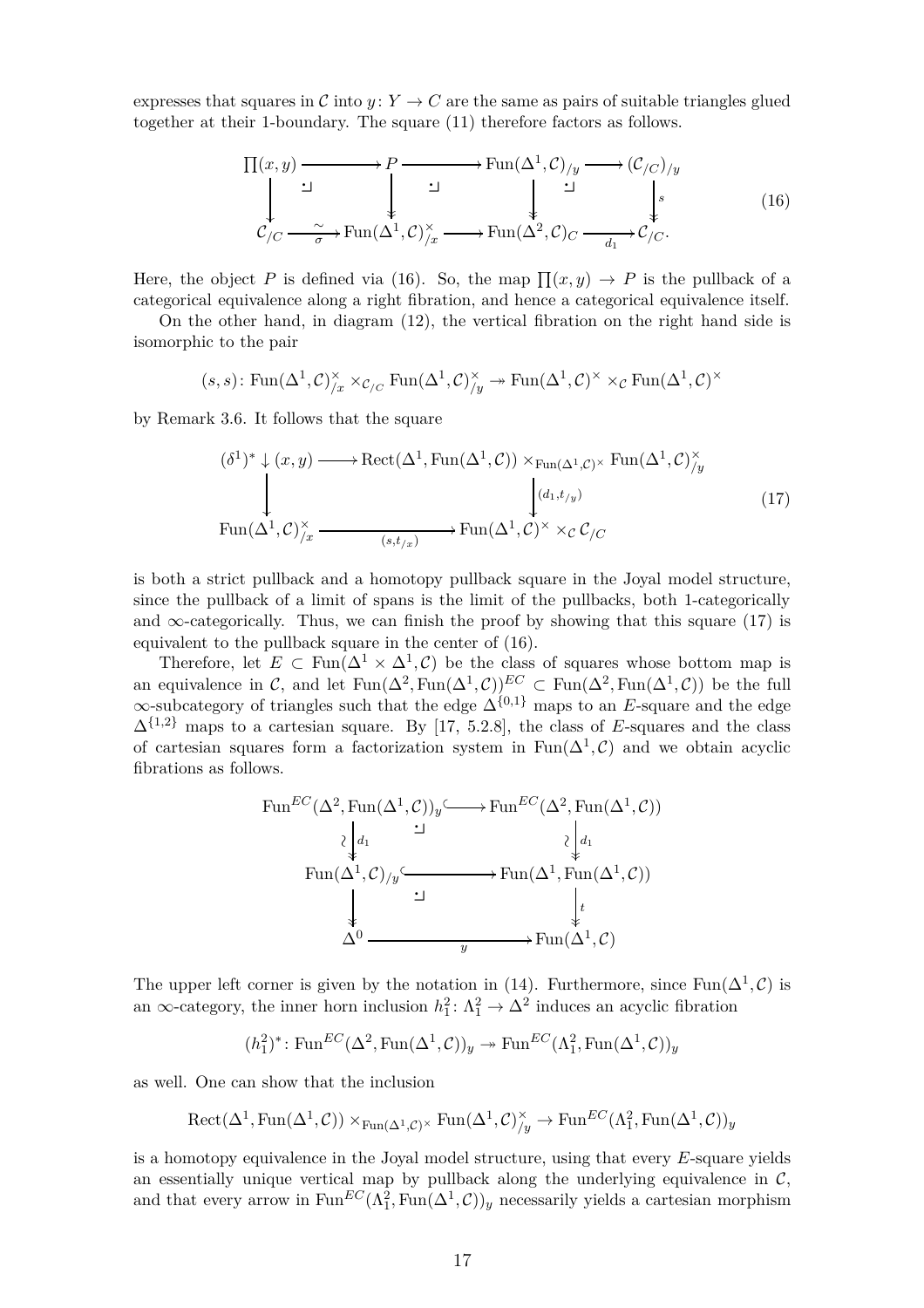between associated vertical maps on the  $\Delta^{\{0,1\}}$ -component since the  $\Delta^{\{1,2\}}$ -component is cartesian.

Eventually, we obtain a map between the pullbacks in [\(12\)](#page-15-2) and [\(16\)](#page-16-0) as follows.



Here, we replaced the bottom right corner  $\text{Fun}(\Delta^2, \mathcal{C})_C$  of the center pullback in [\(16\)](#page-16-0) with  $\text{Fun}(\Lambda_1^2,\mathcal{C})_C$ , so the front square in [\(18\)](#page-17-0) is a homotopy pullback in the Joyal model structure only. The diagonal map on the bottom right corner is a  $(-1)$ -truncated monomorphism, and it follows that the induced map

$$
(\delta^1)^* \downarrow (x, y) \to P
$$

is a categorical equivalence of  $\infty$ -categories. Composition with the categorical equivalence  $\Pi(x, y) \stackrel{\sim}{\rightarrow} P$  from [\(16\)](#page-16-0) yields a categorical equivalence

$$
\prod(x,y) \simeq (\delta^1)^* \downarrow (x,y)
$$

<span id="page-17-0"></span> $\Box$ 

that commutes with the respective right fibrations over  $\mathcal{C}_{/C}$  up to equivalence.

It follows for instance that the  $\infty$ -category S of spaces is locally small over itself (i.e. its canonical fibration is locally small). Since it is a locally small  $\infty$ -category as well, but its slice  $\infty$ -categories are generally large, one can show that it cannot be small over itself. Hence, Proposition [3.14](#page-14-0) and Example [3.11](#page-13-2) together show that, in general, smallness – which can be thought of as horizontal smallness – and local smallness – which can be thought of as vertical smallness – are mutually independent properties.

In order to deduce various comprehension schemes from a given set of comprehension schemes for a fixed cartesian fibration  $p: \mathcal{E} \to \mathcal{C}$ , we note that the class of functors

 $Comp_p := \{G: I \to J \mid p \text{ satisfies } G\text{-comprehension}\}\$ 

<span id="page-17-1"></span>satisfies the following stability properties.

**Lemma 3.15.** *Let*  $p: \mathcal{E} \to \mathcal{C}$  *be a cartesian fibration.* 

1. Suppose p is a right fibration and  $\mathcal D$  is an  $\infty$ -category. Then pullback along p pre*serves left adjoints, i.e. for every pullback square of the form*



*the functor*  $p^*F: \mathcal{P} \to \mathcal{E}$  *has a right adjoint whenever*  $F: \mathcal{D} \to \mathcal{C}$  *has a right adjoint.* 

*2. The class* Comp*<sup>p</sup> contains all weak categorical equivalences. It is closed under composition and under pushouts along monomorphisms.*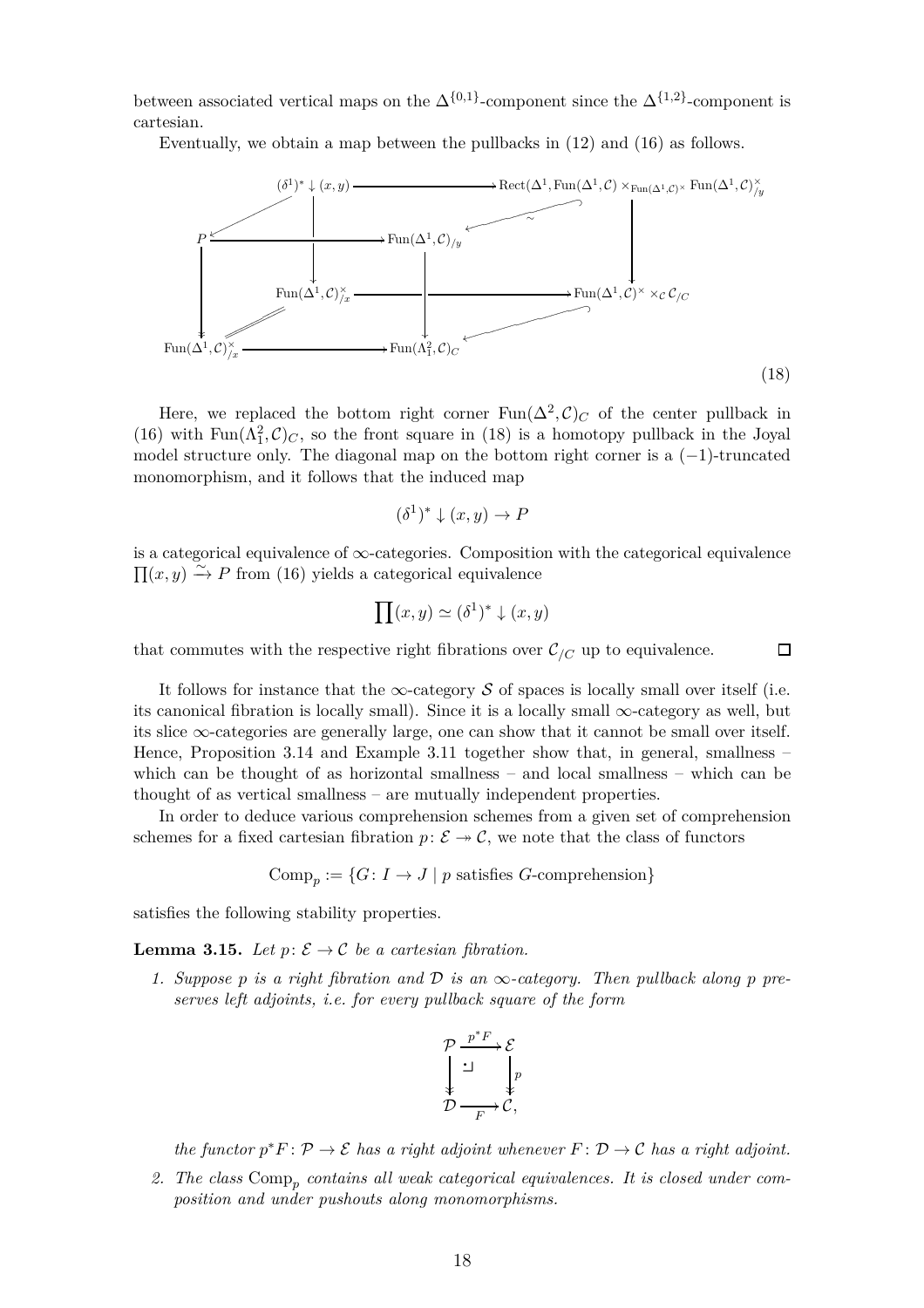- *3. The class of monomorphisms in* Comp*<sup>p</sup> contains all acyclic cofibrations in the Joyal model structure and is closed under compositions and arbitrary pushouts.*
- *4. If* C *has pullbacks, the class* Comp*<sup>p</sup> furthermore has the right cancellation property.*

**Proof.** For Part 1. assume that *p* is a right fibration and  $D$  is an  $\infty$ -category. For any object  $E \in \mathcal{E}$ , we obtain the following diagram of pullbacks.



Since p is a right fibration, the fibration  $\mathcal{E}_{/E} \to \mathcal{C}_{/p(E)}$  is acyclic. It follows that the pullback  $(p^*F) \downarrow E \rightarrow F \downarrow p(E)$  is an acyclic fibration as well. Thus, the comma  $\infty$ category  $(p^*F) \downarrow E$  has a terminal object whenever  $F \downarrow p(E)$  has such. But the latter holds because *F* has a right adjoint. This proves Part 1.

For Part 2. closure under composition is easily seen. It contains the weak categorical equivalences by Example [3.7.](#page-12-2) Furthermore, we have seen that the functor Rect( $\_\,\mathcal{E}$ ):  $\mathbf{S}^{op} \to$  $S/\mathcal{C}$  preserves pullbacks in Remark [3.6,](#page-11-3) and that this functor also takes monomorphisms to right fibrations in Lemma [3.4.](#page-10-1) Thus the statement follows from Part 1.

For Part 3. we only are left to show that arbitrary pushouts of monomorphisms in Comp<sub>p</sub> are contained in Comp<sub>p</sub> again. Therefore, let  $j: A \hookrightarrow B$  be a monomorphism in Comp*<sup>p</sup>* and consider a pushout square of the form

$$
A \xrightarrow{f} C
$$
  

$$
j \downarrow \qquad \qquad \Gamma, \downarrow
$$
  

$$
B \longrightarrow D
$$

in **S**. We can factor the map  $f: A \to C$  into a monomorphism  $i: A \to C'$  followed by an acyclic Kan fibration  $q: C' \rightarrow C$ , and consider the induced factorization of pushouts

$$
A \xrightarrow{f} C' \xrightarrow{\quad q \quad \rightarrow} C
$$
  

$$
j \qquad \qquad \square
$$
  

$$
B \longrightarrow D' \longrightarrow D
$$

Then the map  $C' \to D'$  is contained in  $\text{Comp}_p$  by Part 2. The map  $D' \to D$  is a weak categorical equivalence, because the Joyal model structure is left proper. By Example [3.7,](#page-12-2) it follows that the map  $C' \to D'$  is contained in  $\text{Comp}_p$  if and only if  $C \to D$  is contained in Comp*<sup>p</sup>* .

For Part 4. let  $G: I \rightarrow J$  and  $H: J \rightarrow K$  be maps of simplicial sets such that p has both *G*- and  $(H \circ G)$ -comprehension. Let  $X \in \text{Rect}(J, \mathcal{E})$  and consider the following diagram.

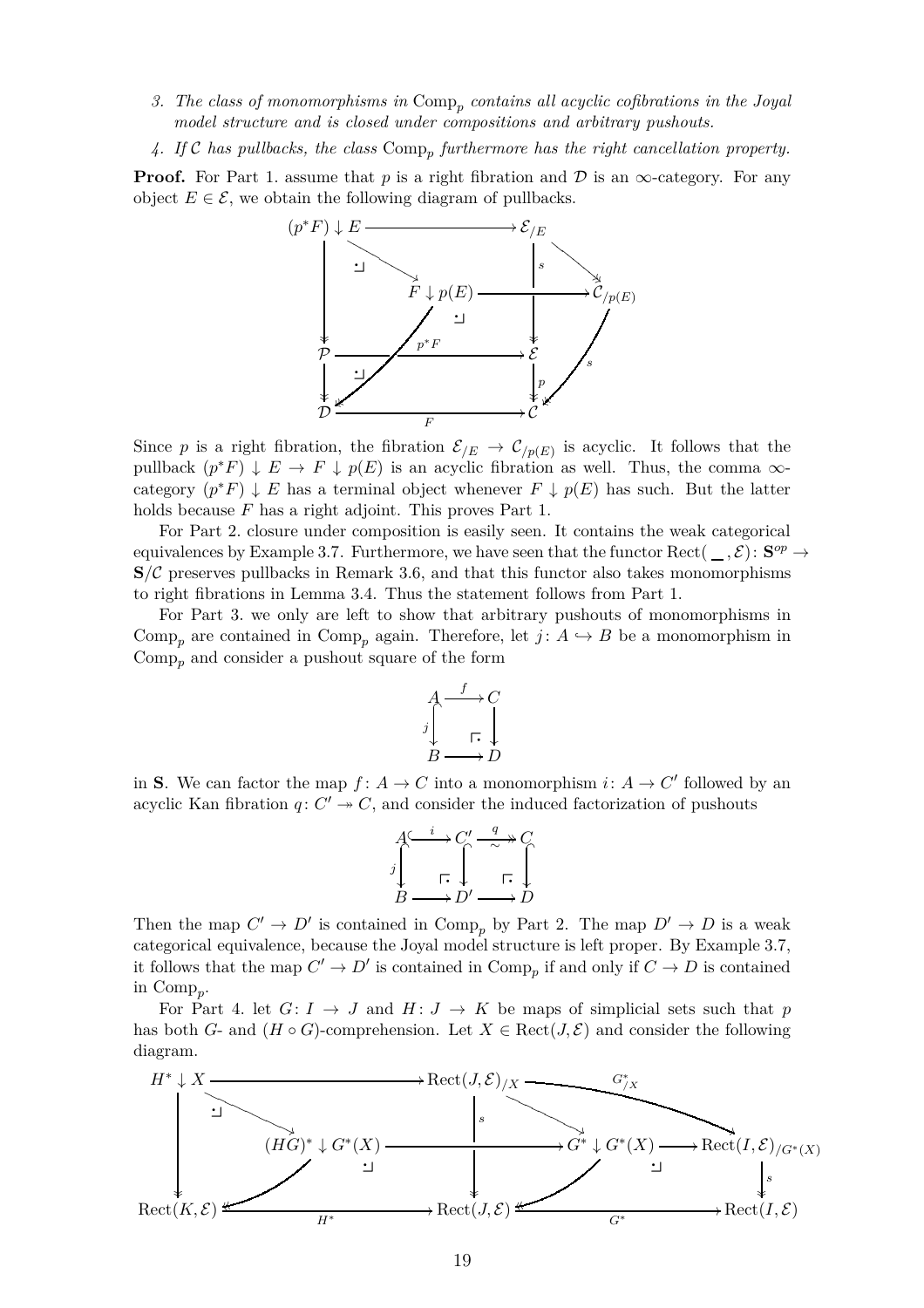Both the front and the back square on the left hand side are (homotopy) pullback squares (in the Joyal model structure) and hence so is the top square inbetween. It is a homotopy pullback square of maps over  $\mathcal{C}_{/p(X)}$  and all three corners of the underlying span are representable over  $\mathcal{C}_{p(X)}$  by assumption. It follows that the pullback  $H^* \downarrow X$  is categorically equivalent to a representable right fibration over  $\mathcal{C}_{/p(X)}$  as well, because  $\mathcal C$  has pullbacks (and the Yoneda embedding is fully faithful). By Lemma [3.5,](#page-11-0) this finishes the proof.  $\Box$ 

<span id="page-19-1"></span>**Example 3.16.** Following [\[13,](#page-50-0) B1.3.15], we say that a cartesian fibration  $p: \mathcal{E} \rightarrow \mathcal{C}$  satisfies *definability of invertibility (for arrows)* if it has inv-comprehension, where inv:  $\Delta^1 \rightarrow$  $I\Delta$ <sup>1</sup> is the embedding of  $\Delta$ <sup>1</sup> into the free groupoid generated by it.

It has *definability of equivalence (of parallel morphisms)* if it has  $\nabla_1$ -comprehension, where the map  $\nabla_1$ :  $(\Delta^1 \cup_{\partial \Delta^1} \Delta^1) \to \Delta^1$  identifies the two parallel non-degenerate arrows. The domain can be described as the nerve of the parallel arrow category  $\bullet \Longrightarrow \bullet$ .

Furthermore, say *p* has *definability of equivalence of parallel n*-cells if it has  $\nabla_n$ comprehension, where the map  $\nabla_n$ :  $(\Delta^n \cup_{\partial \Delta^n} \Delta^n) \to \Delta^n$  is the codiagonal identifying the two parallel non-degenerate *n*-cells.

<span id="page-19-0"></span>The following lemma can be thought of as an  $\infty$ -categorical generalization of [\[13,](#page-50-0) Lemma 1.3.15] extended by its natural higher analogues.

**Proposition 3.17.** Let  $p: \mathcal{E} \rightarrow \mathcal{C}$  be a cartesian fibration.

- *1.* Let  $n \geq 1$ . If p has definable equivalence of parallel *n*-cells, it has  $\delta^{n+1}$ -comprehension.
- *2. Suppose* C *has all equalizers.*
	- (a) Let  $n \geq 1$ . If p has  $\delta^n$ -comprehension, it has definable equivalence for parallel *n-cells.*
	- *(b)* If p is locally small, it has  $\delta^n$ -comprehension for all  $n \geq 1$ *.*
	- *(c) If p is locally small, it has definability of invertibility.*

**Proof.** For Part 1. let  $n \geq 1$  and  $0 \leq i \leq n$ . We may consider a factorization of the *n*-th boundary inclusion given by the bottom left square in the following diagram.



The inner horn inclusion  $h_i^{n+1}$ :  $\Lambda_i^{n+1} \to \Delta^{n+1}$  is contained in Comp<sub>p</sub> by Example [3.7,](#page-12-2) the codiagonal  $\nabla_n: \Delta^n \cup_{\partial \Delta^n} \Delta^n \to \Delta^n$  is contained in the class  $\text{Comp}_p$  by assumption. It thus follows from Lemma [3.15.](#page-17-1)(b) that the composition  $\delta^{n+1}$ :  $\partial \Delta^{n+1} \rightarrow \Delta^{n+1}$  is contained in the class  $Comp_n$  as well.

For Part 2.(a) assume that p has  $\delta^n$ -comprehension. We want to show that for every  $C \in \mathcal{C}$  and every pair of vertical diagrams  $\alpha, \beta \colon \Delta^n \to \mathcal{E}(C)$  with common boundary, the  $\infty$ -category  $(\nabla_n)^* \downarrow (\alpha, \beta)$  is presentable over  $\mathcal{C}_{/C}$ . Let  $\overline{C}$  be the object in  $\mathcal{C}/C$ classifying rectangular  $\Delta^n$ -diagrams extending  $(\delta^n)^*(\alpha) = (\delta^n)^*(\beta)$  in  $\mathcal{E}$ , and let  $f_\alpha: C \to$  $\overline{C}$ ,  $f_{\beta}: C \to \overline{C}$  be the arrows classifying  $\alpha$  and  $\beta$  themselves, respectively. Since

$$
Rect(\Delta^n \cup_{\partial \Delta^n} \Delta^n, \mathcal{E}) \cong Rect(\Delta^n, \mathcal{E}) \times_{Rect(\partial \Delta^n, \mathcal{E})} Rect(\Delta^n, \mathcal{E}),
$$

we obtain an isomorphism between slices

$$
\mathrm{Rect}(\Delta^n \cup_{\partial \Delta^n} \Delta^n, \mathcal{E})_{/(\alpha,\beta)} \cong \mathrm{Rect}(\Delta^n, \mathcal{E})_{/\alpha} \times_{\mathrm{Rect}(\partial \Delta^n, \mathcal{E})_{/(\delta^n)^* \alpha}} \mathrm{Rect}(\Delta^n, \mathcal{E})_{/\beta}
$$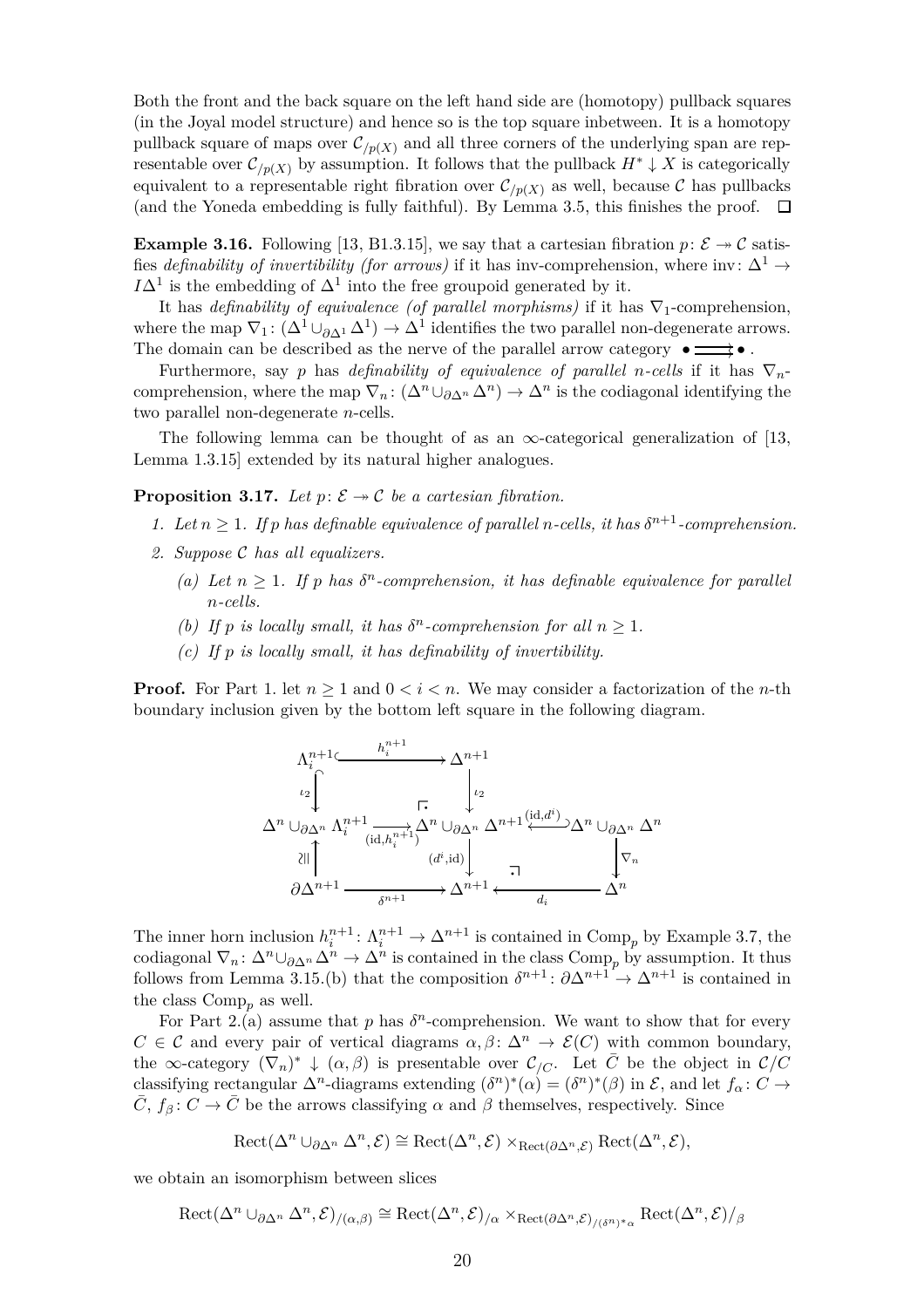as well. Thus, by Diagram [\(6\)](#page-11-4), the  $\infty$ -category  $(\nabla_n)^* \downarrow (g, h)$  fits into the pullback square

$$
(\nabla_n)^* \downarrow (\alpha, \beta) \longrightarrow \text{Rect}(\Delta^n, \mathcal{E})_{/\alpha} \times_{\text{Rect}(\partial \Delta^n, \mathcal{E})_{/(\delta^n)^* \alpha}} \text{Rect}(\Delta^n, \mathcal{E})_{/\beta}
$$
  
 
$$
\downarrow \qquad \qquad \downarrow
$$
  
 
$$
\text{Rect}(\Delta^n, \mathcal{E}) \longrightarrow \text{Rect}(\Delta^n, \mathcal{E}) \times_{\text{Rect}(\partial \Delta^n, \mathcal{E})} \text{Rect}(\Delta^n, \mathcal{E}).
$$

Since pullbacks commute with each other, we obtain equivalences

$$
(\nabla_n)^* \downarrow (\alpha, \beta) \cong \text{Rect}(\Delta^n, \mathcal{E})_{/\alpha} \times (\delta^n)^* \downarrow (\delta^n)^* \alpha \text{Rect}(\Delta^n, \mathcal{E})_{/\beta}
$$

$$
\simeq \mathcal{C}_{/C} \times_{\mathcal{C}_{/\bar{C}}} \mathcal{C}_{/C}
$$

$$
\simeq \mathcal{C}_{/\text{Eq}(f_\alpha, f_\beta)}
$$

over  $\mathcal{C}_{/C}$ . This finishes Part (a).

Part 2.(b) follows immediately from Parts 1. and 2.(a) since local smallness is  $\delta^1$ comprehension.

For Part 2.(c) let  $J^{(2)} \subset I\Delta^1$  be the subsimplicial set given by exactly one of the two non-degenerate 2-simplices. It can be thought of as the free left (or right) invertible map, depicted as follows.



The pushout  $K := J^{(2)} \cup_{\Delta^1} J^{(2)}$  along the boundaries  $d^0$  and  $d^2$  is the free biinvertible map, the inclusion inv:  $\Delta^1 \to I\Delta^1$  factors through *K*. The natural map  $K \to I\Delta^1$  is a weak categorical equivalence (both are interval objects in the Joyal model structure), and hence by Example [3.7](#page-12-2) and Lemma [3.15](#page-17-1) we can reduce inv-comprehension to  $(\Delta^1 \to K)$ comprehension. Since the boundaries  $d^i: \Delta^1 \to J^{(2)}$  for  $i = 0, 2$  are monomorphisms, we can reduce  $(\Delta^1 \to K)$ -comprehension further to  $(d^0: \Delta^1 \to J^{(2)})$ -comprehension again by Lemma [3.15.](#page-17-1)

Therefore, we factor the inclusion  $d^0$ :  $\Delta^1 \to J^{(2)}$  through subobjects

$$
\Delta^1 \to \partial J^{(2)} \to (\partial J^{(2)})_+ \to J^{(2)}
$$

such that each component is the pushout of a map in  $Comp_p$  along a monomorphism. Then we can use Lemma [3.15](#page-17-1) once more to finish the proof. First, consider the circle given by the pushout

<span id="page-20-0"></span>
$$
\frac{\partial \Delta^1}{\partial \overline{\lambda}} \xrightarrow{\delta^1} \Delta^1
$$
\n
$$
\Delta^1 \xrightarrow{\hspace{0.5cm}} \partial J^{(2)} \tag{19}
$$

where  $\bar{\delta}^1$ :  $\partial \Delta^1 \to \Delta^1$  swaps the endpoints. Second, consider the pushout

<span id="page-20-1"></span>
$$
\Lambda_1^2 \xrightarrow{\hbar_1^2} \Lambda^2
$$
\n
$$
\updownarrow^2
$$
\n
$$
\updownarrow^2
$$
\n
$$
\updownarrow^2
$$
\n
$$
\downarrow^2
$$
\n
$$
\downarrow^2
$$
\n
$$
\downarrow^2
$$
\n
$$
\downarrow^2
$$
\n
$$
\downarrow^2
$$
\n
$$
(20)
$$

where the left vertical map picks out the two non-degenerate edges added in  $(19)$  concatenated at [0]. Third, we obtain a pushout

$$
\Delta^{1} \cup_{\partial \Delta^{1}} \Delta^{1} \xrightarrow{\nabla_{1}} \Delta^{1}
$$
\n
$$
\downarrow \qquad \qquad \downarrow \qquad \qquad \downarrow
$$
\n
$$
(\partial J^{(2)})_{+} \xrightarrow{\qquad \qquad } J^{(2)}
$$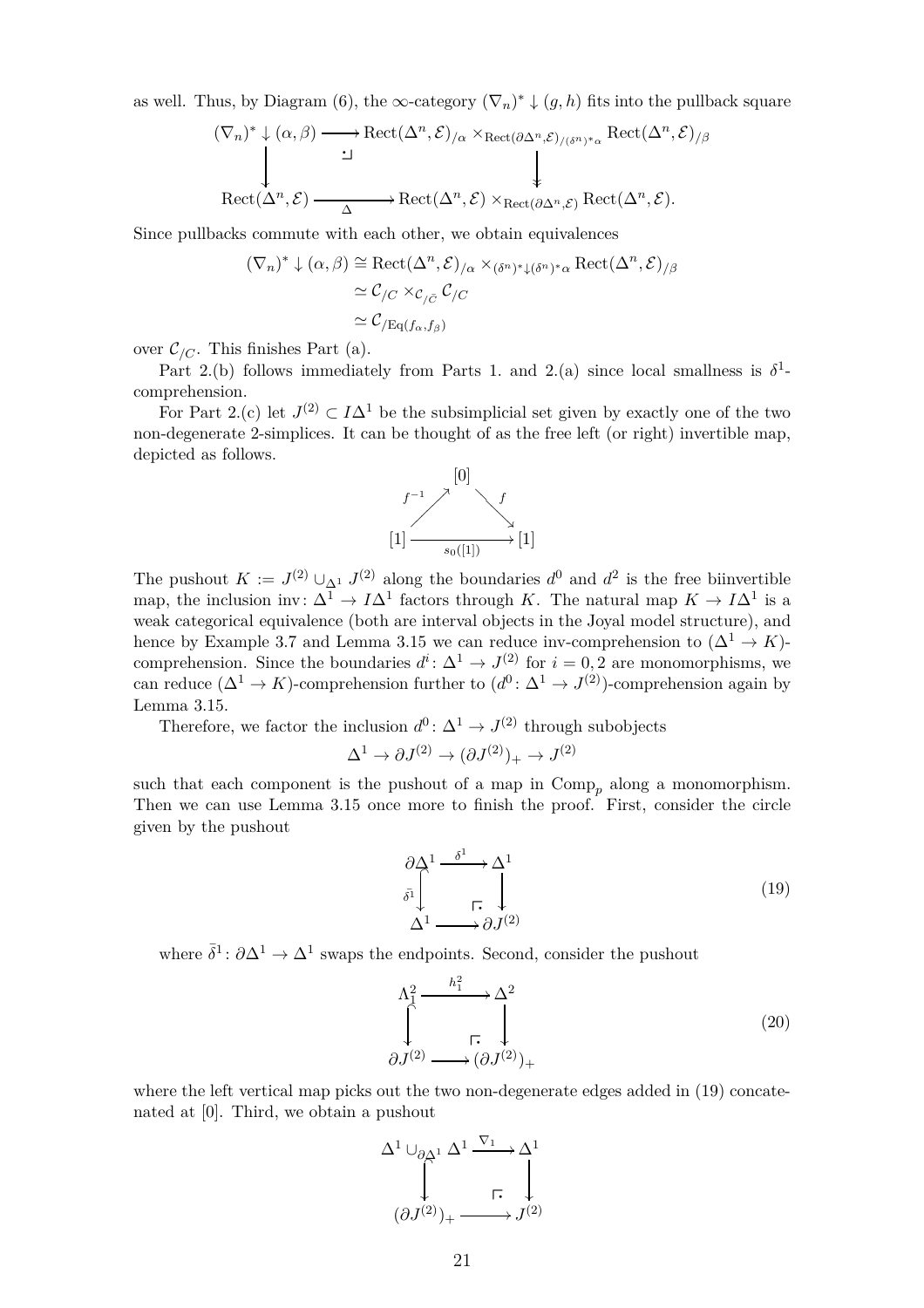where the left vertical map picks out the pair consisting of the arrow  $[1] \rightarrow [1]$  freely added in [\(20\)](#page-20-1) and the identity on [1].

The composition of the bottom maps of the three pushout squares is exactly the inclusion  $d^0$ :  $\Delta^1 \to J^{(2)}$ . The cartesian fibration *p* has  $\delta^1$ -comprehension by assumption, and thus it has  $\nabla_1$ -comprehension by Part 2.(a). It has  $h_1^2$ -comprehension by Example [3.7](#page-12-2) and thus the statement follows by Lemma [3.15](#page-17-1) as claimed. □

**Remark 3.18.** The reader familiar with Johnstone's original proof of Proposition [3.17.](#page-19-0)2.(c) in the 1-categorical setting may note that he assumes  $\mathcal C$  to have all pullbacks in order to show the statement (this is [\[13,](#page-50-0) Lemma 1.3.15]), while the proof above only requires the existence of equalizers. But this apparently stronger statement is not stronger at all, since Johnstone implicitly assumes the existence of (at least certain) finite products and hence the existence of (at least certain) pullbacks in  $\mathcal C$ . And indeed, to equate his notion of local smallness with the one given in Example [3.16](#page-19-1) via Definition [3.2,](#page-8-3) we need to require that C has  $\pi_0(\partial \Delta^1)$ -sized products (as explained in Remark [3.3\)](#page-9-1). But equalizers and finite products yield pullbacks ([\[17,](#page-50-5) Proposition 4.4.3.2]).

<span id="page-21-2"></span>**Corollary 3.19.** *A cartesian fibration*  $p: \mathcal{E} \rightarrow \mathcal{C}$  *is small and locally small if and only if it has j-comprehension for every monomorphism j between finite simplicial sets.*

**Proof.** The monomorphisms in **S** are exactly the "free" cofibrations generated by the class of boundary inclusions  $\partial \Delta^n \hookrightarrow \Delta^n$  for  $n \geq 0$ . That means, every monomorphism between finite simplicial sets is the composition of pushouts of boundary inclusions. Thus, the corollary follows from Lemma [3.15.](#page-17-1)3 and Proposition [3.17.](#page-19-0)  $\Box$ 

We will prove an "internal" characterization of the small and locally small cartesian fibrations in Section [4.](#page-28-0) In that context it will be useful to compute the straightening of the rectangular diagram  $\infty$ -category Rect(*I*,  $\mathcal{E}$ ) explicitly in terms of an indexed  $\infty$ -category  $\mathcal{I}: \mathcal{C}^{op} \to \mathrm{Cat}_{\infty}$  when p is given as the unstraightening of  $\mathcal{I}$ . Therefore, given a simplicial set *I* and a C-indexed  $\infty$ -category *I*, in the following we show that the composition

$$
\mathcal{C}^{op} \xrightarrow{\mathcal{I}} \mathrm{Cat}_{\infty} \xrightarrow{(\cdot)^{I}} \mathrm{Cat}_{\infty} \xrightarrow{(\cdot)^{\simeq}} \mathcal{S}
$$
 (21)

is equivalent to the straightening of  $\text{Rect}(I, \text{Un}(\mathcal{I}))$ . We start with an observation about the universal cocartesian fibration

<span id="page-21-1"></span>
$$
\pi\colon \mathrm{Det}_\infty \twoheadrightarrow \mathrm{Cat}_\infty.
$$

To simplify notation, we note that Definition [3.1](#page-8-4) can be dualized to define for every cocartesian fibration *p*:  $\mathcal{E} \rightarrow \mathcal{C}$  a left fibration Rect $(I, \mathcal{E}) \rightarrow \mathcal{C}$  such that Rect $(I, \mathcal{E}^{op}) \cong$  $\text{Rect}(I^{op}, \mathcal{E})^{op}.$ 

<span id="page-21-0"></span>**Proposition 3.20.** *The left fibration*  $\text{Rect}(I, \text{Data}_{\infty}) \rightarrow \text{Cat}_{\infty}$  *is corepresentable for every*  $simplified set I$ *. In other words, the cartesian fibration*  $\pi^{op}$ :  $\text{Det}_{\infty}^{op} \to \text{Cat}_{\infty}^{op}$  has  $(\emptyset \to I)$ *comprehension for every simplicial set I.*

**Proof.** Since the functor  $\text{Rect}(\_, \text{Data}_{\infty}^{op})$  preserves weak categorical equivalences by Ex-ample [3.7,](#page-12-2) we may assume without loss of generality that  $I$  is an  $\infty$ -category.

The set of vertices of  $\text{Rect}(I, \text{Det}_{\infty})$  is in 1-1 correspondence to the set of pairs of vertices  $\mathcal{C} \in \text{Cat}_{\infty}$  and functors  $I \to \mathcal{C}$ . Indeed, it is easy to see that the fiber of the left fibration  $\text{Rect}(I, \text{Det}_{\infty}) \to \text{Cat}_{\infty}$  over an  $\infty$ -category  $\mathcal{C} \colon \Delta^0 \to \text{Cat}_{\infty}$  is equivalent to the hom-space  $Cat_{\infty}(I, \mathcal{C})$ . In the following we show that the tuple  $(I, id_I)$  is initial in  $Rect(I, Dat_{\infty})$ , which proves that *I* corepresents the left fibration  $Rect(I, Dat_{\infty}) \rightarrow Cat_{\infty}$ . That means, for every  $n \geq 1$  and for every map f in a diagram of the form

$$
\partial \Delta^n \xrightarrow{f} \text{Rect}(I, \text{Data}_{\infty})
$$
\n
$$
\delta^n \downarrow \qquad \qquad \nearrow \qquad \searrow
$$
\n
$$
\Delta^n
$$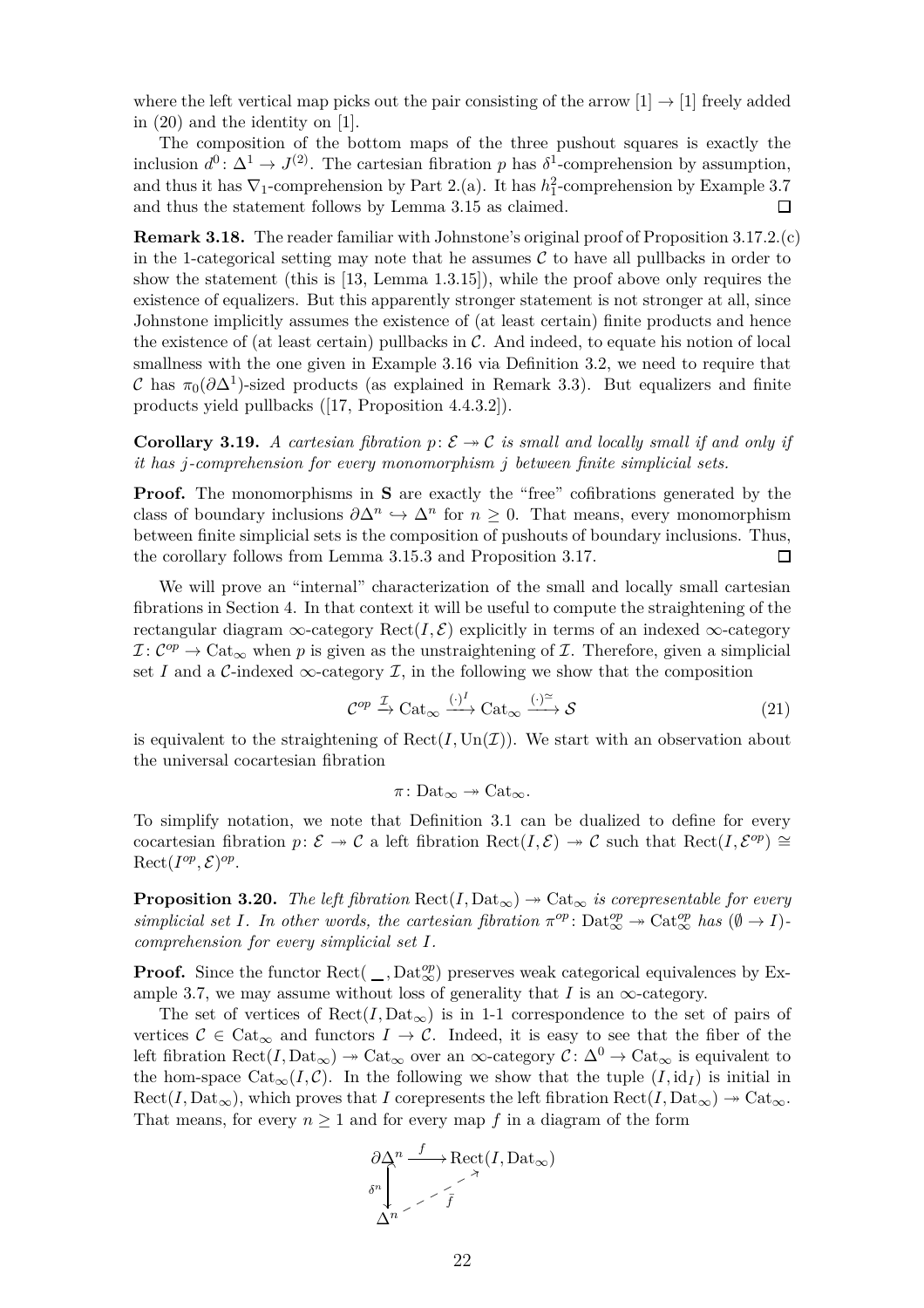such that  $f([0]) = (I, id_I)$ , we need to construct a dotted lift as depicted. By definition of the rectangular diagram  $\infty$ -category given via Diagram [\(1\)](#page-8-2), such a lift corresponds exactly to a diagram extension of the map  $f = (u(f), s)$  as follows.



In fact, following the definition in Diagram  $(1)$  on the nose, the instances of the  $\infty$ -category *I* in Diagram [\(22\)](#page-22-0) should be *♭*-marked. But since every functor out of *I* preserves equivalences, and equivalences in Dat<sub>∞</sub> are  $\pi$ -cartesian, we may mark the set of all equivalences in *I* instead without changing the lifting problem at hand. This implies that the horizontal projections  $\pi_2$ , and hence all double headed arrows in diagram [\(22\)](#page-22-0), are cocartesian fibrations (on unmarked underlying simplicial sets) and have a *♮*-marked domain.

Now, via Straightening over *∂*∆*<sup>n</sup>* we obtain a natural transformation St*∂*∆*<sup>n</sup>* (*s*) between the functors  $\text{St}_{\partial \Delta^n}(I \times (\partial \Delta^n)^{\sharp}) = C_I$  (the constant functor with value  $I \in \text{Cat}_{\infty}$ ) and  $\operatorname{St}_{\partial \Delta^n}(Q^{\natural}) = u(f)$ . That is, a map

<span id="page-22-0"></span>
$$
\mathrm{St}_{\partial \Delta^n}(s) \colon \Delta^1 \times \partial \Delta^n \to \mathrm{Cat}_\infty
$$

which restricts to  $C_I$  on  $\{0\} \times \partial \Delta^n$  and to  $u(f)$  on  $\{1\} \times \partial \Delta^n$ . Precisely because  $C_I$  is constant, we obtain an extension of  $\text{St}_{\partial\Delta^n}(s)$  to the quotient  $\Delta^1 \times \partial\Delta^n/(\{0\} \times \partial\Delta^n) \cong$  $\Delta^0 * \partial \Delta^n \cong \Lambda_0^{n+1}$ . The resulting map

$$
\mathrm{St}_{\partial\Delta^n}(s)\colon \Lambda^{n+1}_0\to \mathrm{Cat}_\infty
$$

takes the initial edge  $\Delta^{\{0,1\}}$  to the equivalence id<sub>*I*</sub> in Cat<sub>∞</sub>, and hence yields a lift of the form



by [\[17,](#page-50-5) Proposition 1.2.4.3]. This induces a composition as follows.



The map  $u(\bar{f}) := s^{n+1} \circ d^0$  yields the dotted cartesian square on the right hand side of Diagram [\(22\)](#page-22-0). Since  $\Delta^{n+1}$  is the join  $\Delta^0 * \Delta^n$ , the map  $s^{n+1}$  yields a natural transformation from  $C_I$  to  $u(\bar{f})$ , which by unstraightening over  $\Delta^n$  yields the dotted map  $\bar{s}$  in Diagram [\(22\)](#page-22-0). This finishes the proof.  $\Box$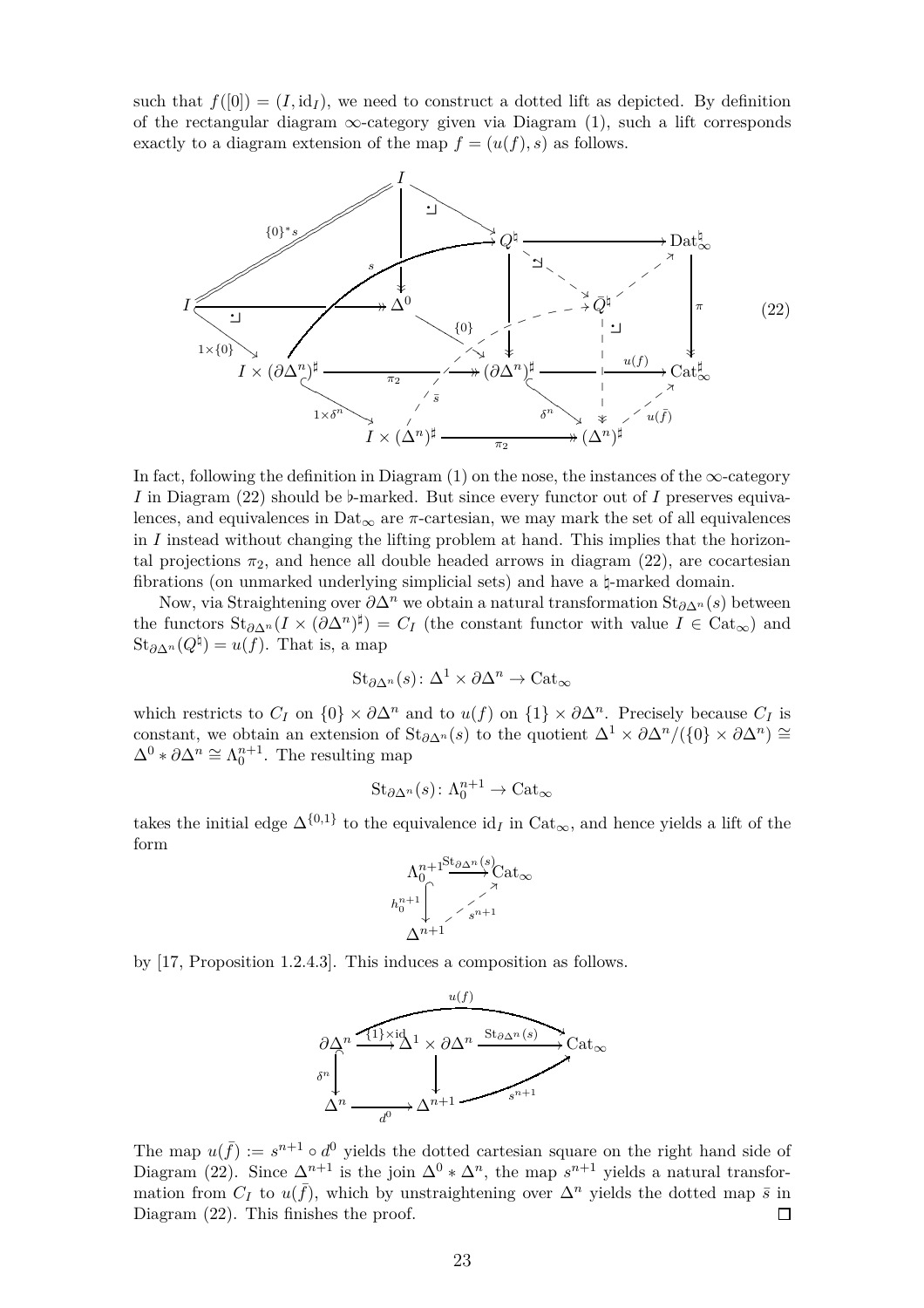For a (co)cartesian fibration  $p: \mathcal{E} \to \mathcal{C}$  and a simplicial set *I*, recall the pullback

$$
\Delta^*(\mathcal{E}^I) \longrightarrow \mathcal{E}^I
$$
  
\n
$$
\downarrow \qquad \qquad \downarrow \qquad \downarrow \qquad \downarrow \qquad \downarrow \qquad \downarrow \qquad \downarrow \qquad \downarrow \qquad \downarrow \qquad \downarrow \qquad \downarrow \qquad \downarrow \qquad \downarrow \qquad \downarrow \qquad \downarrow \qquad \downarrow \qquad \downarrow \qquad \downarrow \qquad \downarrow \qquad \downarrow \qquad \downarrow \qquad \downarrow \qquad \downarrow \qquad \downarrow \qquad \downarrow \qquad \downarrow \qquad \downarrow \qquad \downarrow \qquad \downarrow \qquad \downarrow \qquad \downarrow \qquad \downarrow \qquad \downarrow \qquad \downarrow \qquad \downarrow \qquad \downarrow \qquad \downarrow \qquad \downarrow \qquad \downarrow \qquad \downarrow \qquad \downarrow \qquad \downarrow \qquad \downarrow \qquad \downarrow \qquad \downarrow \qquad \downarrow \qquad \downarrow \qquad \downarrow \qquad \downarrow \qquad \downarrow \qquad \downarrow \qquad \downarrow \qquad \downarrow \qquad \downarrow \qquad \downarrow \qquad \downarrow \qquad \downarrow \qquad \downarrow \qquad \downarrow \qquad \downarrow \qquad \downarrow \qquad \downarrow \qquad \downarrow \qquad \downarrow \qquad \downarrow \qquad \downarrow \qquad \downarrow \qquad \downarrow \qquad \downarrow \qquad \downarrow \qquad \downarrow \qquad \downarrow \qquad \downarrow \qquad \downarrow \qquad \downarrow \qquad \downarrow \qquad \downarrow \qquad \downarrow \qquad \downarrow \qquad \downarrow \qquad \downarrow \qquad \downarrow \qquad \downarrow \qquad \downarrow \qquad \downarrow \qquad \downarrow \qquad \downarrow \qquad \downarrow \qquad \downarrow \qquad \downarrow \qquad \downarrow \qquad \downarrow \qquad \downarrow \qquad \downarrow \qquad \downarrow \qquad \downarrow \qquad \downarrow \qquad \downarrow \qquad \downarrow \qquad \downarrow \qquad \downarrow \qquad \downarrow \qquad \downarrow \qquad \downarrow \qquad \downarrow \qquad \downarrow \qquad \downarrow \qquad \downarrow \qquad \downarrow \qquad \downarrow \qquad \downarrow \qquad \downarrow \qquad \downarrow \qquad \downarrow \qquad \downarrow \qquad \downarrow \qquad \downarrow \qquad \downarrow \qquad \downarrow \qquad \downarrow \qquad \downarrow
$$

<span id="page-23-0"></span>from Diagram [\(2\)](#page-8-5). It may be thought of as a parametrized  $\infty$ -category of functors out of *I*, its core is the parametrized  $\infty$ -groupoid Rect(*I*,  $\mathcal{E}$ ) of functors out of *I*.

 $$ *cial set I. Its core is represented by the opposite of the fibrant replacement of the simplicial set I in the Joyal model structure.*

**Proof.** By Proposition [3.20,](#page-21-0) the left fibration  $\text{Rect}(I^{op}, \text{Data}_{\infty}) \to \text{Cat}_{\infty}$  is corepresented by the fibrant replacement of  $I^{op}$ . That means its opposite  $\text{Rect}(I, \text{Det}_{\infty}^{op}) \to \text{Cat}_{\infty}^{op}$  is represented by the same object. But this right fibration is exactly the core of  $\Delta^*((\text{Det}_{\infty}^{op})^I) \rightarrow$  $\mathrm{Cat}_{\infty}^{op},$  which means the latter is small.

<span id="page-23-1"></span>**Lemma 3.22.** Let  $\mathcal{I}: C^{op} \to \text{Cat}_{\infty}$  be an indexed  $\infty$ -category over  $\mathcal{C}$  and  $I$  be a simplicial set with fibrant replacement  $\mathcal{J}(I)$  in the Joyal model structure. Then there is a pullback *square of the form*

$$
\begin{array}{ccc}\n\text{Rect}(I, \text{Un}(\mathcal{I})) & \longrightarrow ((\text{Cat}_{\infty})_{\mathcal{J}(I)/})^{op} \\
\downarrow & \downarrow & \downarrow \\
\mathcal{C} & \xrightarrow{\mathcal{I}} & \text{Cat}_{\infty}^{op}.\n\end{array}
$$

**Proof.** Let  $p: \text{Un}(\mathcal{I}) \to \mathcal{C}$  denote the Unstraightening of  $\mathcal{I}$ . By definition of the rectangular diagram category, we have pullback squares

$$
\begin{array}{ccc}\n\text{Rect}(I, \text{Un}(\mathcal{I})) & \longrightarrow (\text{Un}(\mathcal{I})^I)^\times \\
\uparrow & \qquad \qquad \downarrow \\
\Delta^*(\text{Un}(\mathcal{I})) & \longrightarrow \text{Un}(\mathcal{I})^I \longrightarrow ((\text{Data}_{\infty})^{op})^I \\
\downarrow & \qquad \qquad \downarrow \\
\mathcal{C} & \xrightarrow{\Delta} \mathcal{C}^I \longrightarrow ((\text{Cat}_{\infty})^{op})^I.\n\end{array}
$$

Since  $\mathcal{I}^I \circ \Delta = \Delta \circ \mathcal{I}$ , we obtain cartesian squares as follows.

$$
\Delta^*(\mathrm{Un}(\mathcal{I})) \longrightarrow \Delta^*(\mathrm{Data}_{\infty}^{op}) \longrightarrow ((\mathrm{Data}_{\infty})^{op})^I
$$
  
\n
$$
\downarrow^{\mathcal{I}} \qquad \qquad \downarrow^{\mathcal{I}} \qquad \qquad (\mathrm{Cat}_{\infty}^{op})^{op}
$$
  
\n
$$
\mathcal{C} \longrightarrow \mathrm{Cat}_{\infty}^{op} \longrightarrow (\mathrm{Cat}_{\infty}^{op})^I
$$

The pullback  $\Delta^*(\text{Det}_{\infty}^{op})$  is isomorphic to the pullback  $\Delta^*(\text{Det}_{\infty})^{op}$  for the diagonal  $\Delta: \text{Cat}_{\infty} \to (\text{Cat}_{\infty})^{I^{op}}$ . By Lemma [3.21,](#page-23-0) its core is represented by  $\mathcal{J}(I)$ . We hence obtain pullbacks as follows.



 $\Box$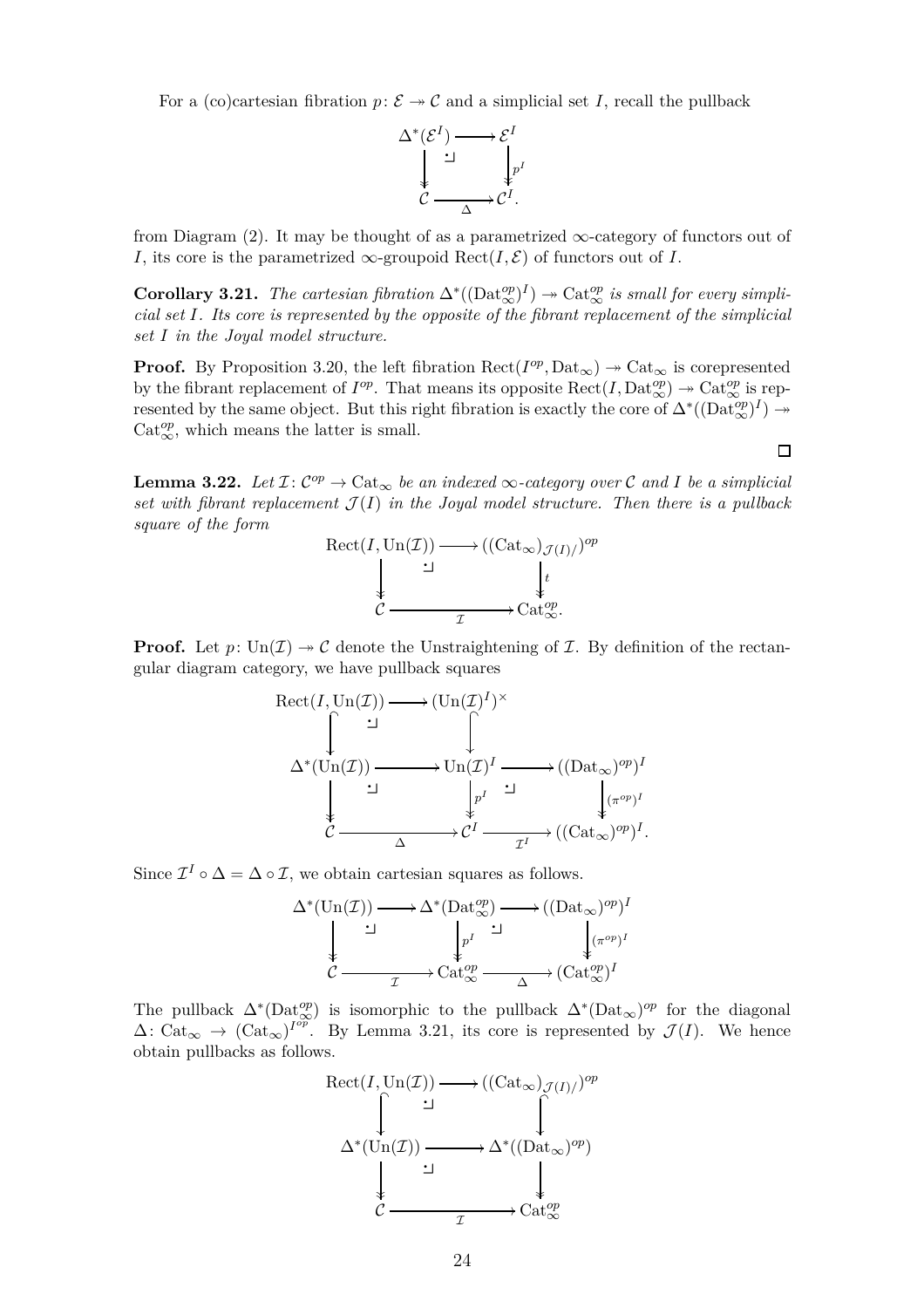<span id="page-24-0"></span>**Proposition 3.23.** Let  $\mathcal{I} \in \text{Ind}(\mathcal{C})$ . Then for every simplicial set I, the straightening of *the right fibration*  $\text{Rect}(I, \text{Un}(\mathcal{I})) \rightarrow \mathcal{C}$  *is equivalent to the composition* 

$$
\mathcal{C}^{op}\xrightarrow{\mathcal{I}}\mathrm{Cat}_\infty\xrightarrow{(\cdot)^I}\mathrm{Cat}_\infty\xrightarrow{(\cdot)^{\simeq}}\mathcal{S}
$$

*given in [\(21\)](#page-21-1).*

**Proof.** Since the functor  $Cat_{\infty}(\mathcal{J}(I), \_)$ :  $Cat_{\infty} \to \mathcal{S}$  is equivalent to the straightening of the representable left fibration  $((Cat_{\infty})_{\mathcal{J}(I)/}) \to Cat_{\infty}$ , it follows from Lemma [3.22](#page-23-1) and [\[17,](#page-50-5) Proposition 3.2.1.4] that the straightening of the right fibration  $\text{Rect}(I, \text{Un}(\mathcal{I})) \rightarrow \mathcal{C}$ is equivalent to the composition  $Cat_{\infty}(\mathcal{J}(I), \langle \cdot \rangle) \circ \mathcal{I}$ .

The map  $I \to \mathcal{J}(I)$  is a weak categorical equivalence, and so it induces a natural weak equivalence between the functors  $(\cdot)^I, (\cdot)^{\mathcal{J}(I)}: \text{Cat}_{\infty} \to \text{Cat}_{\infty}$ . But the representable  $Cat_{\infty}(\mathcal{J}(I), (\cdot))$  is equivalent to  $Fun(\mathcal{J}(I), (\cdot))^{\simeq} = (\cdot)^{\simeq} \circ (\cdot)^{\mathcal{J}(I)}$  by definition. In particular, the diagram



commutes up to equivalence.

<span id="page-24-2"></span>We end this section with a very useful transition result for comprehension schemes. The following is an  $\infty$ -categorical generalization of [\[13,](#page-50-0) Proposition 1.3.17].

**Lemma 3.24.** Let  $p: \mathcal{E} \rightarrow \mathcal{C}$  be a cartesian fibration and suppose  $\mathcal{D}$  is an  $\infty$ -category *with pullbacks.* If  $F: \mathcal{D} \to \mathcal{C}$  *is a functor with a right adjoint, then*  $\text{Comp}_{F^*p} \subseteq \text{Comp}_p$ .

**Proof.** Let  $p: \mathcal{E} \rightarrow \mathcal{C}$  be a cartesian fibration,  $\mathcal{D}$  an  $\infty$ -category with pullbacks and  $F: \mathcal{D} \to \mathcal{C}$  be a left adjoint. Since exponentiation with simplicial sets preserves pullbacks, via Diagram [\(1\)](#page-8-2) we obtain a pullback square of the following form for every simplicial set *K*.

<span id="page-24-1"></span>
$$
\begin{array}{ccc}\n\text{Rect}(K, F^*\mathcal{E}) & \xrightarrow{p^*F} \text{Rect}(K, \mathcal{E}) \\
\downarrow & \searrow & \downarrow \\
\mathcal{D} & \xrightarrow{F} & \mathcal{C}\n\end{array}
$$

Since the vertical maps are right fibrations, the upper horizontal map is a left adjoint as well by Lemma [3.15.](#page-17-1)1. For every functor  $G: I \rightarrow J$  we hence obtain a diagram of the form



 $\Box$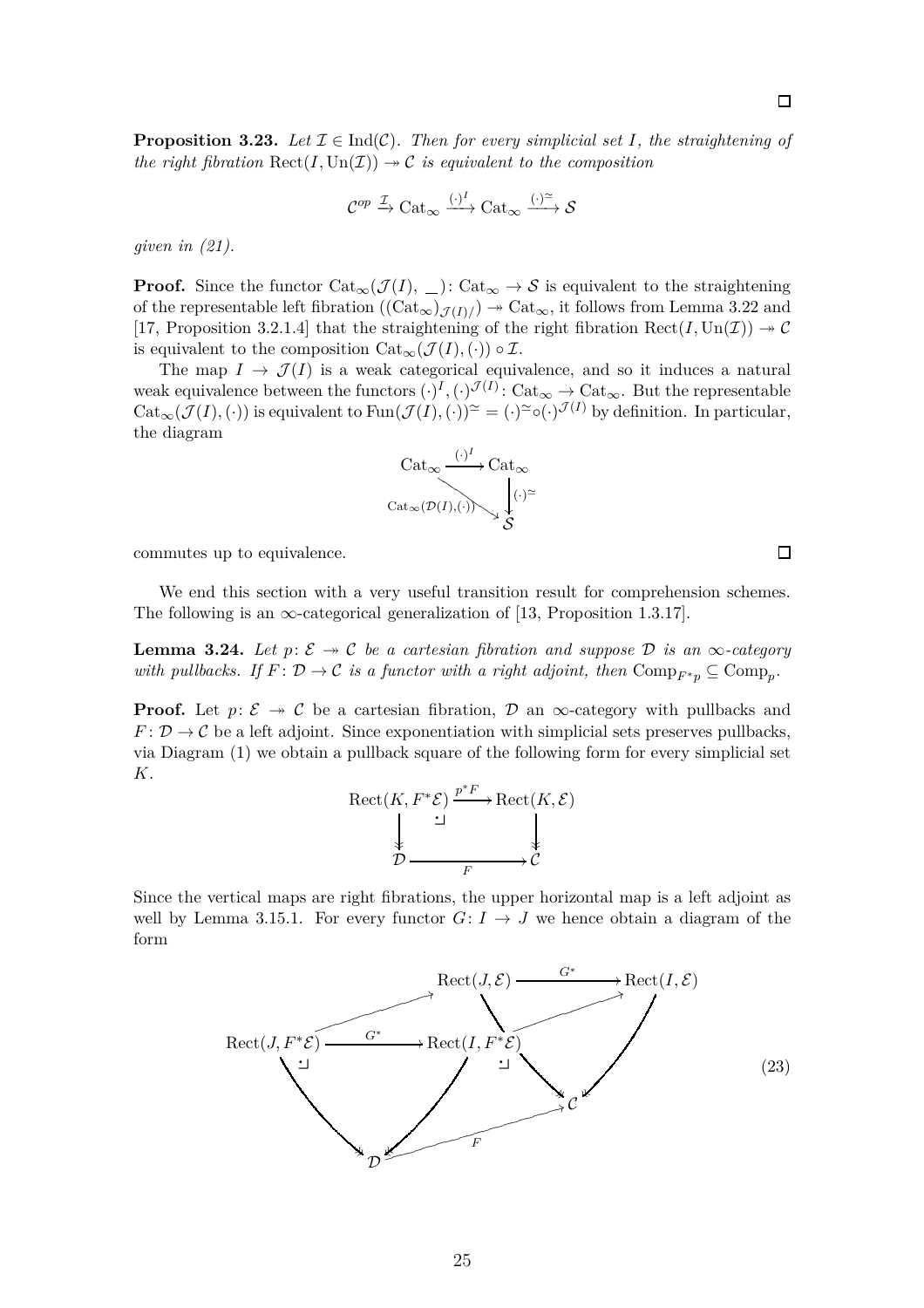where all three diagonal arrows pointing to the upper right are left adjoints. For any  $X \in \text{Rect}(I, F^*\mathcal{E})$  this furthermore induces a sequence of the following form.



<span id="page-25-1"></span>Now, suppose *p* has *G*-comprehension. It follows that the composition of  $p^*F$  and  $G^*$ on the bottom of Diagram [\(24\)](#page-25-1) has a right adjoint since the top square in Diagram [\(23\)](#page-24-1) commutes. But the map  $p^*F$  has a right adjoint as well, and so, along the lines of the proof of Lemma [3.15.](#page-17-1)4, it follows that the  $\infty$ -category  $G^* \downarrow X$  is categorically equivalent to a representable right fibration over  $\mathcal{D}$ . It follows that the change of base  $F^*p$  has *G*-comprehension as well.  $\Box$ 

**Remark 3.25.** More generally, one can adapt the proof of Lemma [3.24](#page-24-2) to show that whenever  $S \subseteq \mathcal{D}$  is a class of morphisms such that  $F^{-1}[F[S]] = S$ , then  $F^*p$  has generalized *G*-comprehension for a functor *G* with respect to *S* whenever *p* has generalized *G*-comprehension with respect to *F*[*S*].

<span id="page-25-0"></span>**Example 3.26.** The universal left fibration  $S_* \rightarrow S$  is the pullback of the universal cocartesian fibration  $\pi$ : Dat<sub>∞</sub>  $\rightarrow$  Cat<sub>∞</sub> along the canonical inclusion  $S \hookrightarrow$  Cat<sub>∞</sub> ([\[17,](#page-50-5) 3.3.2]). This inclusion comes with a left adjoint  $F: \text{Cat}_{\infty} \to \mathcal{S}$  which assigns to every ∞-category the free ∞-groupoid generated by it. Taking opposites all over this pullback square, it follows by Lemma [3.24](#page-24-2) that the universal right fibration  $(S_*)^{op} \to \mathcal{S}^{op}$  satisfies all comprehension schemes satisfied by the universal cartesian fibration  $\pi^{op}$ .

<span id="page-25-2"></span>**Remark 3.27.** One might expect that the notion of elementary  $\infty$ -topos, however defined, should be recoverable from suitable comprehension schemes. Such a presentation would be useful to define and study elementary  $\infty$ -toposes over arbitrary base  $\infty$ -toposes. For example, in 1-category theory, a left exact 1-category  $\mathbb C$  is an elementary 1-topos if and only if the canonical fibration  $t: \mathbb{C}^{[1]} \to \mathbb{C}$  is well-powered (local smallness can be de-rived, see [\[28,](#page-50-3) Theorem 11.1]). But the naive  $\infty$ -categorical generalization of this scheme does not characterize  $\infty$ -toposes. Left exact  $\infty$ -categories C whose canonical indexing is well-powered do not necessarily yield object classifiers. But "super-poweredness" in form of unrestricted  $(d^0: \Delta^0 \to \Delta^1)$ -comprehension is too strong, since it would require each slice of  $C$  to have an object classifier with no size restriction whatsoever.

Whenever C is presentable however, for any cardinal  $\kappa$  one may consider the generalized comprehension scheme of super-poweredness restricted to pointwise relatively *κ*-compact diagrams. That is, the existence of a right adjoint to the functor

$$
(d^0)^*: \operatorname{Rect}_{\kappa}(\Delta^1, \operatorname{Fun}(\Delta^1, \mathcal{C})) \to \operatorname{Rect}(\Delta^0, \operatorname{Fun}(\Delta^1, \mathcal{C}))).
$$

Then once can show that all slices of C have object classifiers for relatively *κ*-compact maps if and only if the canonical indexing of C is "*κ*-super powered". It follows that a presentable  $\infty$ -category is an  $\infty$ -topos if and only if it its associated canonical indexing is locally small and *κ*-super powered for an infinite chain of inaccessible cardinals *κ* (via [\[17,](#page-50-5) Theorem 6.1.6.8] and [\[17,](#page-50-5) Proposition 6.3.5.1.(1)]).

We will give a more conceptual characterization of  $\infty$ -toposes which also captures the definition of elemenatry  $\infty$ -toposes as defined in [\[22,](#page-50-8) 3] in Remark [4.21.](#page-39-0)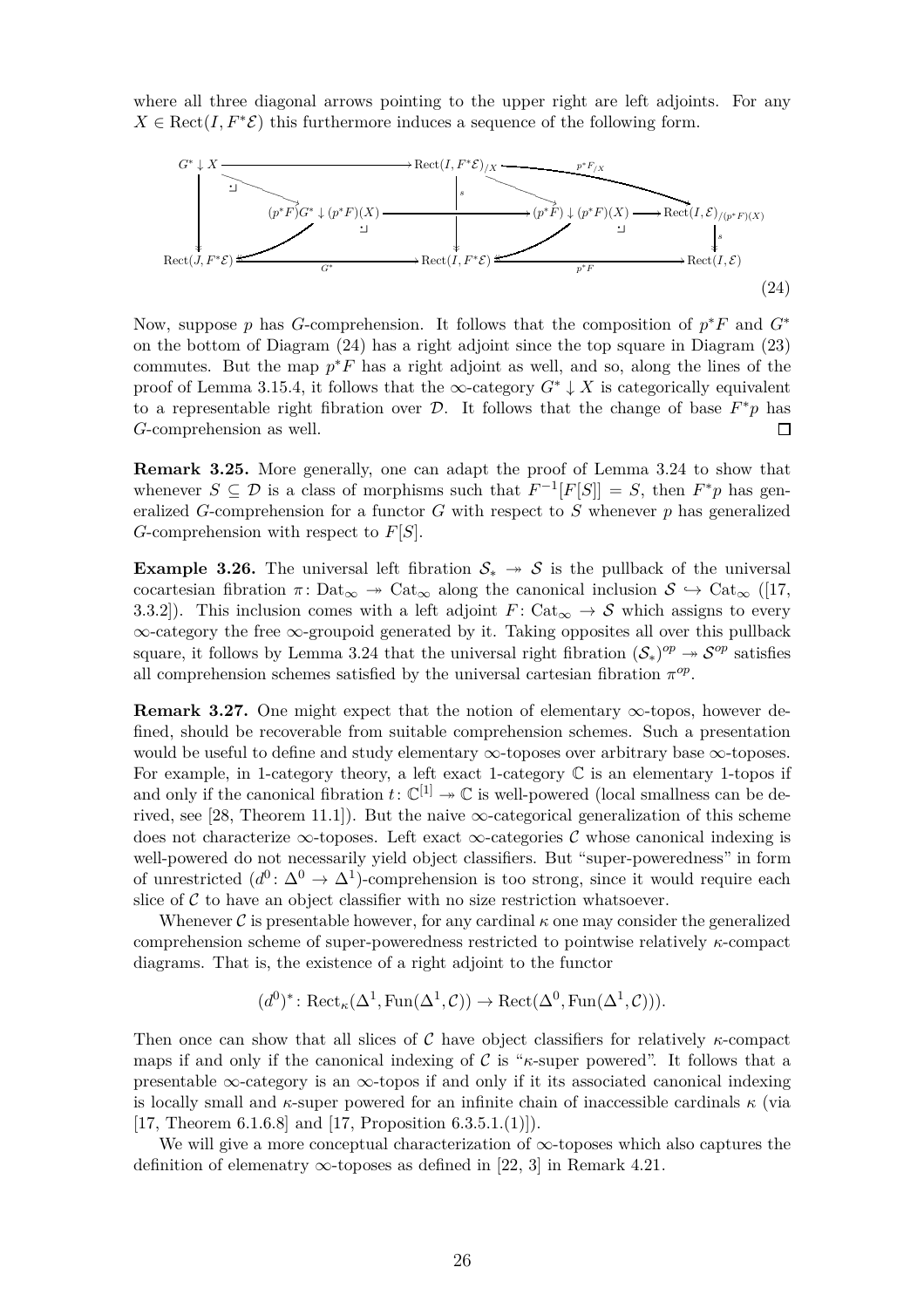#### <span id="page-26-0"></span>**3.2 Definability and comprehension** (∞*,* 1)**-categories**

A notion of comprehension for ordinary categories of particular interest to type theorists was studied by Jacobs in [\[11\]](#page-50-1), generalizing ideas of Lawvere and others. Therefore, in the following, we pass to the definition of subfibrations in the sense of [\[13,](#page-50-0) B1.3] and introduce the notion of definability and the notion of comprehension  $\infty$ -categories in the sense of [\[11\]](#page-50-1) as special cases.

<span id="page-26-3"></span>**Definition 3.28.** Let  $p: \mathcal{E} \to \mathcal{C}$  be a cartesian fibration and  $\mathcal{E}' \subseteq \mathcal{E}$  be an  $\infty$ -subcategory. If the restriction



is a morphism of cartesian fibrations such that an edge of  $\mathcal{E}'$  is  $p'$ -cartesian if and only if it is *p*-cartesian, we say that  $p'$  is a subfibration of  $p$ . A subfibration  $p'$  of  $p$  is *definable* if the inclusions

<span id="page-26-1"></span>
$$
(\mathcal{E}')^{\times} \to \mathcal{E}^{\times}
$$
  
Rect( $\Delta^{1}, \mathcal{E}'$ )  $\to$  Rect( $\Delta^{1}, \mathcal{E}$ ) (25)

have a right adjoint each.

The notion of cartesian subfibration in the  $\infty$ -categorical setting has been defined and studied in [\[3\]](#page-49-1). The examples we will be interested in are subfibrations  $p' \subseteq p$  whose  $\infty$ subcategory  $\mathcal{E}' \subseteq \mathcal{E}$  is full and replete. In that case we say that  $p'$  is a full and replete subfibration of *p*.

By [\[3,](#page-49-1) Lemma 4.5], given a cartesian fibration  $p: \mathcal{E} \rightarrow \mathcal{C}$  and a full and replete  $\infty$ subcategory  $\mathcal{E}' \subseteq \mathcal{E}$ , the restriction of p to  $\mathcal{E}'$  yields a (full and replete) subfibration of p if and only if for every *p*-cartesian edge  $f$  in  $\mathcal{E}$ , the edge  $f$  is contained in  $\mathcal{E}'$  whenever its codomain is contained in  $\mathcal{E}'$ . In fact, even when  $p' \subseteq p$  is not full, but replete, then the inclusions [\(25\)](#page-26-1) are full anyway.

Definability of subfibrations is a generalized comprehension scheme similar to Exam-ple [3.8.](#page-12-1)3, in that  $p'$  is a definable subfibration of  $p$  if and only if  $p$  satisfies  $id_{\Delta^{0-}}$  and id<sub>∆<sup>1</sub></sup>-comprehension restricted to the class of diagrams which are contained in  $\mathcal{E}'$ . Less</sub> formally, the scheme expresses that every object *t* and every vertical arrow  $f: t_1 \rightarrow t_2$ in  $\mathcal E$  have a best approximation  $R_0(t)$  and  $R_1(f)$  in  $\mathcal E'$ . In all examples we will consider it suffices to have a best approximation of objects in order to obtain definability of both objects and vertical arrows, using the following definability criteria.[2](#page-26-2)

<span id="page-26-4"></span>**Lemma 3.29.** Let  $p: \mathcal{E} \to \mathcal{C}$  be a cartesian fibration and  $p': \mathcal{E}' \to \mathcal{C}$  be a subfibration.

- *1. Suppose* C *has pullbacks and p* ′ *is a full subfibration. Then p* ′ *is definable if and only if the inclusion*  $(\mathcal{E}')^{\times} \hookrightarrow \mathcal{E}^{\times}$  *has a right adjoint.*
- *2. Suppose p is a right fibration. Then p* ′ *is a right fibration as well and, again, is definable if and only if the inclusion*  $(\mathcal{E}')^{\times} \hookrightarrow \mathcal{E}^{\times}$  *has a right adjoint.*

**Proof.** For Part 1. assume that the inclusion  $\iota: (\mathcal{E}')^{\times} \hookrightarrow \mathcal{E}^{\times}$  has a right adjoint *R*. It follows that the product

$$
\iota \times_{\mathcal{C}} \iota \colon (\mathcal{E}')^{\times} \times_{\mathcal{C}} (\mathcal{E}')^{\times} \hookrightarrow \mathcal{E}^{\times} \times_{\mathcal{C}} \mathcal{E}^{\times}
$$

<span id="page-26-2"></span><sup>2</sup>Our definition of definability slightly differs from Johnstone's definition in [\[13,](#page-50-0) 1.3] since he claims that definability of arrows implies definability of objects ([\[13,](#page-50-0) Lemma 1.3.16.(1)]). Nevertheless, Definition [3.28](#page-26-3) conforms with Streicher's notion in [\[28,](#page-50-3) Definition 12.5].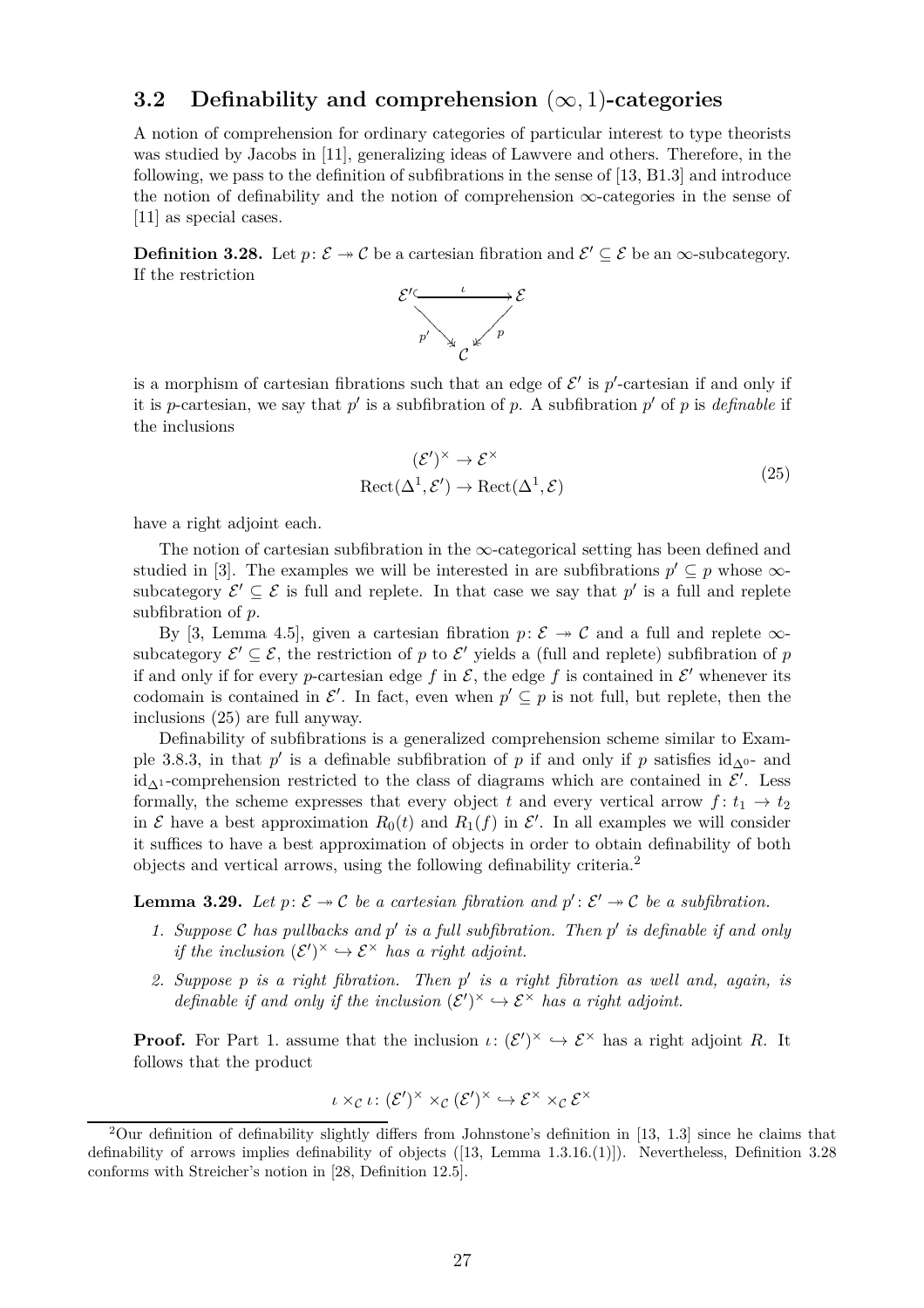has a right adjoint as well, since for every pair of objects  $t_1, t_2 \in \mathcal{E}(C)$  the pullback

$$
(t \times_{\mathcal{C}} t) \downarrow (t_1, t_2) \longrightarrow (\mathcal{E}^{\times} \times_{\mathcal{C}} \mathcal{E}^{\times})_{/(t_1, t_2)}
$$
  

$$
\downarrow \qquad \qquad \downarrow
$$
  

$$
(\mathcal{E}')^{\times} \times_{\mathcal{C}} (\mathcal{E}')^{\times} \longrightarrow \mathcal{E}^{\times} \times_{\mathcal{C}} \mathcal{E}^{\times}
$$

is isomorphic to the pullback  $(\iota \downarrow t_1) \times_{\mathcal{C}} (\iota \downarrow t_2)$ . This, by assumption, in turn is equivalent to the representable

$$
\mathcal{C}_{/p(R(t_1))} \times_{\mathcal{C}} \mathcal{C}_{/p(R(t_2))} \simeq \mathcal{C}_{/p(R(t_1)) \times_{\mathcal{CP}}(R(t_2))}
$$

over  $\mathcal{C}_{/C}$ . But the map  $\iota \times_{\mathcal{C}} \iota$  is just the inclusion  $\text{Rect}(\partial \Delta^1, \mathcal{E}') \to \text{Rect}(\partial \Delta^1, \mathcal{E})$ , and since  $\mathcal{E}' \subseteq \mathcal{E}$  is full, the square

$$
\operatorname{Rect}(\Delta^1, \mathcal{E}') \longrightarrow \operatorname{Rect}(\Delta^1, \mathcal{E})
$$
  
\n
$$
\downarrow^{(\delta^1)^*} \downarrow^{'} \downarrow^{(\delta^1)^*}
$$
  
\n
$$
\operatorname{Rect}(\partial \Delta^1, \mathcal{E}') \longrightarrow \operatorname{Rect}(\partial \Delta^1, \mathcal{E})
$$

is a pullback and the vertical maps are right fibrations. Thus, the top horizontal arrow has a right adjoint by Lemma [3.15.](#page-17-1)

For Part 2. we simply note that if *p* is a right fibration then the  $\infty$ -category  $\text{Rect}(\Delta^1, \mathcal{E})$ is a path object for *p* in the sliced model category  $(\mathbf{S}, \mathrm{QCat})_{\mathcal{C}}$ . That is, because the vertical arrows in the fibres of *p* are equivalences, so that  $\text{Rect}(\Delta^1, \mathcal{E}) \simeq \text{Rect}(I\Delta^1, \mathcal{E})$  is exactly the  $\infty$ -category of fibrewise equivalences. Thus, the vertical maps in the diagram

$$
\begin{array}{ccc}\n\operatorname{Rect}(\Delta^{1}, \mathcal{E}') &\longrightarrow \operatorname{Rect}(\Delta^{1}, \mathcal{E}) \\
\downarrow^{(s^{0})^{*}} & & \downarrow^{(s^{0})^{*}} \\
\operatorname{Rect}(\Delta^{0}, \mathcal{E}') &\longrightarrow \operatorname{Rect}(\Delta^{0}, \mathcal{E})\n\end{array}
$$

are categorical equivalences, and it follows that the top horizontal arrow has a right adjoint if and only if the bottom horizontal arrow does.  $\Box$ 

<span id="page-27-0"></span>**Remark 3.30.** In the paragraph subsequent to Lemma [3.5](#page-11-0) we stated that *G*-comprehension for surjective functors  $G: I \rightarrow J$  may be explained in terms of definability. Indeed, note that for surjective functors *G* and for every cartesian fibration  $p: \mathcal{E} \rightarrow \mathcal{C}$  the restriction



yields a subfibration of the right fibration  $\text{Rect}(I, \mathcal{E}) \rightarrow \mathcal{C}$ . Then, by Lemma [3.29.](#page-26-4)2, this subfibration is definable if and only if the induced inclusion  $\text{Rect}(J,\mathcal{E})^{\times} \hookrightarrow \text{Rect}(I,\mathcal{E})^{\times}$ has a right adjoint. But since both fibrations are right fibrations, this inclusion is just the restriction  $G^* \colon \text{Rect}(J, \mathcal{E}) \to \text{Rect}(I, \mathcal{E})$  itself. This means that the subfibration  $Rect(J, \mathcal{E}) \rightarrow \mathcal{C}$  is definable if and only if p has *G*-comprehension.

**Remark 3.31.** In [\[4\]](#page-49-0) (and in [\[28\]](#page-50-3) accordingly), definability is a property of classes of objects in a cartesian fibration  $\mathcal{E} \to \mathcal{C}$ . The conditions thereby imposed on such classes  $K \subseteq \mathcal{E}$  of objects are equivalent to the assertion that the full  $\infty$ -subcategory  $\mathcal{K} \subseteq \mathcal{E}$ generated by *K* yields a full and replete subfibration of *p*. Then it is easy to show that the class *K* is definable in the sense of [\[4\]](#page-49-0) if and only if the subfibration  $K^{\times} \subseteq \mathcal{E}^{\times} \rightarrow \mathcal{C}$  is definable in the sense of Definition [3.28.](#page-26-3)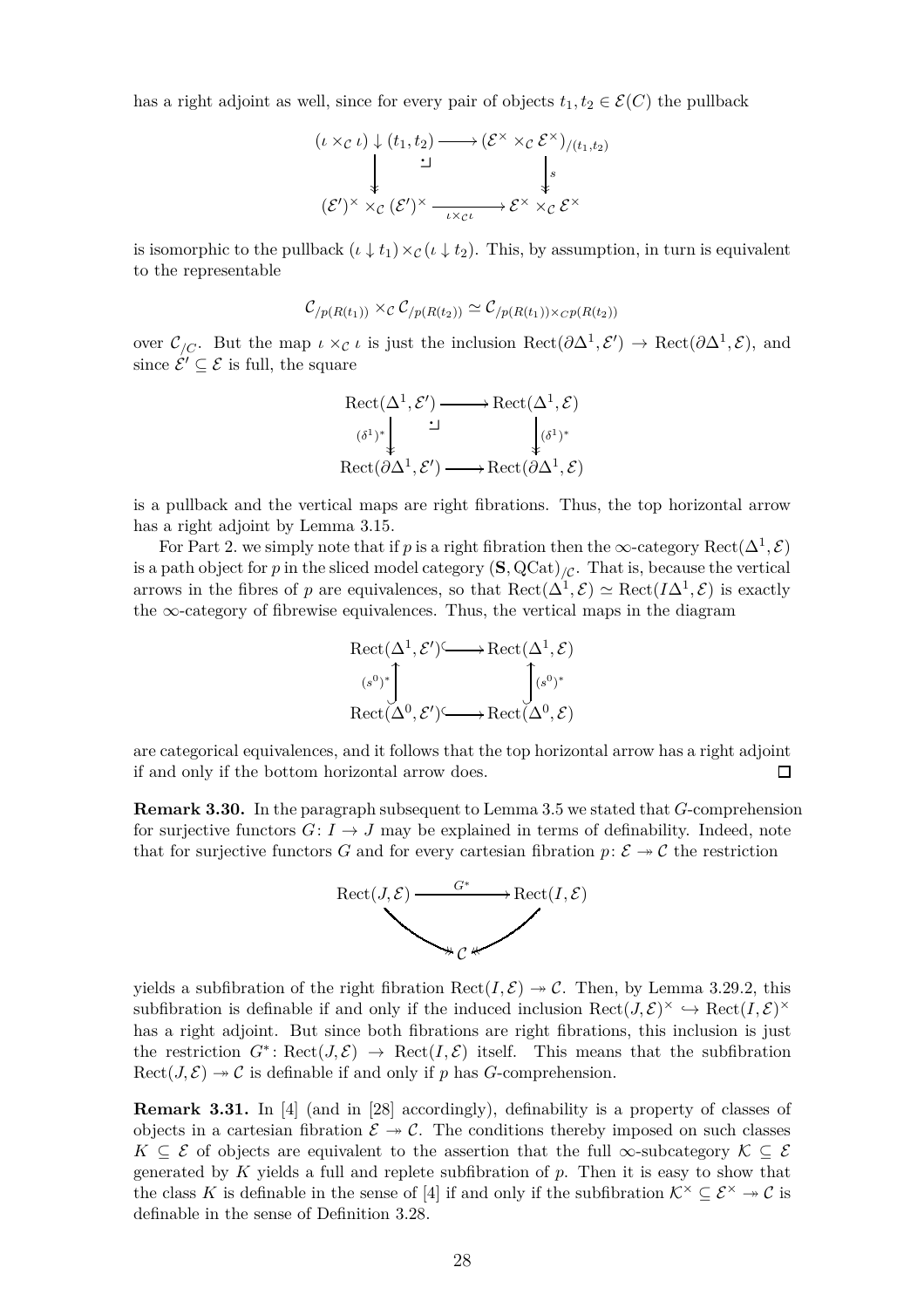**Definition 3.32.** Suppose C has pullbacks. A (full) comprehension  $\infty$ -category of C is a (full) subfibration of the canonical fibration  $t: \text{Fun}(\Delta^1, \mathcal{C}) \to \mathcal{C}$ .

(Full) comprehension  $\infty$ -categories correspond to those indexed categories  $F: \mathcal{C}^{op} \to$ Cat<sub>∞</sub> such that the values  $F(C) \subseteq C_{/C}$  are (full) ∞-subcategories.

- **Proposition 3.33.** *1. A definable subfibration of a locally small fibration is again locally small.*
	- *2. Every definable comprehension* ∞*-category over a locally cartesian closed* ∞*-category* C *is locally small.*

**Proof.** For Part 1. let  $p: \mathcal{E} \to \mathcal{C}$  be locally small and  $p': \mathcal{E} \to \mathcal{C}$  be a definable subfibration of *p*. Consider the square

$$
\text{Rect}(\Delta^1, \mathcal{E}) \xrightarrow{\delta^*} \text{Rect}(\partial \Delta^1, \mathcal{E})
$$
  

$$
\updownarrow^{\text{B}} \qquad \qquad \downarrow^{\text{B}} \qquad \qquad \downarrow^{\text{B}} \qquad \qquad \downarrow^{\text{B}} \qquad \qquad \downarrow^{\text{B}} \qquad \qquad \downarrow^{\text{B}} \qquad \qquad \downarrow^{\text{B}} \qquad \qquad \downarrow^{\text{B}} \qquad \qquad \downarrow^{\text{B}} \qquad \qquad \downarrow^{\text{B}} \qquad \qquad \downarrow^{\text{B}} \qquad \qquad \downarrow^{\text{B}} \qquad \qquad \downarrow^{\text{B}} \qquad \qquad \downarrow^{\text{B}} \qquad \qquad \downarrow^{\text{B}} \qquad \qquad \downarrow^{\text{B}} \qquad \qquad \downarrow^{\text{B}} \qquad \qquad \downarrow^{\text{B}} \qquad \qquad \downarrow^{\text{B}} \qquad \qquad \downarrow^{\text{B}} \qquad \qquad \downarrow^{\text{B}} \qquad \qquad \downarrow^{\text{B}} \qquad \qquad \downarrow^{\text{B}} \qquad \qquad \downarrow^{\text{B}} \qquad \qquad \downarrow^{\text{B}} \qquad \qquad \downarrow^{\text{B}} \qquad \qquad \downarrow^{\text{B}} \qquad \qquad \downarrow^{\text{B}} \qquad \qquad \downarrow^{\text{B}} \qquad \qquad \downarrow^{\text{B}} \qquad \qquad \downarrow^{\text{B}} \qquad \qquad \downarrow^{\text{B}} \qquad \qquad \downarrow^{\text{B}} \qquad \qquad \downarrow^{\text{B}} \qquad \qquad \downarrow^{\text{B}} \qquad \qquad \downarrow^{\text{B}} \qquad \qquad \downarrow^{\text{B}} \qquad \qquad \downarrow^{\text{B}} \qquad \qquad \downarrow^{\text{B}} \qquad \qquad \downarrow^{\text{B}} \qquad \qquad \downarrow^{\text{B}} \qquad \qquad \downarrow^{\text{B}} \qquad \qquad \downarrow^{\text{B}} \qquad \qquad \downarrow^{\text{B}} \qquad \qquad \downarrow^{\text{B}} \qquad \qquad \downarrow^{\text{B}} \qquad \qquad \downarrow^{\text{B}} \qquad \qquad \downarrow
$$

By assumption, the top arrow has a right adjoint. If *p* is definable, the left vertical arrow has a right adjoint, and thus so has the bottom arrow, because the right vertical arrow is fully faithful.

Part 2. follows immediately from Part 1. and Example [3.14.](#page-14-0)

$$
\Box
$$

We will come back to comprehension  $\infty$ -categories and their comprehension schemes in Section [4.2.](#page-37-0)

### <span id="page-28-0"></span>**4 Externalization of internal** (∞*,* 1)**-categories**

As explained in [\[13,](#page-50-0) Example 1.3.13] and alluded to in Remark [3.9,](#page-13-0) the notion of smallness of a fibration  $\mathbb{E} \to \mathbb{C}$  between 1-categories is "evil", because it implicitly requires that the objects in the fibres  $\mathbb{F}_C$  are rigid – a notion not invariant under categorical equivalence. <sup>[3](#page-28-1)</sup> This is remedied in  $(\infty, 1)$ -category theory where on-the-nose uniqueness and hence rigidity is replaced by equivalence and hence by contractibility. In type theoretic terms, one might say that an extensional identity type principle is replaced by a univalent intensional identity type principle. Because of this flaw in the definition of the comprehension scheme, Johnstone defines essentially small indexed categories to be those arising from internal categories by the way of externalization ([\[13,](#page-50-0) B2.3], also [\[12,](#page-50-4) 7.3]). In this section we generalize the externalization construction to internal ∞-categories and show that the indexed  $\infty$ -categories which arise as the externalization of an internal  $\infty$ -category are exactly the small and locally small ones. As an example we will see that the universal cartesian fibration  $\pi^{op}$ : Dat $^{op}_{\infty} \to \text{Cat}_{\infty}^{op}$  is the externalization of the internal  $\infty$ -category  $\Delta$ <sup>•</sup> in Cat<sup>op</sup><sub>∞</sub>.

In the special case of comprehension ∞-categories over locally cartesian closed ∞ categories  $\mathcal C$  we will find that such are small if and only if they are the externalization of the nerve of a univalent map in  $\mathcal C$ . Against this background we will end the section with a short discussion on higher elementary toposes and univalent objects in arbitrary fibred ∞-categories.

<span id="page-28-2"></span>**Remark 4.1.** In this section we will sometimes refer to notions and results of [\[21\]](#page-50-9), since the cartesian fibrations which arise as the externalization of some internal ∞-category as to be defined in this section are exactly the "representable cartesian fibrations" in the sense of [\[21,](#page-50-9) 3]. Since we work with the quasi-categorical model for  $(\infty, 1)$ -category theory

<span id="page-28-1"></span><sup>3</sup>Streicher introduces the notion of elementary fibrations for that reason in [\[28,](#page-50-3) 9].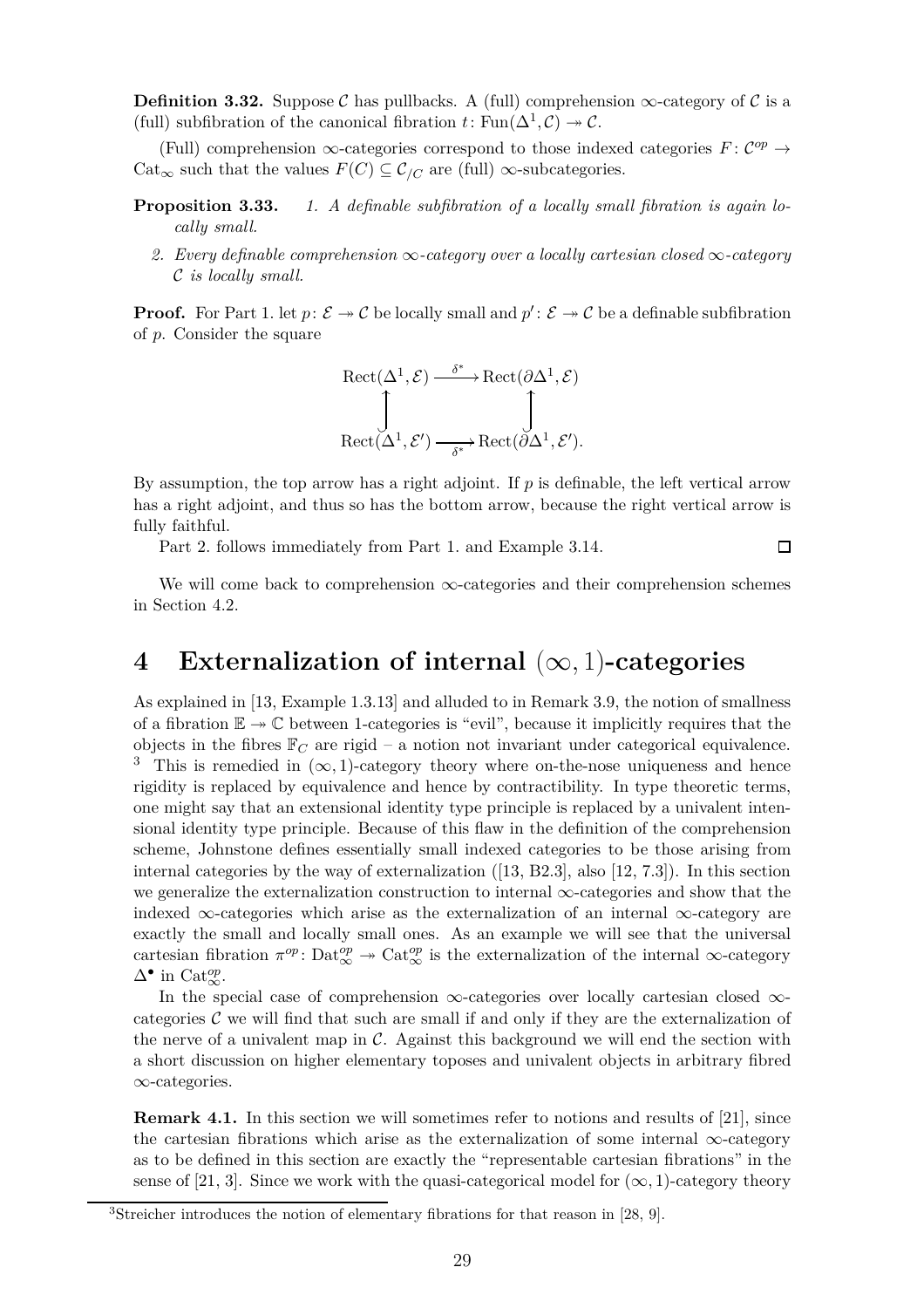while the author of [\[21\]](#page-50-9) works with complete Segal spaces, these references will implicitly use the transition results of [\[23\]](#page-50-6) to move between these two models via the horizontal projection

$$
p_h\colon (s\mathbf{S},\mathrm{CS}) \to (\mathbf{S},\mathrm{QCat})
$$

which is part of a Quillen equivalence by [\[14,](#page-50-10) 4]. Here, the pair (*s***S***,* CS) denotes Rezk's model structure for complete Segal spaces on the category *s***S** of simplicial spaces. Most importantly, as stated in [\[20\]](#page-50-11), given a complete Segal space C and a fibration  $p: \mathcal{E} \to \mathcal{C}$ in the model structure (*s***S***,* CS) for complete Segal spaces, the horizontal projection takes  $p$  to a cartesian fibration if and only if  $p$  is cartesian in the sense of [\[21,](#page-50-9) Definition 3.10], using [\[20,](#page-50-11) Theorem 7.43].

In fact, it follows directly from the proof of [\[20,](#page-50-11) Theorem 7.43] that whenever a cartesian fibration  $p: \mathcal{E} \to \mathcal{C}$  is presented by a "Reedy right fibration"  $\mathcal{R} \to \mathcal{C}$  ([\[20,](#page-50-11) Definition 7.15, Definition 4.14]), then the right fibration  $\mathcal{R}_n \to \mathcal{C}$  in (*s***S***,* CS) translates exactly to the right fibration  $\text{Rect}(\Delta^n, \mathcal{E}) \to \mathcal{C}$  in  $(\mathbf{S}, \text{QCat})$  via the Quillen equivalence  $p_h$  for every  $n \geq 0$ .

**Notation.** For an ∞-category  $\mathcal{C}$ , we denote the ∞-category Fun( $N(\Delta^{op}), \mathcal{C}$ ) of simplicial objects in C by *s*C.

#### <span id="page-29-0"></span>**4.1 Definition and characterization via** (∞*,* 1)**-comprehension**

In the following, let C be a fixed left exact  $\infty$ -category. We recall the definition of internal  $\infty$ -categories in C from [\[21,](#page-50-9) 2], going only into as much technical detail as necessary to define and study their externalization.

<span id="page-29-1"></span>**Definition 4.2.** A Segal object in C is a simplicial object  $X \in \mathcal{SC}$  such that its associated Segal maps

$$
\xi_n\colon X_n\to X_1\times_{X_0}\cdots\times_{X_0}X_1
$$

are equivalences in  $\mathcal{C}$ . A Segal object  $X$  in  $\mathcal{C}$  is complete if the degeneracy

$$
s_0\colon X_0\to \mathrm{Equiv}(X)
$$

is an equivalence in C, where Equiv $(X) \subseteq X_3$  is the object of internal equivalences in *X* as defined in [\[21,](#page-50-9) Definition 2.37, Definition 2.47]. We obtain full  $\infty$ -subcategories  $CS(\mathcal{C}) \subseteq S(\mathcal{C}) \subseteq s\mathcal{C}$  of Segal objects and complete Segal objects in  $\mathcal{C}$ , respectively.

The definition of completeness in Definition [4.2](#page-29-1) is directly derived from Rezk's original definition of completeness of Segal spaces.

**Definition 4.3.** A Segal groupoid in  $\mathcal{C}$  is a Segal object  $X$  in  $\mathcal{C}$  such that the natural map Equiv $(X) \to X_1$  is an equivalence in C. The full  $\infty$ -subcategory of Segal groupoids in  $S(\mathcal{C})$  is denoted by  $SGpd(\mathcal{C})$ .

**Remark 4.4.** This definition of a Segal groupoid is equivalent to Lurie's definition of a groupoid object in  $\mathcal C$  as given in [\[17,](#page-50-5) Definition 6.1.2.7]. This can be shown using [17, Proposition 6.2.1.6.(3)] and [\[26,](#page-50-12) 3].

In [\[18,](#page-50-13) Proposition 1.1.14], Lurie constructs the "core"  $Core(X)$  of a Segal object X in C whenever C is left exact. That is a right adjoint Core:  $S(\mathcal{C}) \to S\text{Gpd}(\mathcal{C})$  to the inclusion of Segal groupoids into Segal objects in C. He then defines a Segal object *X* to be complete if the degeneracy  $s_0: \text{Core}(X)_0 \to \text{Core}(X)_1$  is an equivalence in C. That is, in Lurie's terms, if the groupoid object  $\text{Core}(X)$  is constant ([\[18,](#page-50-13) Remark 1.1.5]). This definition is equivalent to the one given in Definition [4.2](#page-29-1) essentially by [\[18,](#page-50-13) Proposition 1.1.13.(2)].

The externalization of complete Segal objects in  $\mathcal{C}$  – in other words, internal  $\infty$ categories in  $\mathcal C$  - can be given as follows. The  $\infty$ -category  $\mathcal C$  comes equipped with a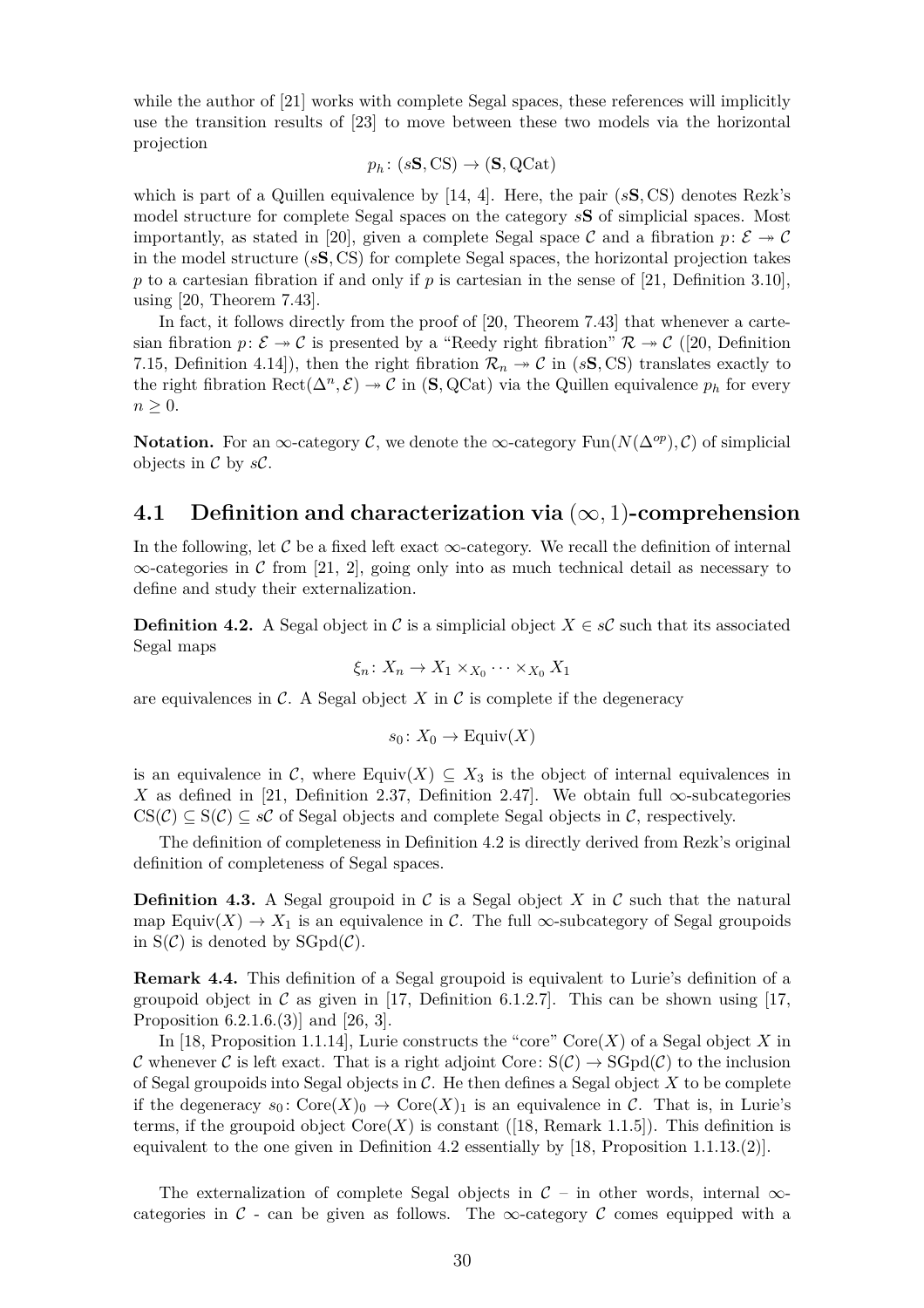hom-space functor  $\text{Hom}_{\mathcal{C}}\colon \mathcal{C}^{op} \times \mathcal{C} \to \mathcal{S}$  and an associated Yoneda embedding  $y \colon \mathcal{C} \to \hat{\mathcal{C}}$ ([\[17,](#page-50-5) 5.1.3]). The Yoneda embedding can be exponentiated to give the pushforward of simplicial objects

<span id="page-30-1"></span>
$$
y_*\colon s\mathcal{C}\to s\hat{\mathcal{C}}.
$$

Under currying, it yields associated functors

$$
[\,\_\,,\,\_\,]\mathcal{C}\colon\mathcal{C}^{op}\times s\mathcal{C}\to s\mathcal{S}
$$

and

$$
\text{Hom}_{\mathcal{C}} \circ (1_{\mathcal{C}^{op}} \times \text{ev}) : (\mathcal{C}^{op} \times N(\Delta)^{op} \times \text{Fun}(N(\Delta)^{op}, \mathcal{C})) \to \mathcal{S}.
$$
 (26)

Given a simplicial object *X* in *C*, the map  $[-, X]_C$  is equivalent to the composite

$$
\mathcal{C}^{op} \xrightarrow{y} \text{Fun}(\mathcal{C}, \mathcal{S}) \xrightarrow{X^*} s\mathcal{S}.
$$

If  $X \in s\mathcal{C}$  is a complete Segal object, then for every object  $C \in \mathcal{C}$ , the presheaf  $[C, X]_{\mathcal{C}} \in s\mathcal{S}$ is a complete Segal space, because the corepresentables  $Hom_{\mathcal{C}}(C, \underline{\hspace{1cm}})$  preserve limits and equivalences. Indeed, they therefore preserve the Segal conditions, and also completeness is preserved since the object  $\text{Equiv}(X)$  is defined as the limit of a finite cone of structure maps, so that Equiv $([C, X]_C)$  is equivalent to  $\text{Hom}_C(C, \text{Equiv}(X))$ . Thus the restriction

$$
[\,\_\,,\,\_\,]\mathcal{C}\colon\mathcal{C}^{op}\times\mathrm{CS}(\mathcal{C})\to\mathrm{CS}(\mathcal{S})
$$

can be postcomposed with the right derived horizontal projection  $\text{Ho}_{\infty}(p_h)$ : CS(S)  $\stackrel{\simeq}{\to}$  $Cat_{\infty}$  ([\[14,](#page-50-10) 4]) to give a functor

<span id="page-30-0"></span>
$$
Ext: CS(\mathcal{C}) \to IC(\mathcal{C}) \tag{27}
$$

by currying back.

For a given complete Segal object *X*, we denote the corresponding unstraightened cartesian fibration by  $Ext(X) \rightarrow \mathcal{C}$  as well. By construction, its fibres  $Ext(X)(C)$  are naturally equivalent to the composition  $\text{Ho}_{\infty}(p_h) \circ [C, X]_{\mathcal{C}}$ . They can be described as the ∞-categories given by the 0-th row of any Reedy fibrant replacement of the complete Segal object  $[C, X]_C = C(C, X_{(\cdot)})$  in the category *s***S** of simplicial spaces.

**Remark 4.5.** Completeness is not a necessary condition to define the externalization of a Segal object *X* in C. One can construct as well a functor

$$
Ext: S(\mathcal{C}) \to IC(\mathcal{C})
$$

in the very same way. The only detail that requires additional care is the horizontal projection from Segal spaces to simplicial sets. But, on the level of model categories, the horizontal projection  $(sS, \text{Red}y) \rightarrow (S, \text{QCat})$  preserves trivial fibrations and takes Segal spaces to quasi-categories. It therefore takes weak equivalences between Segal spaces to categorical equivalences between quasi-categories. It thus induces a derived functor on underlying quasi-categories. We therefore obtain a functor  $Ext: S(\mathcal{C}) \to Cat_{\infty}$  which restricts to the same externalization of complete Segal objects.

<span id="page-30-2"></span>**Remark 4.6.** If C is a 1-category, then  $CS(\mathcal{C})$  is the 1-category of internal categories in C and Ext:  $CS(\mathcal{C}) \to \text{Ind}(\mathcal{C})$  is exactly the 1-categorical externalization as described in [\[13,](#page-50-0) B2.3] and [\[12,](#page-50-4) 7.3]. Explicitly, the morphisms between vertices  $x, y \colon C \to X_0$  in  $Ext(X)(C)$  are maps  $f: C \to X_1$  such that  $d_1 f = x$  and  $d_0 f = y$ . Given a morphism  $f: C \to D$  in C, we obtain the morphism  $f^*: \text{Ext}(X)(D) \to \text{Ext}(X)(C)$  by precomposition with *f*.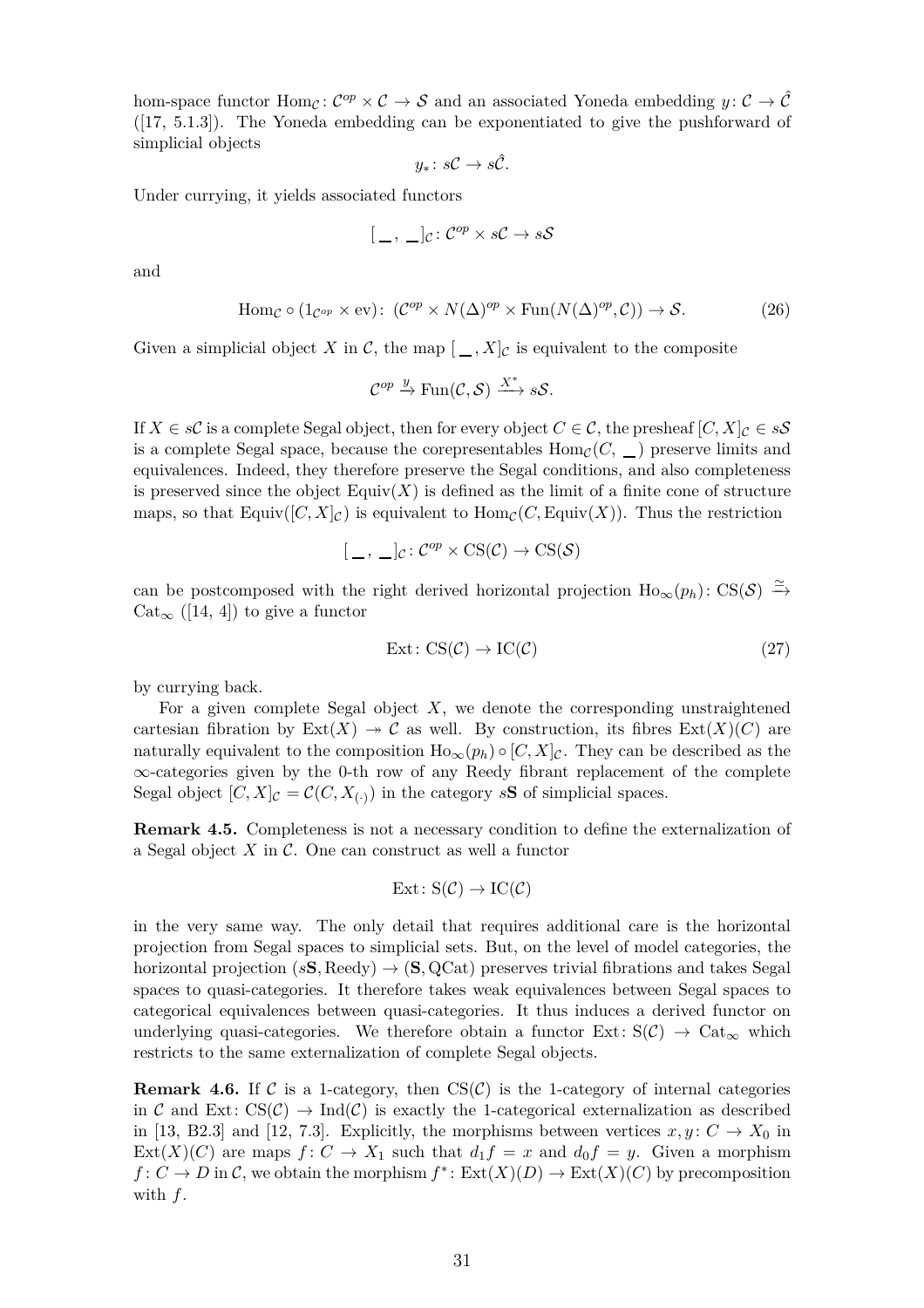**Remark 4.7.** The cartesian fibrations corresponding to an externalization  $\text{Ext}(X)$ :  $\mathcal{C}^{op} \to$ Cat<sub>∞</sub> of a complete Segal object *X* in C are exactly the "representable" Segal cartesian fibrations  $\mathcal{C}_{X}$  in [\[21,](#page-50-9) Definition 3.25] by [21, Remark 3.31]). Despite the clash of notation, note that these are not the cartesian fibrations given by the  $\infty$ -overcategories  $\mathcal{C}_{X} \rightarrow \mathcal{C}$  as defined in [\[17,](#page-50-5) Proposition 1.2.9.2]. It follows from [\[21,](#page-50-9) Corollary 3.26] that the externalization construction [\(27\)](#page-30-0) is a fully faithful embedding.

<span id="page-31-1"></span>**Remark 4.8.** A Segal object *X* in C is a Segal groupoid if and only if its externalization is an indexed  $\infty$ -groupoid. Indeed, the Yoneda embedding is conservative and so the map Equiv(*X*)  $\rightarrow$  *X*<sub>1</sub> is an equivalence if and only if for every object  $C \in \mathcal{C}$ , the presheaf  $[C, X]_{\mathcal{C}}$  is a Segal space such that  $\mathcal{C}(C, \text{Equiv}(X)) \to \mathcal{C}(C, X_1)$  is an equivalence. But this map is equivalent to the map  $\text{Equiv}([C, X]_{\mathcal{C}}) \to ([C, X]_{\mathcal{C}})_{1}$ . Hence, by an application of [\[17,](#page-50-5) Proposition 6.1.2.6.(3)], *X* is a Segal groupoid if and only if  $[C, X]_C$  is a *Bousfield*-*Segal space* in terms of [\[26,](#page-50-12) Corollary 5.4]. But this in turn holds if and only if its right derived horizontal projection  $Ext(X)(C)$  is a Kan complex by [\[26,](#page-50-12) Remark 5.5].

For the following, recall that Joyal and Tierney constructed in fact two Quillen equivalences between the model structure for complete Segal spaces and the model structure for quasi-categories. On the one hand, we have already considered the right Quillen functor

 $p_h$ : ( $s$ **S***,* CS)  $\rightarrow$  (**S***,* QCat)*.* 

On the other hand, in [\[14,](#page-50-10) 4] they construct a right Quillen functor

$$
t^! \colon (\mathbf{S}, \mathrm{QCat}) \to (s\mathbf{S}, \mathrm{CS})
$$

which is part of a Quillen equivalence as well. If by  $I\Delta^n \in \mathbf{S}$  we denote the nerve of the free groupoid on  $[n]$ , the functor  $t^{\dagger}$  is given by the formula

$$
t^{!}(J)_{mn} = \mathbf{S}(\Delta^{m} \times I[\Delta^{n}], J)
$$
  
=  $(\text{Fun}(\Delta^{m}, J)^{\simeq})_{n}$ 

for simplicial sets  $J$ . In particular, for every quasi-category  $\mathcal C$  we have

$$
t^!(\mathcal{C}) = \mathrm{Cat}_{\infty}(\Delta^{\bullet}, \mathcal{C}) = [C, \Delta^{\bullet}]_{\mathrm{Cat}_{\infty}^{op}}.
$$

In the proof of [\[14,](#page-50-10) Theorem 4.12] the authors show that the composition  $p_h \circ t^! : \mathbf{S} \to \mathbf{S}$ is isomorphic to the identity, and so it follows that the composition

$$
\text{Ho}_{\infty}(p_h) \circ \text{Cat}_{\infty}(\Delta^{\bullet}, \underline{\hspace{1cm}}): \text{Cat}_{\infty} \to \text{Cat}_{\infty}
$$

<span id="page-31-2"></span>is naturally equivalent to the identity on  $Cat_{\infty}$ .

**Example 4.9** (The universal complete Segal object). The Yoneda embedding  $y: \Delta \to \mathbf{S}$ yields a simplicial object  $\Delta^{\bullet}$  in Cat<sup>op</sup><sub>∞</sub> which is a complete Segal object precisely because the spine inclusions  $S_n \to \Delta^n$  (i.e. the inclusions of the maximal chain of non-degenerate 1simplices into  $\Delta^n$ ) and the endpoint inclusion  $\Delta^0 \to I \Delta^1$  are weak categorical equivalences in the Joyal model structure. We therefore can construct the externalization

$$
\operatorname{Ext}(\Delta^\bullet)\colon \operatorname{Cat}_\infty\to\operatorname{Cat}_\infty
$$

given by  $\text{Ho}_{\infty}(p_h) \circ \text{Cat}_{\infty}(\Delta^{\bullet}, \underline{\hspace{1cm}})$  via the definition in [\(27\)](#page-30-0). By the above, it follows that the given externalization is naturally equivalent to the identity on  $Cat_{\infty}$ . In other words, the universal cocartesian fibration  $\pi$ : Dat<sub>∞</sub>  $\rightarrow$  Cat<sub>∞</sub> – defined as the unstraightening of the identity on Cat<sub>∞</sub> – is "represented" by the co-cocomplete co-Segal object  $\Delta^{\bullet}$  in Cat<sub>∞</sub> in that it is equivalent to the externalization of  $\Delta^{\bullet} \in \text{Cat}_{\infty}^{op}$ .

<span id="page-31-0"></span>Under the translation referred to in Remark [4.1,](#page-28-2) the following proposition is equivalent to a corresponding sequence of results in [\[21,](#page-50-9) 3.3].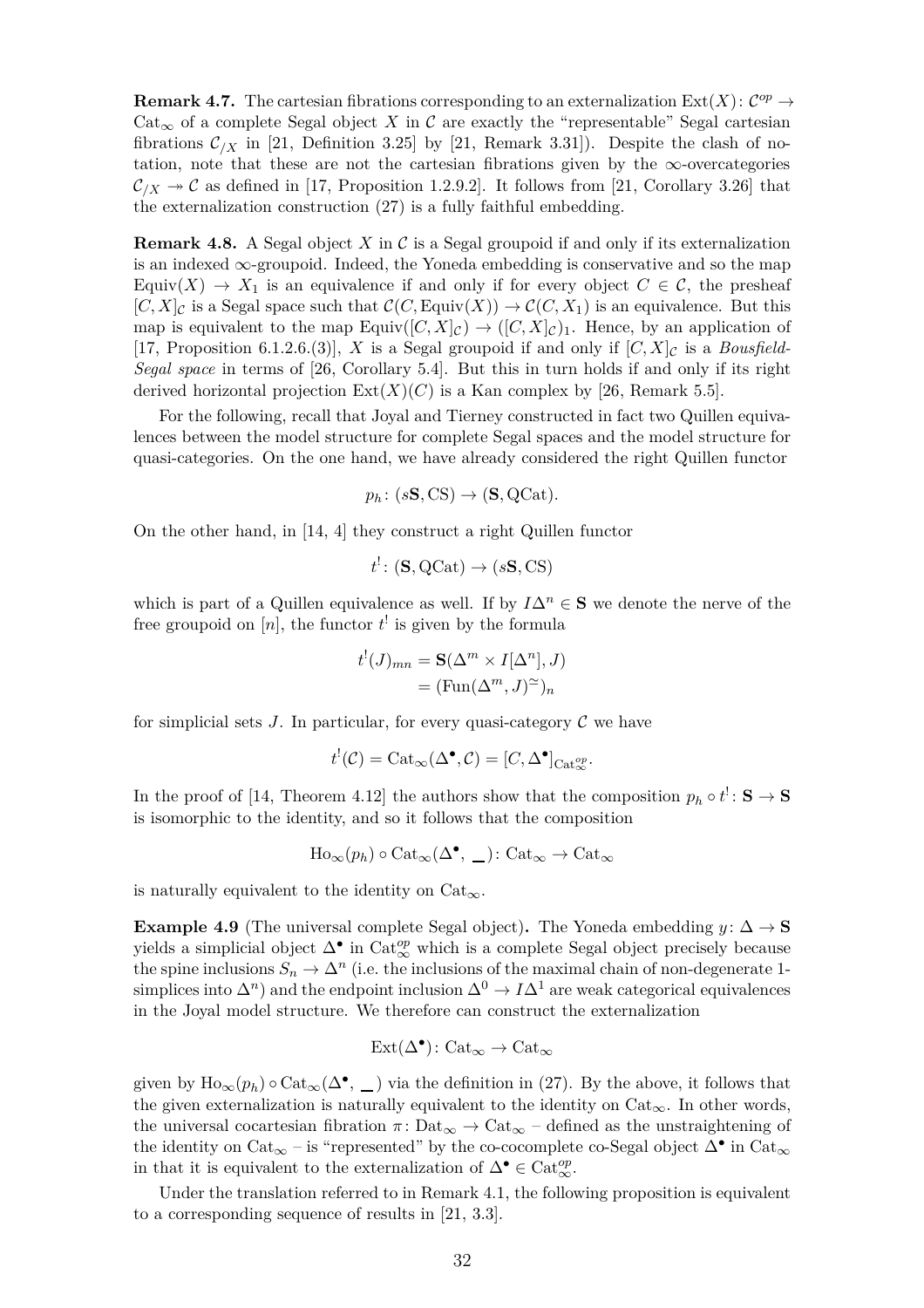- **Proposition 4.10.** *1. Let X be a complete Segal object in C. Then for every*  $n \geq 0$ , *the right fibration*  $\text{Rect}(\Delta^n, \text{Ext}(X)) \to \mathcal{C}$  *is represented by*  $X_n \in \mathcal{C}$ *. In particular, the right fibration*  $Ext(X)^\times \to \mathcal{C}$  *is represented by*  $X_0 \in \mathcal{C}$ *.* 
	- 2. Let  $p: \mathcal{E} \rightarrow \mathcal{C}$  be a cartesian fibration such that for each  $n \geq 0$  the right fibration  $Rect(\Delta^n, \mathcal{E}) \to \mathcal{C}$  *is represented by some object*  $X_n \in \mathcal{C}$ *. Then there is a complete Segal object X such that*  $p \simeq \text{Ext}(X)$ *.*

**Proof.** For Part 1. let *X* be a complete Segal object in  $C$  and  $n \geq 0$ . Then, by Proposi-tion [3.23,](#page-24-0) the straightening of  $\text{Rect}(\Delta^n, \text{Ext}(X))$  is given by the composite

$$
\mathcal{C}^{op} \xrightarrow{\text{Ext}(X)} \text{Cat}_{\infty} \xrightarrow{\text{Fun}(\Delta^n, (\cdot))} \text{Cat}_{\infty} \xrightarrow{(\cdot)^{\simeq}} \mathcal{S}.
$$
\n
$$
(28)
$$

It therefore suffices to show that the following diagram commutes up to equivalence.

$$
N(\Delta)^{op} \times C^{op} \times \text{CS}(\mathcal{C}) \xrightarrow{1_{\Delta} \times \left[ -1, -\frac{1}{2} \right]} N(\Delta)^{op} \times \text{CS}(\mathcal{S}) \xrightarrow{1_{\Delta} \times \text{Ho}_{\infty}(p_h)} N(\Delta)^{op} \times \text{Cat}_{\infty}
$$
\n
$$
C^{op} \times \mathcal{C} \xrightarrow{\text{Hom}_{\mathcal{C}}}
$$
\n
$$
\downarrow C^{op} \times \mathcal{C} \xrightarrow{\text{Hom}_{\mathcal{C}}}
$$
\n
$$
(29)
$$

Towards homotopy-commutativity of the top right triangle, note that under currying with  $N(\Delta^{op})$  the counit ev:  $N(\Delta)^{op} \times \text{CS}(\mathcal{S}) \to \mathcal{S}$  is mapped to the identity on CS(S) while the composition of the top horizontal arrow and the right vertical arrow is mapped to the composition

<span id="page-32-0"></span>
$$
Cat_{\infty}(\Delta^{\bullet}, \underline{\hspace{1cm}}) \circ Ho_{\infty}(p_h) \colon CS(\mathcal{S}) \to CS(\mathcal{S}). \tag{30}
$$

We have seen that both components of [\(31\)](#page-33-1) are equivalences, and that their converse composition is equivalent to the identity. It follows that they are mutually inverse to each other, so that the composition [\(31\)](#page-33-1) is equivalent to the identity on  $CS(\mathcal{S})$  as well. Since the adjunction  $N(\Delta^{op}) \times -$ <sup>(</sup> )<sup>*N*( $\Delta^{op}$ )</sup> is a simplicially enriched adjunction, it follows that the two maps ev and  $\text{Cat}_{\infty}(\Delta^{\bullet}, (\cdot)) \circ 1_{\Delta} \times \text{Ho}_{\infty}(p_h)$  are equivalent as well.

The bottom square commutes strictly, simply by the definition of the upper horizontal arrow given by  $[\,\_\,,\,\_\,]_c$ . If we denote multiplication with  $\Delta^{op}$  in **S** by *F*, the respective exponentiation by *G*, and the map [\(26\)](#page-30-1) by  $f: F(\mathcal{C}^{op} \times \mathcal{C}) \to \mathcal{S}$ , then we obtain the following naturality square for the counit applied to *f*.



The map  $F\eta$  is a section to the counit on the right hand side by the triangle identities. But the composition  $FG(f) \circ F\eta \colon F(\mathcal{C}^{op} \times \mathcal{C}^{\Delta^{op}}) \to FG(\mathcal{S})$  is exactly the top horizontal map in the square in [\(29\)](#page-32-0). This finishes the proof of Part 1.

For Part 2. recall from Remark [3.6](#page-11-3) and Remark [3.7](#page-12-2) that the functor Rect( $\_\ ,\mathcal{E}$ ):  $\mathbf{S}^{op} \to$  $\mathbf{S}_{\ell C}$  preserves limits and weak categorical equivalences. It follows that the complete Segal object  $(\Delta^{\bullet})^{op} \in (\mathbf{S}, \mathrm{QCat})^{op}$  yields a complete Segal object  $\mathrm{Rect}(\Delta^{\bullet}, \mathcal{E})$  in the  $\infty$ -category  $RFib(\mathcal{C})$  of right fibrations over  $\mathcal{C}$ .

$$
sRFib(\mathcal{C})
$$

$$
st_*\downarrow \simeq
$$

$$
s\mathcal{C} \xrightarrow{y_*} s\hat{\mathcal{C}}
$$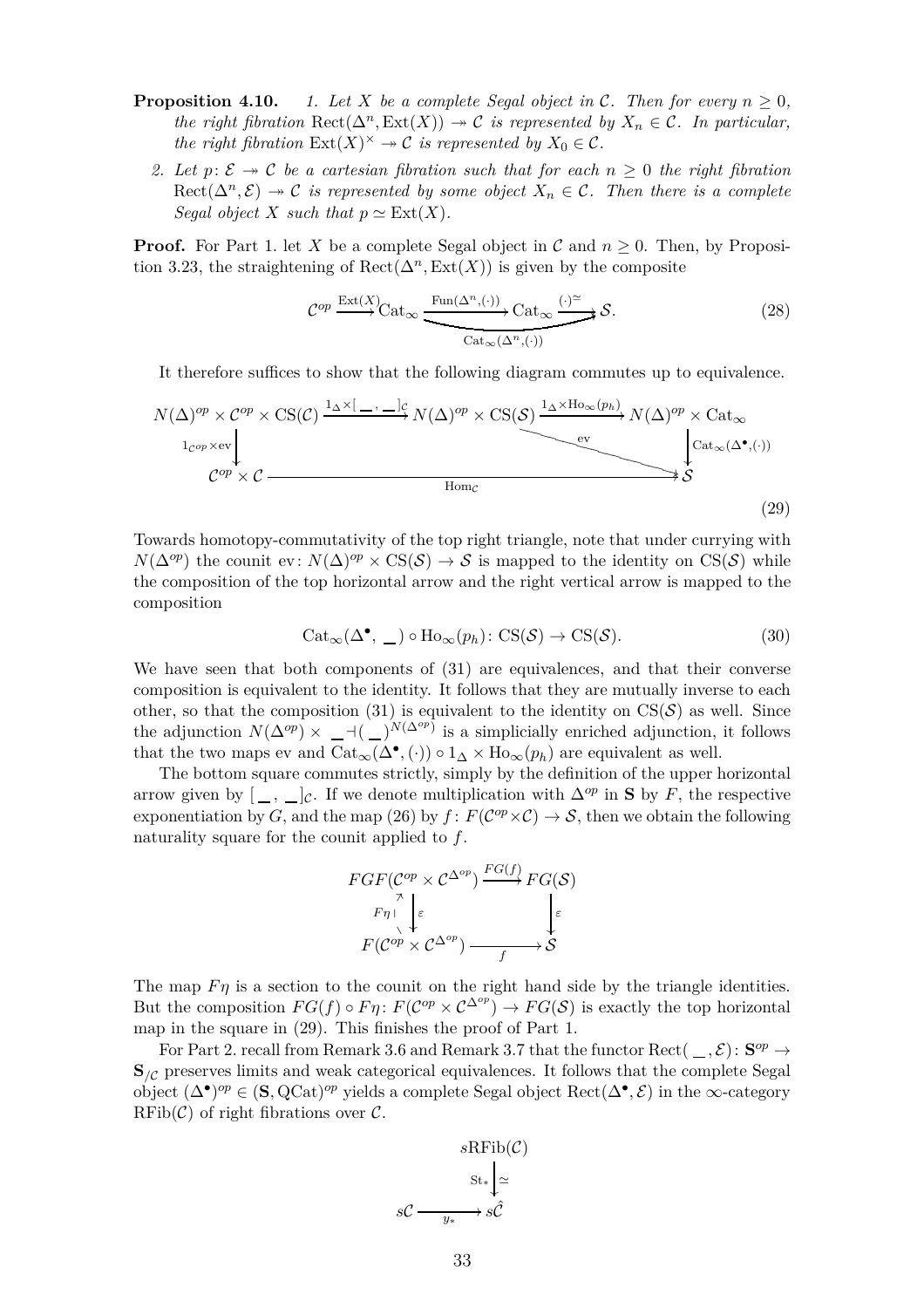The assumption that the right fibration  $\text{Rect}(\Delta^n, \mathcal{E}) \to \mathcal{C}$  is represented by some  $X_n \in \mathcal{C}$ for all  $n \geq 0$  just means that the complete Segal object  $\text{St}_*(\text{Rect}(\Delta^{\bullet}, \mathcal{E}))$  is contained in the image of *y*∗. Since the Yoneda embedding is fully faithful, we obtain a complete Segal object *X* in C such that  $\mathcal{C}(\_, X_{(\cdot)}) \simeq \text{St}_*(\text{Rect}(\Delta^{\bullet}, \mathcal{E}))$  in *s*Ĉ. Under currying, by Proposition [3.23,](#page-24-0) the simplicial presheaf  $\text{St}_*(\text{Rect}(\Delta^{\bullet}, \mathcal{E}))$  corresponds to the composite

$$
\mathcal{C}^{op} \xrightarrow{\text{St}(p)} \text{Cat}_{\infty} \xrightarrow{\text{Cat}_{\infty}(\Delta^{\bullet}, -)} s\mathcal{S}.
$$
 (31)

Its image factors through CS(S). In the same way, the simplicial presheaf  $\mathcal{C}(\_, X_{\left(\cdot\right)})$ corresponds to  $[-, X]_C$  by definition, and we have equivalences

$$
\mathrm{Ho}_{\infty}(p_h) \circ [ \_, X]_{\mathcal{C}} \simeq \mathrm{Ext}(X)
$$

and

$$
\text{Ho}_{\infty}(p_h) \circ \text{Cat}_{\infty}(\Delta^{\bullet}, \underline{\hspace{1cm}}) \circ \text{St}(p) \simeq \text{St}(p).
$$

This finishes the proof.

<span id="page-33-0"></span>Generally, the existence of an internal presentation of a given  $\mathcal{C}\text{-indexed} \infty$ -category can be captured via  $(\infty, 1)$ -comprehension in the following way.

**Theorem 4.11.** Let  $p: \mathcal{E} \rightarrow \mathcal{C}$  be a cartesian fibration and suppose C has pullbacks.

- *1. The fibration p is both small and locally small if and only if there is a complete Segal object*  $X$  *in*  $\mathcal C$  *such that*  $Ext(X)$  *is equivalent to*  $\mathcal E$  *over*  $\mathcal C$ *.*
- *2. If p is a right fibration, then p is small (and hence the unstraightening of a representable presheaf) if and only if there is a complete Segal groupoid X in* C *such that* Ext $(X)$  *is equivalent to*  $\mathcal E$  *over*  $\mathcal C$ *.*

**Proof.** For Part 1. let *X* be a complete Segal object. Then the right fibration  $Ext(X)^\times \rightarrow$ C is represented by  $X_0$  by Proposition [4.10.](#page-31-0)1 and so  $Ext(X)$  is small. One can show that the terminal object in  $\text{Ext}(X)^{\times}$  is given by the identity  $1_{X_0} \in \text{Ext}(X)(X_0)$ .

Towards local smallness, let  $x, y \colon C \to X_0$  be vertices in  $\text{Ext}(X)$  and consider the pullback square

<span id="page-33-3"></span><span id="page-33-2"></span>
$$
X_1(x, y) \longrightarrow X_1
$$
  
\n
$$
\downarrow \qquad \qquad \downarrow (s,t)
$$
  
\n
$$
C \longrightarrow X_0 \times X_0.
$$
\n(32)

in C. We show that the right fibration  $(\delta^1)^* \downarrow (x, y) \rightarrow C/C$  is represented by the arrow  $X_1(x, y) \rightarrow C$ . By definition, we have the pullback square

$$
(\delta^1)^* \downarrow (x, y) \longrightarrow \text{Rect}(\partial \Delta^1, \text{Ext}(X))_{/(x, y)}
$$
  
\n
$$
\downarrow \qquad \qquad \downarrow s
$$
  
\n
$$
\text{Rect}(\Delta^1, \text{Ext}(X)) \xrightarrow{(\delta^1)^*} \text{Rect}(\partial \Delta^1, \text{Ext}(X)).
$$
\n(33)

The upper right corner of the square is equivalent to the representable  $\mathcal{C}_{/C}$ , the lower right corner is given by the pullback  $C_{/X_0} \times_{\mathcal{C}} C_{/X_0} \simeq C_{/X_0 \times X_0}$  by Remark [3.6](#page-11-3) and smallness of  $Ext(X)$ . The vertical fibration on the right hand side is hence equivalent to the map  $(x, y)_*: \mathcal{C}_{/C} \to \mathcal{C}_{/X_0 \times X_0}$ . By Proposition [4.10.](#page-31-0)1, the lower left corner is equivalent to the representable  $\mathcal{C}_{/X_1}$ , and it follows that the square [\(33\)](#page-33-2) is equivalent to the Yoneda embedding applied to the square [\(32\)](#page-33-3). In particular, the comma  $\infty$ -category  $(\delta^1)^* \downarrow (x, y)$ is equivalent to the representable  $\mathcal{C}_{/X_1(x,y)}$ .

<span id="page-33-1"></span> $\Box$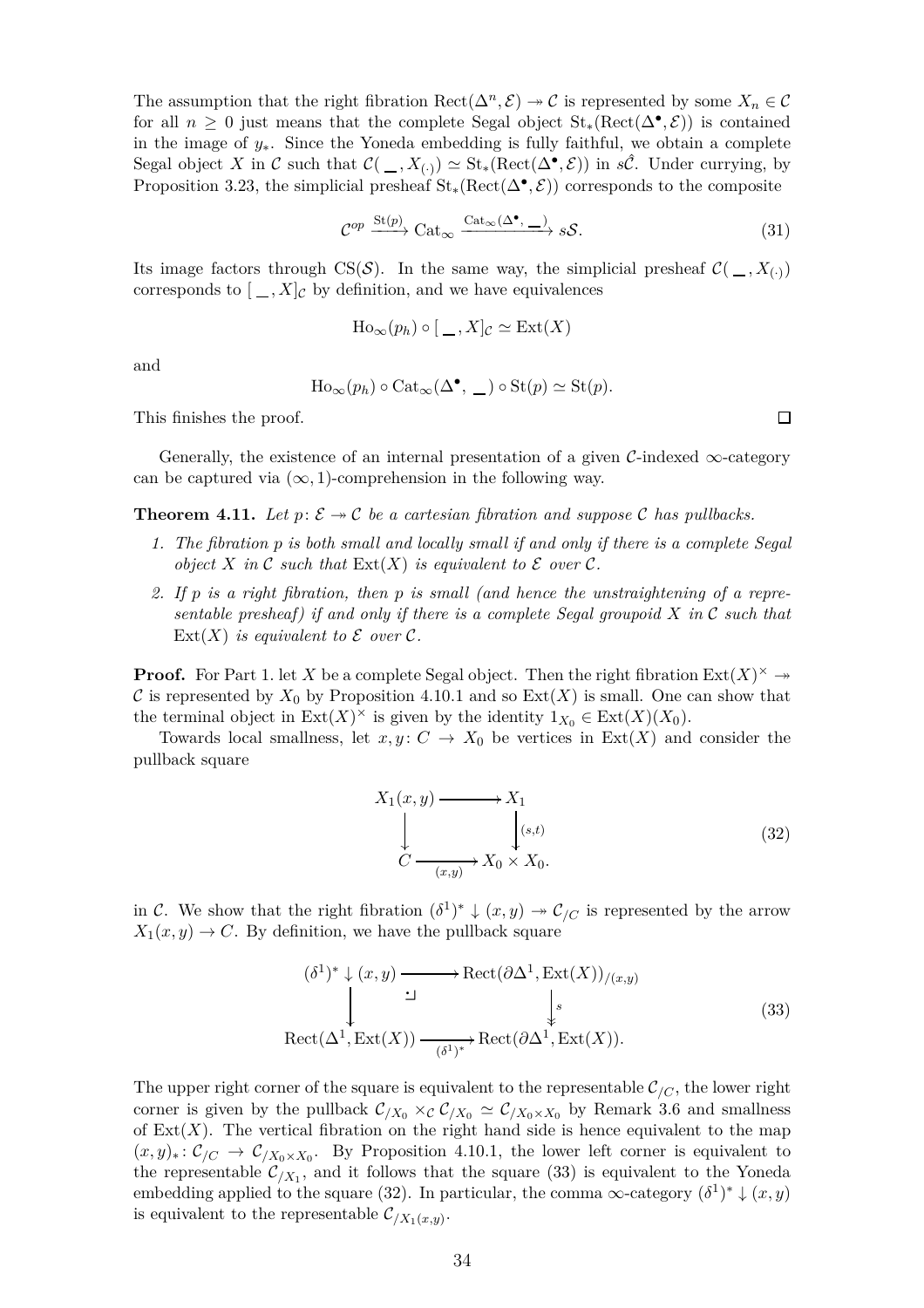The converse direction basically holds by a generalization of the internal full subcat-egory construction in [\[13,](#page-50-0) B2.3]. Let  $t \in \mathcal{E}^{\times}$  be terminal. The internal full subcategory  $X(t)$  of *p* generated by *t* is given as follows.

Let  $X(t)_0 := p(t)$  and  $X(t)_1$  be the object representing  $(\delta^1)^* \downarrow (\pi_1^* t, \pi_2^* t)$  over  $X(t)_0 \times$  $X(t)_0$ , which exists by local smallness. Thus, on the one hand, we have a trivial fibration  ${\cal E}^{\times}_{\prime\prime}$ */t* <sup>∼</sup>։ <sup>C</sup>*/X*(*t*)<sup>0</sup> which yields an equivalence Rect(∆<sup>0</sup> *,* E) ≃ C*/X*(*t*)<sup>0</sup> since Rect(∆<sup>0</sup> *,* E) = E × and  $t \in \mathcal{E}^{\times}$  is terminal. On the other hand, we note that we have equivalences

$$
\mathrm{Rect}(\Delta^1, \mathcal{E}) \simeq (\delta^1)^* \downarrow (\pi_1^* t, \pi_2^* t) \simeq \mathcal{C}_{/X(t)_1}
$$

again because *t* is terminal. For integers  $n \geq 2$ , we have equivalences

$$
\begin{aligned} \text{Rect}(\Delta^n, \mathcal{E}) &\simeq \text{Rect}(S^n, \mathcal{E}) \\ &\simeq \text{Rect}(\Delta^1, \mathcal{E}) \times_{\mathcal{E}^\times} \cdots \times_{\mathcal{E}^\times} \text{Rect}(\Delta^1, \mathcal{E}) \\ &\simeq \mathcal{C}_{/X(t)_1} \times_{\mathcal{C}_{/X(t)_0}} \cdots \times_{\mathcal{C}_{/X(t)_0}} \mathcal{C}_{/X(t)_1} \\ &\simeq \mathcal{C}_{/(X(t)_1 \times_{X(t)_0} \cdots \times_{X(t)_0} X(t)_1)} \end{aligned}
$$

over C again because Rect( $\_\cdot$ , E) preserves limits and weak categorical equivalences. It hence follows by Proposition [4.10.](#page-31-0)2 that there is a complete Segal object  $X(t)$  in C whose externalization is equivalent to the cartesian fibration  $p: \mathcal{E} \rightarrow \mathcal{C}$ .

For Part 2. recall that a right fibration  $p: \mathcal{E} \to \mathcal{C}$  is small if and only it is representable, and that representable fibrations are locally small if and only if  $C$  has equalizers by Re-mark [3.10.](#page-13-3) Thus every small right fibration  $\mathcal C$  is locally small since  $\mathcal C$  is left exact, and by Part 1. we obtain a complete Segal object X in C whose externalization is equivalent to *p*. By Remark [4.8,](#page-31-1) this implies that *X* is a complete Segal groupoid. The other direction follows directly from Part 1. □

**Corollary 4.12.** Suppose C has pullbacks. Then a cartesian fibration  $p: \mathcal{E} \rightarrow \mathcal{C}$  has *G*-comprehension for all finite monomorphisms  $G: I \rightarrow J$  if and only if it is the external*ization of a complete Segal object X in* C*.*

**Proof.** By Theorem [4.11.](#page-33-0)1 and Corollary [3.19.](#page-21-2)

**Corollary 4.13.** *Suppose* C has pullbacks and let  $ic(C) \subset IC(C)$  be the full ∞*-subcategory of small and locally small indexed* ∞*-categories over* C*. Then the externalization construction*

$$
Ext: CS(\mathcal{C}) \to ic(\mathcal{C})
$$

*is an equivalence of* ∞*-categories.*

**Proof.** The externalization construction is fully faithful as noted in Remark [4.7](#page-30-2) via [\[21,](#page-50-9) Corollary 3.26]. П

<span id="page-34-0"></span>**Remark 4.14** (The universal cartesian fibration)**.** We have seen in Example [4.9](#page-31-2) that the universal cartesian fibration  $\pi^{op}$ : Dat $^{op}_{\infty} \to \text{Cat}_{\infty}^{op}$  is the externalization of the complete Segal object  $\Delta^{\bullet}$  in Cat<sup>op</sup>. In Example [5.13](#page-44-0) we will argue that this result can be understood as a consequence of the rather plain fact that the  $\infty$ -category of small  $\infty$ -categories is a "theory of  $(\infty, 1)$ -categories" in the sense of Toën ([\[29\]](#page-50-14)).

Against the background of Theorem [4.11,](#page-33-0) we already know from Proposition [3.20](#page-21-0) that the universal cartesian fibration is small and that it has  $(\emptyset \to \Delta^1)$ -comprehension. In virtue of the factorization  $\emptyset \to \partial \Delta^1 \to \Delta^1$ , it also follows from Lemma [3.15](#page-17-1) directly that it is locally small as well. Unfolding the definitions, local smallness of the fibration  $\pi^{op}$ means that every  $\infty$ -category in Cat<sub> $\infty$ </sub> can be freely extended by an edge between any two of its objects.

 $\Box$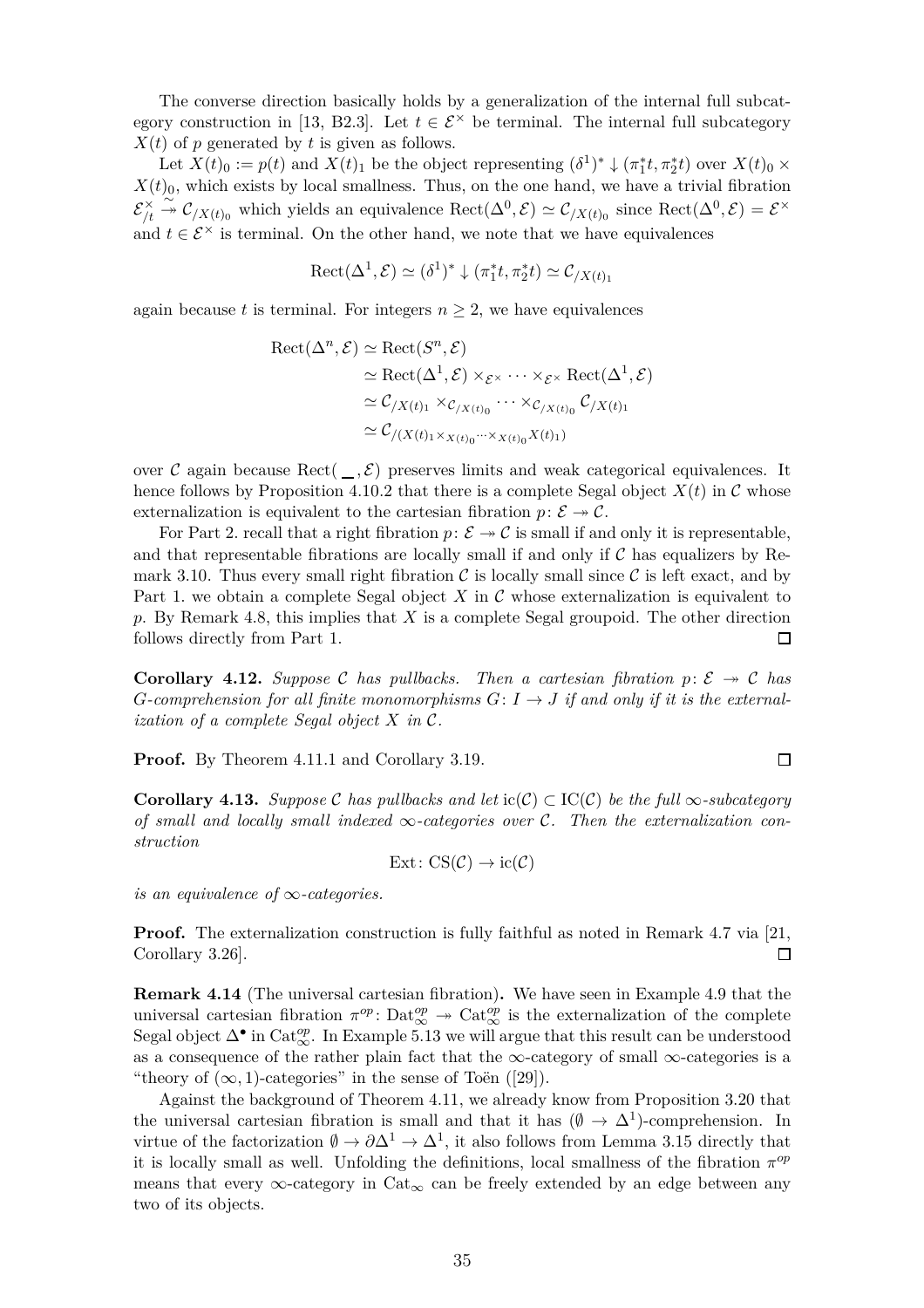This internalizability (or "representability") of the universal cartesian fibration recovers the fact that the universal left fibration  $S_* \rightarrow S$  is corepresented by the terminal object in S as well ([\[17,](#page-50-5) Proposition 3.3.2.6]). Indeed, the universal right fibration is the pullback of the universal cartesian fibration  $\pi^{op}$  along a left adjoint (Example [3.26\)](#page-25-0). The following corollary then shows that the complete Segal object  $I\Delta^{\bullet} \in CS(\mathcal{S}^{op})$  yields an equivalence  $(S_*)^{op} \simeq \text{Ext}(I\Delta^{\bullet})$  over  $S^{op}$ . But every  $I\Delta^n$  is contractible in S, and so  $\text{Ext}(I\Delta^{\bullet}) \simeq \mathcal{S}^{op}_{/*} \simeq (\mathcal{S}_{*}/)^{op}.$ 

<span id="page-35-1"></span>We obtain the following computation of reindexed externalizations along left adjoints, directly generalizing [\[13,](#page-50-0) Lemma 2.3.6].

**Corollary 4.15.** Let  $F: \mathcal{D} \to \mathcal{C}$  be a functor between  $\infty$ -categories with pullbacks. Sup*pose it has a right adjoint R. Then for every complete Segal object X in* C*, there is a homotopy cartesian square of the form*



**Proof.** Consider the pullback

<span id="page-35-0"></span>

In order to show that *P* is equivalent to  $\text{Ext}(R_*X)$  over *D*, by Proposition [4.10](#page-31-0) it suffices to show that the right fibrations  $\text{Rect}(\Delta^n, P) \rightarrow \mathcal{D}$  are represented by  $R(X_n)$ . But we have pullback squares of the form

$$
\begin{array}{ccc}\n\text{Rect}(\Delta^n, P) & \longrightarrow \text{Rect}(\Delta^n, \text{Ext}(X)) \\
\downarrow & \downarrow & \downarrow \\
\mathcal{D} & \xrightarrow{F} & \mathcal{C}\n\end{array}\n\tag{34}
$$

and by Proposition [4.10](#page-31-0) we know that  $\text{Rect}(\Delta^n, \text{Ext}(X)) \to \mathcal{C}$  is equivalent to the representable  $s: \mathcal{C}_{/X_n} \to \mathcal{C}$ . Thus, the pullback square [\(34\)](#page-35-0) exhibits  $\text{Rect}(\Delta^n, P)$  to be the comma  $\infty$ -category  $F \downarrow X_n$ . By assumption, this is represented by  $R(X_n)$ .  $\Box$ 

<span id="page-35-2"></span>If C is complete, we obtain the following characterization of indexed  $\infty$ -categories which arise from complete Segal objects.

**Proposition 4.16.** *Suppose* C *is complete. Then a* C-indexed  $\infty$ -category  $\mathcal{I}: C^{op} \to \text{Cat}_{\infty}$ *is equivalent to the externalization of a complete Segal object X in* C *if and only if it has a left adjoint.*

**Proof.** Suppose  $\mathcal{I}: C^{op} \to \text{Cat}_{\infty}$  has a left adjoint *L*. We obtain a pullback square of the form



where the bottom map has a right adjoint. The cartesian fibration  $\pi^{op}$  is the externalization of the complete Segal object  $\Delta^{\bullet}$  by Example [4.14,](#page-34-0) and hence the pullback  $\text{Un}(\mathcal{I})$  is equivalent to the externalization of the complete Segal object  $L^{op}(\Delta^{\bullet})$  by Corollary [4.15.](#page-35-1)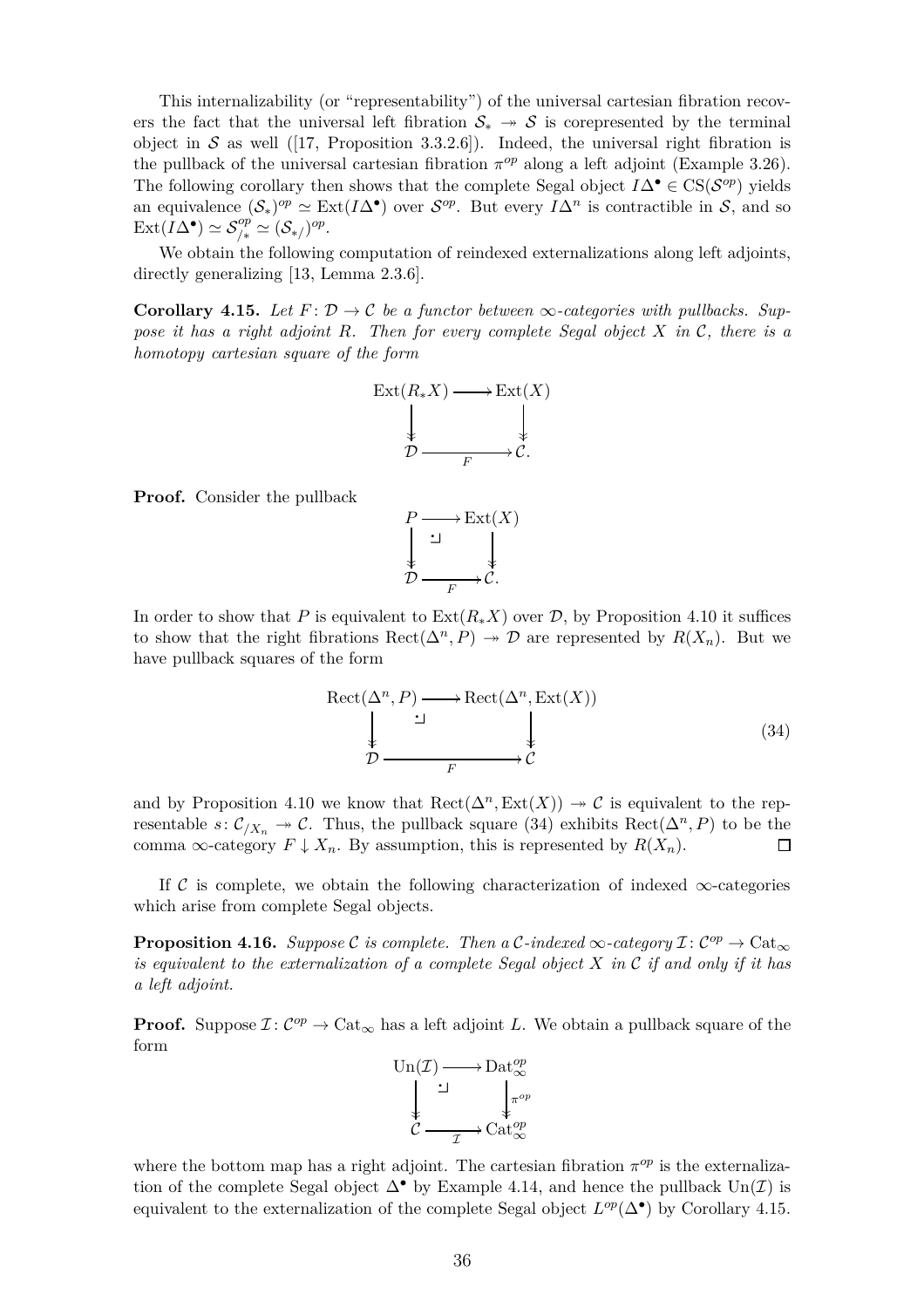Vice versa, let  $X$  be a complete Segal object in  $\mathcal C$  and consider its externalization

$$
\mathcal{C}^{op} \xrightarrow{[-,X]_{\mathcal{C}}} \operatorname{CS}(\mathcal{S}) \xrightarrow{\operatorname{Ho}_{\infty}(p_h)} \operatorname{Cat}_{\infty}.
$$

Since  $\text{Ho}_{\infty}(p_h)$  has a left adjoint (being the underlying  $\infty$ -functor of the right Quillen functor  $p_h$ ), it suffices to show that  $[-, X]_C = X^* \circ y$  has a left adjoint as well. Therefore, we show that for all simplicial spaces  $Z \in sS$ , the comma  $\infty$ -category



has an initial object (or equivalently, that it is corepresentable over  $\mathcal{C}^{op}$ ). First, if *Z* is a representable  $y([n])$ , we obtain a diagram as follows.



The square on the right hand side is homotopy cartesian in the Joyal model structure by Examples [2.4.](#page-5-0)[4](#page-36-0). <sup>4</sup> Since  $ev([n]) \circ X^* = ev(X_n)$ , the right composite rectangle is a homotopy pullback as well for the same reason. This implies that the center square is a homotopy pullback. The square on the left hand side is a homotopy pullback, because the Yoneda embedding is fully faithful. Thus, eventually, the left composite rectangle is a homotopy pullback, which yields the equivalence

$$
\mathcal{C}_{X_n/}^{op} \simeq y([n]) \downarrow [ \_ , X]_{\mathcal{C}}
$$

over C *op* .

For general simplicial spaces  $Z \in \widehat{N(\Delta)}$ , one can now simply use that *Z* is the colimit of representables. Indeed, it follows that the comma  $\infty$ -category  $\widehat{N}(\widehat{\Delta})_{Z/\ }$  is a homotopy limit of corepresentables, and hence so is the pullback along  $[-, X]_c$  by what we just have shown, since homotopy pullbacks preserve homotopy limits. Since  $\mathcal C$  is assumed to be complete, this limit of corepresentables over  $\mathcal{C}^{op}$  is corepresented by the respective colimit in C *op* .

It follows that  $[ , , X]_{\mathcal{C}} : C^{op} \to \text{Fun}((\Delta)^{op}, \mathcal{S})$  has a left adjoint, and so does  $[ , , X]_{\mathcal{C}} : C^{op} \to$ CS(S), since the inclusion CS(S)  $\subset$  Fun( $N(\Delta)^{op}, S$ ) is fully faithful.

 $\Box$ 

In particular, if C is a presentable  $\infty$ -category, a cartesian fibration over C is the externalization of a complete Segal object if and only if it preserves limits by the Adjoint Functor Theorem. For right fibrations this is exactly the basic fact that limit preserving presheaves are representable ([\[17,](#page-50-5) Proposition 5.5.2.2]).

**Remark 4.17.** If C is complete, it follows that every complete Segal object X in C yields a pullback square of the form



<span id="page-36-0"></span><sup>4</sup>This also can be derived directly from Corollary [4.15](#page-35-1) and the fact that the evaluation functor at [*n*] has a left adjoint.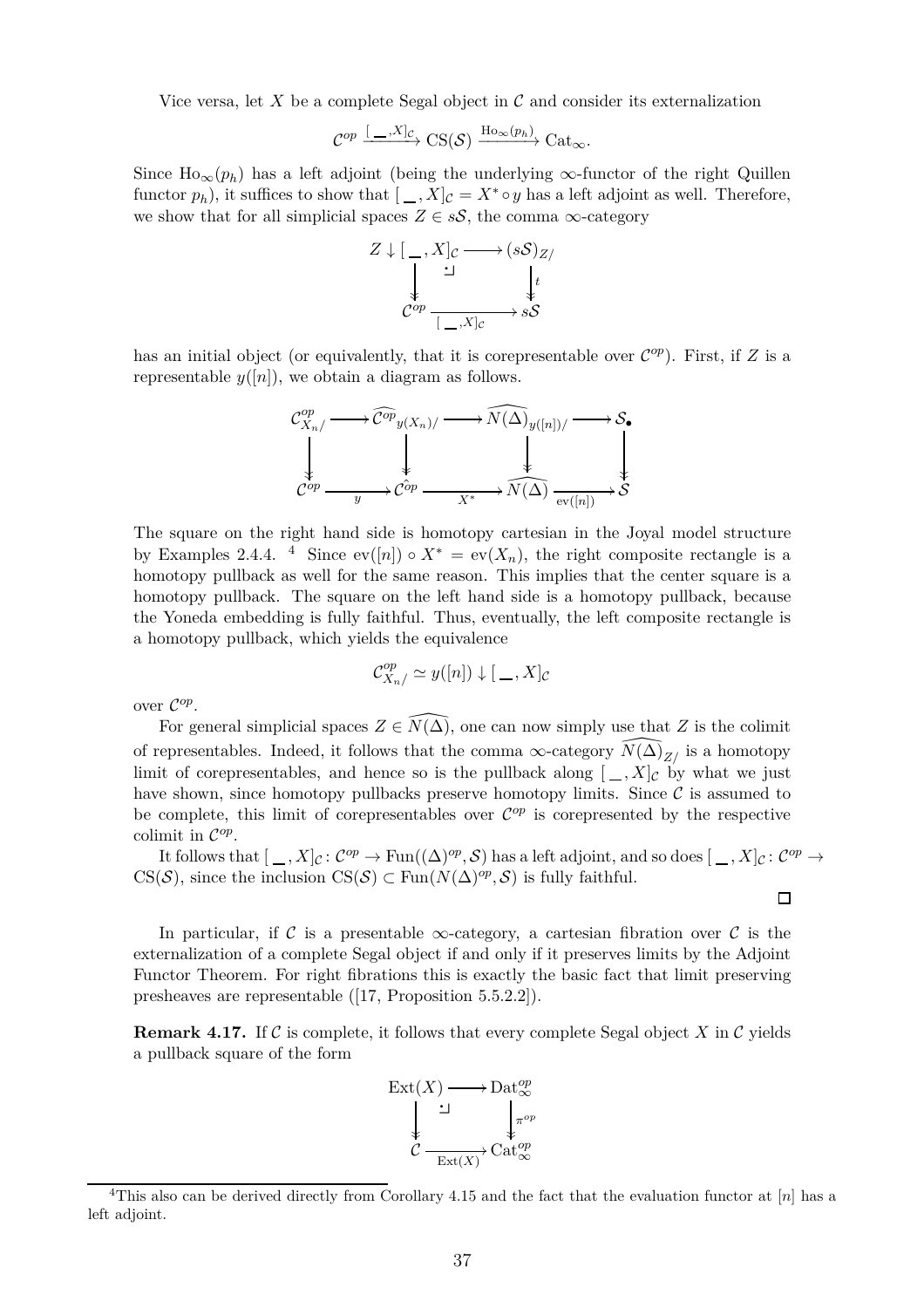where the bottom map has a right adjoint. Thus, by Lemma [3.24,](#page-24-2) it follows that all comprehension schemes satisfied by the universal cartesian fibration are transferred to all internal  $\infty$ -categories in C whenever C is complete.

We will study the externalization of complete Segal objects in the model categorical context in Section [5](#page-40-0) and see there that, in analogy to Proposition [4.16,](#page-35-2) they exactly correspond to right Quillen functors into the Joyal model structure on simplicial sets.

#### <span id="page-37-0"></span>**4.2 Univalence over** (∞*,* 1)**-categories**

For the rest of this section suppose  $\mathcal C$  is a left exact locally cartesian  $\infty$ -category. For every map  $q: E \to B$  in C we can associate the full comprehension  $\infty$ -category  $F_q \subseteq \text{Fun}(\Delta^1, \mathcal{C})$ where  $F_q(C) \subseteq \mathcal{C}_{/C}$  consists of those maps with codomain *C* which arise as pullback of *q* along some map  $C \to B$ . By local cartesian closedness of C, there is a Segal object  $\mathcal{N}(q)$ in  $C$  – the nerve of  $q$  – such that

<span id="page-37-2"></span>
$$
Ext(\mathcal{N}(q)) \simeq F_q \tag{35}
$$

over C. The nerve of *q* is determined by equivalences  $\mathcal{N}(q) \simeq B$  and  $\mathcal{N}(q)_1 \simeq [\pi_1^* q, \pi_2^* q]_{B \times B}$ where the right hand side denotes the exponential of the maps  $\pi_1^*q$  and  $\pi_2^*q$  over  $B \times B$ ([\[21,](#page-50-9) Remark 6.22]). Apart from notational differences, existence of the equivalence [\(35\)](#page-37-2) is exactly the content of [\[21,](#page-50-9) Lemma 6.20]. This equivalence takes a map  $f: C \to B$ in Ext( $\mathcal{N}(q)$ )<sub>0</sub> to the pullback  $f^*q$  in  $(F_p/C)_0$ , and a map  $\alpha: C \to \text{Ext}(\mathcal{N}(q))_1$  to the homotopically unique map between  $(d_1\alpha)^*q$  and  $(d_0\alpha)^*q$  that is represented by  $\alpha$  as a map into the exponential  $[\pi_1^*q, \pi_2^*q]_{B \times B}$ .

<span id="page-37-1"></span>We follow Rasekh ([\[21,](#page-50-9) Definition 6.24]) and say a map *q* in C is *univalent* if the Segal object  $\mathcal{N}(q)$  is complete.

#### **Proposition 4.18.** *Suppose* C *is locally cartesian closed.*

- *1. For every map*  $q \in \mathcal{C}$ *, the cartesian fibration*  $F_q \rightarrow \mathcal{C}$  *is locally small.*
- 2. A full and replete comprehension  $\infty$ -category  $J \subseteq \text{Fun}(\Delta^1, \mathcal{C})$  is small if and only if *it is the externalization*  $Ext(\mathcal{N}(q))$  *for some univalent map*  $q \in \mathcal{C}$ *. That is, if and only if there is a univalent map*  $q \in \mathcal{C}$  *such that*  $J \simeq F_q$ *.* In either case, it follows that the map  $q$  is a terminal object in  $J^{\times}$ .
- *3.* A map  $q: C \rightarrow D$  in C is univalent if and only if the natural transformation  $C(\_ ,D) \to \text{Ext}(\mathcal{N}(q))^{\times}$  of presheaves over C given by  $1_D \mapsto 1_D$  is a natural equiv*alence.*

**Proof.** For Part 1. just note that the square

$$
Rect(\Delta^1, F_q) \xrightarrow{(\delta^1)^*} \text{Rect}(\partial \Delta^1, F_q)
$$
  

$$
\uparrow \qquad \qquad \downarrow
$$
  

$$
Rect(\Delta^1, \text{Fun}(\Delta^1, \mathcal{C})) \xrightarrow{(\delta^1)^*} \text{Rect}(\partial \Delta^1, \text{Fun}(\Delta^1, \mathcal{C}))
$$

is a pullback square since the inclusion  $\iota: F_q \hookrightarrow \text{Fun}(\Delta^1, \mathcal{C})$  is full. It hence follows that for all  $q_1, q_2 \in F_q(C)$ ,  $C \in \mathcal{C}$ , the square

$$
(\delta^1)^* \downarrow (q_1, q_2) \longrightarrow \text{Rect}(\partial \Delta^1, F_q)_{/(q_1, q_2)}
$$
  

$$
\downarrow \qquad \qquad \downarrow
$$
  

$$
(\delta^1)^* \downarrow (\iota(q_1), \iota(q_2)) \longrightarrow \text{Rect}(\partial \Delta^1, \text{Fun}(\Delta^1, \mathcal{C}))_{/(\iota(q_1), \iota(q_2))}
$$

is a pullback as well. The vertical arrow on the right hand side is a categorical equivalence since the inclusion  $\iota$  is replete (using [\[3,](#page-49-1) Lemma 4.5] as referred to in the beginning of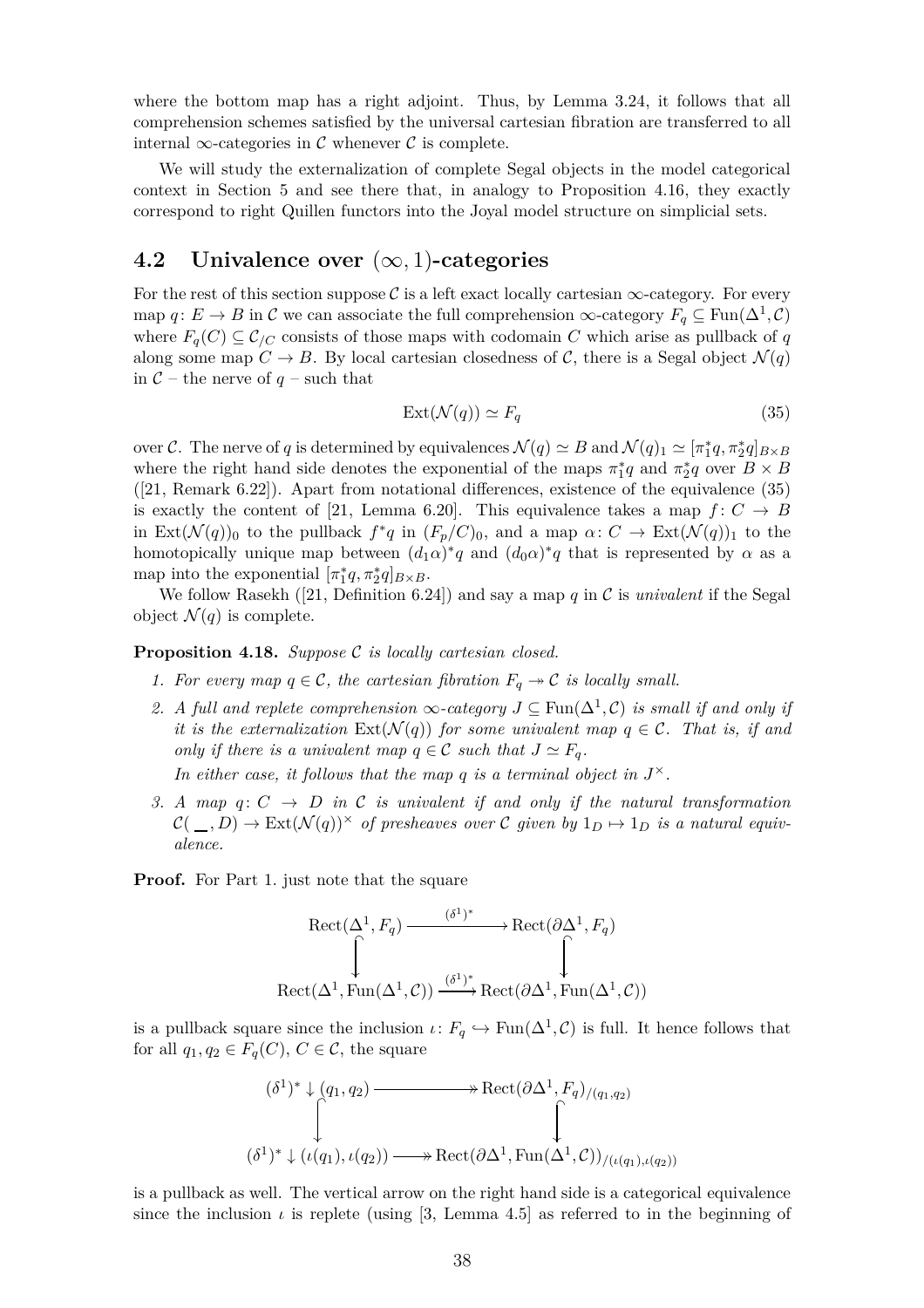Section [3.2\)](#page-26-0). It thus follows that the vertical arrow on the left hand side is a categorical equivalence. The bottom left corner has a terminal object, since  $t \colon \text{Fun}(\Delta^1, \mathcal{C}) \to \mathcal{C}$  is locally small by Example [3.14.](#page-14-0) Hence, the top left corner has a terminal object as well, which shows Part 1.

For Part 2. if *J* is small, then its core  $J^{\times}$  has a terminal object  $q: C \to D$  and it follows that  $J = F_q$  since  $J \subseteq \text{Fun}(\Delta^1, \mathcal{C})$  is full and replete. By Part 1. and Theorem [4.11,](#page-33-0) we obtain a complete Segal object *X* such that  $Ext(X) \simeq F_q$ . Furthermore, by the proof of Theorem [4.11](#page-33-0) we see that  $X_0 \simeq D$  and  $X_1$  is the object in C representing the right fibration

$$
(\delta^1)^* \downarrow (\pi_1^*(q), \pi_2^*(q)) \to \mathcal{C}
$$

associated to the cartesian fibration  $Ext(\mathcal{N}(q)) \to \mathcal{C}$ . By the proof of Part 1.  $X_1$  is also the object representing the right fibration  $(\delta^1)^* \downarrow (\iota(\pi_1^*(q)), \iota((\pi_2^*(q))) \rightarrow \mathcal{C}$  associated to the target fibration  $t: \text{Fun}(\Delta^1, \mathcal{C}) \to \mathcal{C}$ . By Proposition [3.14,](#page-14-0) this is the exponential of  $\pi_1^* q$  and  $\pi_2^* q$  over  $D \times D$ . But by [\[21,](#page-50-9) Remark 6.22], this is exactly  $\mathcal{N}(q)_1$ . Since both *X* and  $\mathcal{N}(q)$  are Segal objects, we obtain a pointwise equivalence  $X \simeq \mathcal{N}(q)$  in *sC*. Hence, the Segal object  $\mathcal{N}(q)$  is complete, and the map q is univalent. The other direction follows immediately from Theorem [4.11.](#page-33-0)1.

For Part 3. if *q* is univalent, then the identity  $1_D$  is terminal in  $Ext(\mathcal{N}(q))^{\times}$  by the proof of Theorem [4.11.](#page-33-0)1 and the statement follows. Vice versa, if the object  $1<sub>D</sub>$  is terminal in Ext $(\mathcal{N}(q))^{\times}$ , then, via the equivalence [\(35\)](#page-37-2), the object *q* is terminal in the core of the small, full and replete comprehension  $\infty$ -category  $F_q$ . By Part 2. we obtain a univalent map *q*' which is terminal in the core of  $F_{q'} = F_q$ . It follows that *q* and *q*' are equivalent, and hence that *q* is univalent as well.  $\Box$ 

The statement of Proposition [4.18.](#page-37-1)3 is equivalent to [\[21,](#page-50-9) Theorem 6.28]. In the case that C is a presentable  $\infty$ -category, Gepner and Kock have characterized univalence of maps *q* in C in terms of a sheaf property of the indexed  $\infty$ -category  $F_q$  ([\[9,](#page-50-15) Proposition 3.8]). This can be directly generalized as follows.

**Corollary 4.19.** *Suppose* C *is locally cartesian closed and complete and q is a map in C*. Then *q* is univalent in C if and only if the indexed  $\infty$ -category  $F_q: C^{op} \to \text{Cat}_{\infty}$  has *a left adjoint. In particular, the functor*  $F_q$ :  $C^{op} \to \text{Cat}_{\infty}$  *preserves limits whenever q is univalent.*

**Proof.** If *q* is univalent, then  $F_q$  has a left adjoint by Proposition [4.16](#page-35-2) and the equivalence in [\(35\)](#page-37-2). Vice versa, if  $F_q$  has a left adjoint, it is small in virtue of smallness of the universal cartesian fibration and Lemma [3.24.](#page-24-2) By Proposition [4.18.](#page-37-1)2, it follows that there is a univalent map *q*' in C such that  $F_q \simeq F_{q'}$ . As in the proof of Proposition [4.18.](#page-37-1)2, it follows that  $\mathcal{N}(q) \simeq \mathcal{N}(q')$  pointwise and so *q* is univalent.  $\Box$ 

Proposition [4.18.](#page-37-1)2 shows that a map  $q$  in  $C$  is univalent if and only if it is terminal in the core of the full comprehension  $\infty$ -category  $F_q \rightarrow C$ . That means, a map *q* in *C* is univalent if and only if it is a  $(-1)$ -truncated object in the core  $\text{Fun}(\Delta^1, \mathcal{C})^{\times}$ , in the sense that for all arrows  $f \in \text{Fun}(\Delta^1, \mathcal{C})$ , the mapping space  $F_q^{\times}(f, q)$  is  $(-1)$ -truncated.

$$
\operatorname{Fun}(\Delta^1,\mathcal{C})^\times(f,q)\simeq\begin{cases}F_q^\times(f,q)\simeq &\text{if }f\in F_q,\\ \emptyset &\text{otherwise.}\end{cases}
$$

This motivates to define an object  $x \in \mathcal{E}$  to be univalent if it is  $(-1)$ -truncated in the core  $\mathcal{E}^{\times}$ . Accordingly, one can define the univalent completion of an object  $x \in \mathcal{E}$  to be its  $(-1)$ -truncation in  $\mathcal{E}^{\times}$  whenever it exists. This generalizes the notion of univalent completion as defined in [\[5\]](#page-49-3) and studied in more generality in [\[5,](#page-49-3) 5].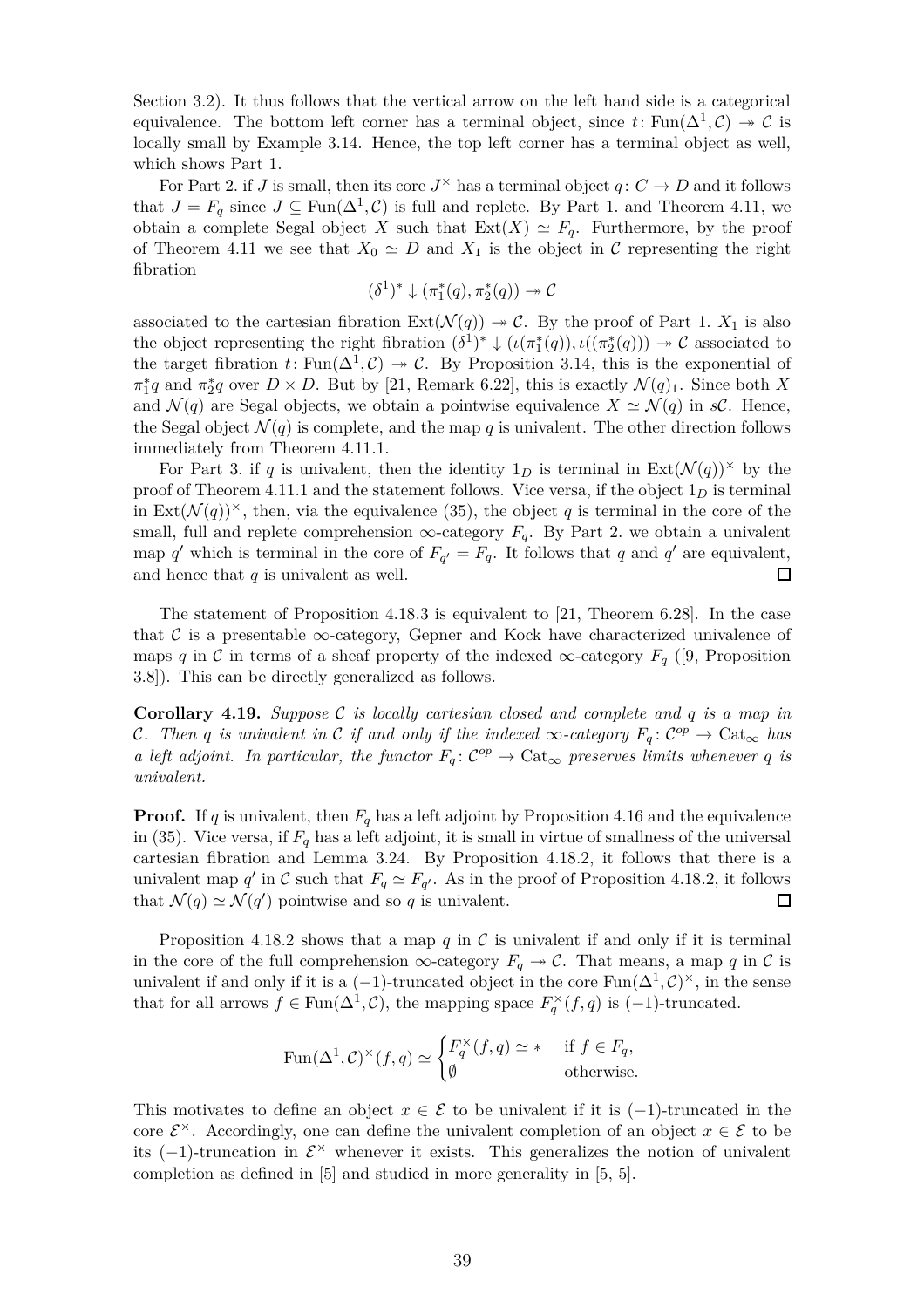**Remark 4.20.** According to this definition of univalent objects in a fibered  $\infty$ -category *p*:  $\mathcal{E} \rightarrow \mathcal{C}$ , the full ∞-subcategory  $\mathcal{E}_{\text{univ}} \subset \mathcal{E}^{\times}$  of univalent objects in  $\mathcal{E}$  is the ∞-poset of "propositions" in  $\mathcal{E}^{\times}$  (borrowing homotopy type theoretic notation) by construction. Since  $p^{\times}$ :  $\mathcal{E}^{\times} \to \mathcal{C}$  is a right fibration, a map in  $\mathcal{E}^{\times}$  is a monomorphism if and only if its image under the fibration  $p$  is a monomorphism in  $C$ . This follows directly from the characterization of monomorphisms in an  $\infty$ -category  $D$  as those arrows  $f: C \to D$ such that  $\mathcal{D}_{/f} \to \mathcal{D}_{/D}$  is fully faithful ([\[17,](#page-50-5) 5.5.6]). Now, every map between (-1)truncated objects is a monomorphism and the domain of a monomorphism into a  $(-1)$ truncated object is  $(-1)$ -truncated itself ([\[17,](#page-50-5) Lemma 5.5.6.14]). It thereby follows that the ∞-category  $\mathcal{E}_{\text{univ}}$  is fibred over the wide ∞-subcategory  $\mathcal{C}_{-1}$  of  $\mathcal{C}$  generated by the monomorphisms in C. More precisely, if  $p_{-1} : \mathcal{E}_{-1} \to \mathcal{C}_{-1}$  denotes the pullback of p along the inclusion  $\mathcal{C}_{-1} \subset \mathcal{C}$ , it follows that  $\mathcal{E}_{\text{univ}} \to \mathcal{C}_{-1}$  is a full and replete subfibration of  $p_{-1}^{\times}$ :  $\mathcal{E}_{-1}^{\times} \to \mathcal{C}_{-1}$  by [\[3,](#page-49-1) Lemma 4.5].

<span id="page-39-0"></span>**Remark 4.21.** In Remark [3.27](#page-25-2) we discussed criteria towards a potential classification of elementary ∞-toposes via comprehension schemes. Against the background of the results in this section, let us review the discussion and once again assume for the moment being that C is presentable. Then C is an  $\infty$ -topos if and only if colimits in C are universal and its canonical indexing

$$
\mathcal{C}_{/\_\_}: \mathcal{C}^{op} \to \mathrm{Cat}_\infty
$$

preserves limits (via [\[17,](#page-50-5) Theorem 6.1.3.9]). If this canonical indexing had a left adjoint, we would obtain a homotopy cartesian square of the form



where the bottom map has a right adjoint *R*. This implied that the canonical fibration of C over itself is equivalent to  $Ext(R\Delta^{\bullet})$  by Corollary [4.15](#page-35-1) and Example [4.9,](#page-31-2) and in particular that it is small and locally small. Vice versa, every such  $\mathcal C$  is an  $\infty$ -topos.

Brought back down to earth, we see that although the canonical indexing  $\mathcal{C}_/$   $\_\cdot$  :  $\mathcal{C}^{op}$   $\to$  $Cat_{\infty}$  may be limit preserving, it basically cannot ever have a left adjoint in virtue of size issues (for instance the adjoint functor theorems fail, because the opposite of a presentable ∞-category is not presentable). The underlying slogan

"An  $\infty$ -topos is a presentable  $\infty$ -category which is small over itself."

or, in more animated terms,

"An  $\infty$ -topos is a presentable  $\infty$ -category which comprehends itself."

still holds up to local approximations, by which we mean the following.

Given a regular cardinal  $\kappa$ , let  $\text{Fun}(\Delta^1, \mathcal{C})_\kappa \subset \text{Fun}(\Delta^1, \mathcal{C})$  be the full (and replete) ∞-subcategory generated by the relative *κ*-compact maps in C and consider its associated comprehension  $\infty$ -category  $\text{Fun}(\Delta^1, \mathcal{C})_\kappa \to \mathcal{C}.$ 

**Corollary 4.22.** *A presentable*  $\infty$ *-category*  $\mathcal C$  *is an*  $\infty$ *-topos if and only if the following two conditions hold.*

- *1. The canonical fibration*  $\text{Fun}(\Delta^1, \mathcal{C}) \to \mathcal{C}$  *is locally small.*
- *2. For all sufficiently large regular cardinals*  $\kappa$ *, the comprehension*  $\infty$ *-category*  $\text{Fun}(\Delta^1, \mathcal{C})_{\kappa}$ *over* C *is small.*

**Proof.** Immediate by Proposition [4.18.](#page-37-1)2 and [\[17,](#page-50-5) Theorem 6.1.6.8].

 $\Box$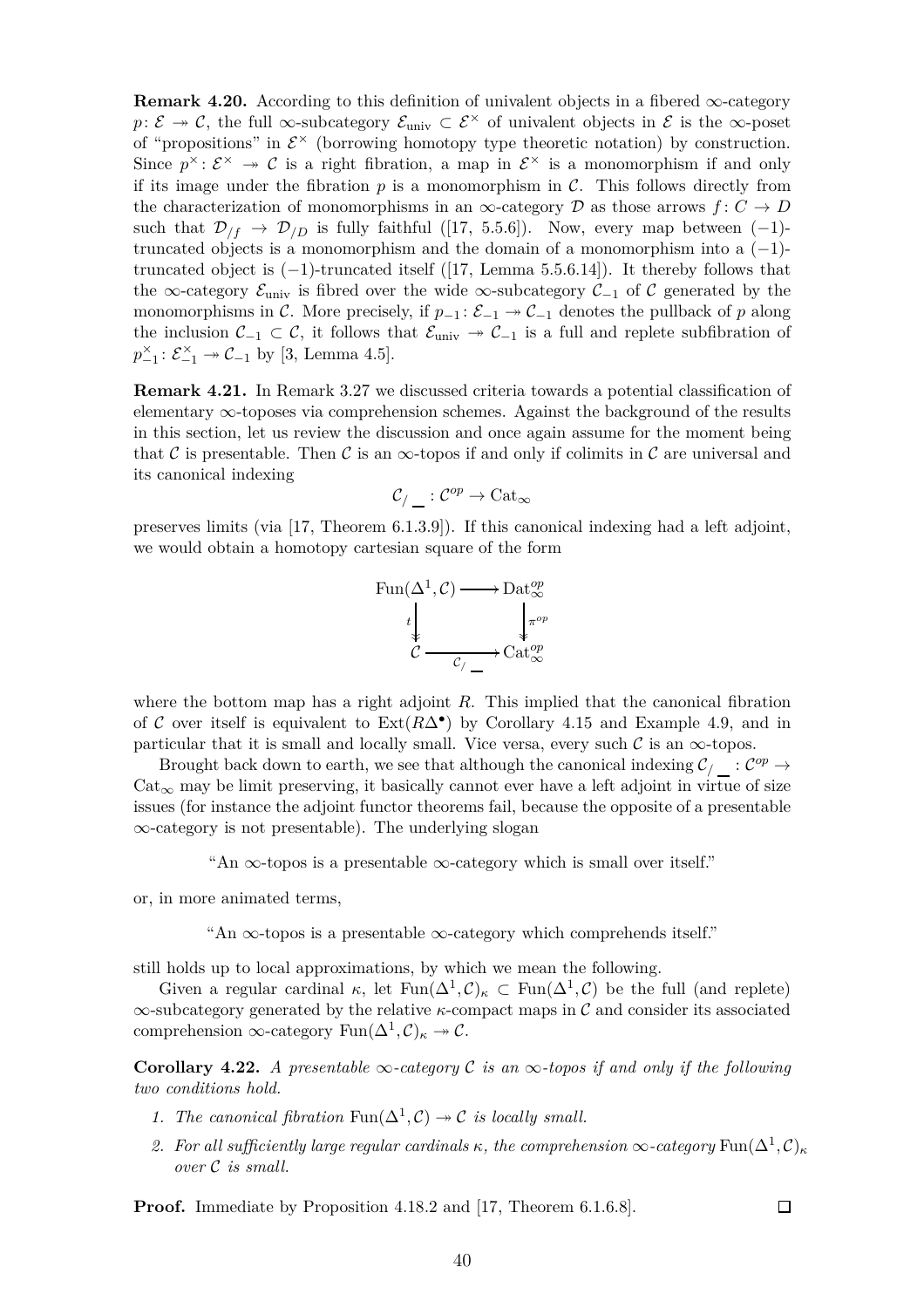For general  $\infty$ -categories C, for any pullback stable class S of morphisms in C we may consider its associated full comprehension  $\infty$ -category  $S \subseteq \text{Fun}(\Delta^1, \mathcal{C})$ . Then the definition of an elementary  $\infty$ -topos C as proposed by Shulman and used by Rasekh ([\[22,](#page-50-8) 3.2]) is equivalent to the following.

**Corollary 4.23.** *Let* C *be an* ∞*-category with finite limits and colimits. Then* C *is an "elementary higher topos" ([\[22,](#page-50-8) Definition 3.5]) if and only if the following two conditions hold.*

- *1. The canonical fibration*  $\text{Fun}(\Delta^1, \mathcal{C}) \to \mathcal{C}$  *is well-powered.*
- 2. There is a collection  $A = \{S_i \mid i \in I\}$  of "closed" ([\[22,](#page-50-8) Definition 3.4]) subclasses  $S_i \subset \text{Fun}(\Delta^1, \mathcal{C})$  *such that*  $\bigcup_{i \in I} S_i = \text{Fun}(\Delta^1, \mathcal{C})$  *and such that the associated comprehension*  $\infty$ *-categories*  $S_i$  *are small over*  $C$  *for every*  $i \in I$ *.*

 $\Box$ 

Thus, we obtain the following slogan.

"An elementary higher topos is a well-powered  $\infty$ -category C which can be covered by an *atlas* A of small neighbourhoods in C."

It follows that elementary higher toposes are locally small over themselves via [\[22,](#page-50-8) Theorem 3.11]. Thus, they are "vertically small" over themselves and can be covered by "horizontally small" neighbourhoods.

### <span id="page-40-0"></span>**5 Indexed quasi-categories over model structures**

In this section we take a look at indexed  $\infty$ -categories over an  $\infty$ -category C from a homotopical algebraic perspective. We therefore will assume that  $\mathcal C$  is the homotopy ∞-category of a model category M and study functors of type M → (**S***,* QCat).

To provide a general theory of indexed quasi-categories over a model category M, one is exposed to various choices in which class of functors of the form  $\mathbb{M} \to (\mathbf{S}, \mathbf{QCat})$  to consider. One may for instance take the class of weak equivalence preserving functors, or the class of Quillen pairs, or anything inbetween. Each one of the Examples [2.2](#page-4-1) can be constructed in one such fashion or the other, in certain cases requiring additional properties on M.

The primary aim of this section is to relate the externalization construction studied in Section [4](#page-28-0) to homotopical algebraic notions considered at various places in the literature. Therefore, we will restrict our attention to the class of right Quillen functors  $\mathbb{M}^{op} \to$ (**S***,* QCat). The reason is the following.

Given any model category M, recall that its derived mapping spaces  $\mathbb{M}(A, B)^h$  may be calculated in terms of coframes on its cofibrant objects *A* or frames on its fibrant objects *B* (see [\[10,](#page-50-16) 5]). Here, a frame on a fibrant object *B* is a homotopically constant Reedy fibrant simplicial object *X* in M such that  $X_0 \cong B$ . In [\[10,](#page-50-16) Corollary 5.4.4], Hovey shows that for every fibrant object *B* in M and every frame *X* on *B*, the left Kan extension of *X* along the Yoneda embedding *y*:  $\Delta \rightarrow S$  yields a Quillen adjunction

$$
\mathrm{Lan}_y(X)\colon(\mathbf{S},\mathrm{Kan})\xrightarrow[\longleftarrow{\hspace{1.5em}\perp\hspace{1.5em}}]{}\mathbb{M}^{op}\colon\mathbb{M}(\hspace{1.5em}\underline{\ \ }\hspace{1.5em},X_{(\cdot)})
$$

such that  $\mathbb{M}(A, X_{(\cdot)}) \simeq \mathbb{M}(A, B)^h$  for all cofibrant objects *A*. Thus, we can assign to every simplicial object X in M a right adjoint  $\mathbb{M}^{op} \to \mathbf{S}$  which is a right Quillen functor whenever *X* is a frame. Since frames always exist on all fibrant objects in M in a homotopically unique way  $([10,$  $([10,$  Theorem 5.2.8]), we may think of these right Quillen functors

$$
\mathbb{M}(\_\_,X_{(\cdot)}\colon \mathbb{M}^{op}\to (\mathbf{S}, \operatorname{Kan})
$$

41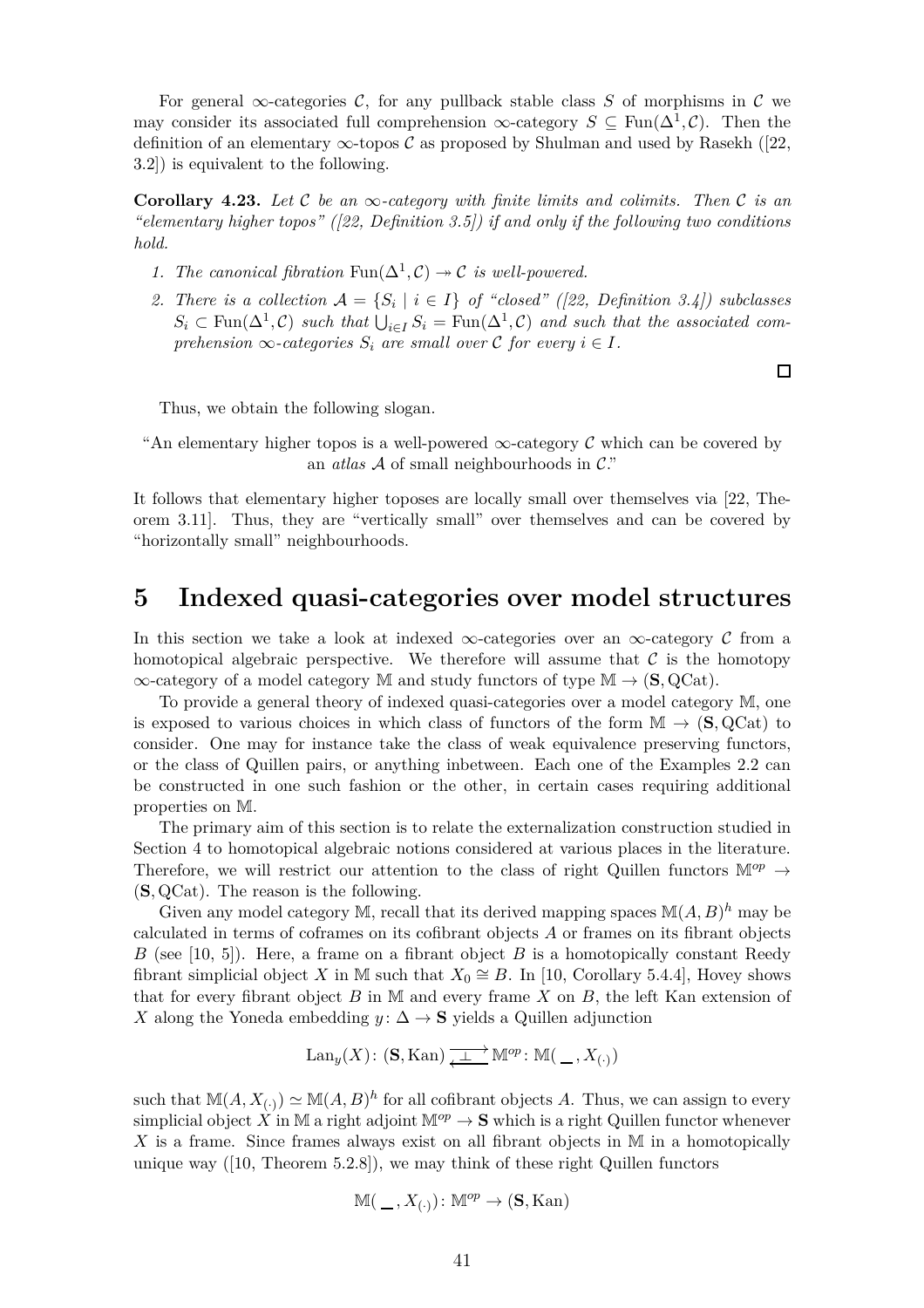as the representable M-indexed Kan complexes. In the following we will note that in fact every right Quillen functor of type  $\mathbb{M}^{op} \to (\mathbf{S}, \text{Kan})$  is exactly of the form  $\mathbb{M}(\_, X_{\left(\cdot\right)})$  for a frame *X* in M. So the M-indexed Kan complexes which are right Quillen functors are exactly the representable ones.

If we define  $Ext(X) := \mathbb{M}(\_, X(\cdot))$  for every simplicial object X in M, then we can show that  $\text{Ho}_{\infty}(\text{Ext}(X))\colon \mathcal{C}^{op} \to \mathcal{S}$  is the externalization construction of the complete Segal groupoid  $\text{Ho}_{\infty}(X)$  in C as defined in Section [4](#page-28-0) whenever X is a frame.

More generally, in this section we will characterize the right Quillen functors  $\mathbb{M}^{op} \to$ (**S***,* QCat) exactly as those which are the externalization of a complete Segal object in M. Thus, in the sense of Theorem [4.11](#page-33-0) and Proposition [4.16,](#page-35-2) we may think of the right Quillen functors into the Joyal model structure as exactly the small and locally small M-indexed quasi-categories.

Whenever M is a *logical* model category (so M can be assigned an internal type theory that is able to express univalence among others), we obtain as special case that a fibration  $p: E \rightarrow B$  in M with fibrant base is univalent if and only if the externalization of its associated internal  $\infty$ -category is a right Quillen functor  $\mathbb{M}^{op} \to (\mathbf{S}, \mathbf{QCat})$ . In this context we will see that the *fibration extension property* ([\[24,](#page-50-17) (3′ )]) and the *weak equivalence extension property* ([\[24,](#page-50-17) (4′ )]) can be similarly expressed as right Quillen conditions for a slice 2-functor associated to the fibration *p*. We consequently obtain an "externalized" explanation of the well known relationship between these two properties and univalence of *p*.

Therefore, we first recall the definition of complete Segal objects in a model category M and define their externalization. For a simplicial object  $X \in sM$ , consider the left Kan extension

$$
\begin{array}{c}\n\Delta \longrightarrow^X \mathbb{M}^{op} \\
\downarrow^{\nearrow} \\
\searrow^{\nearrow} \longrightarrow^X \mathbb{Z} = \text{Lan}_y X \\
\mathbf{S},\n\end{array}
$$

of *X* along the Yoneda embedding. By definition, for every  $X \in s\mathbb{M}$ , we have isomorphisms  $\Delta^n \setminus X \cong X_n$ . The functor  $\Box \setminus X$  takes the *n*-th boundary inclusion  $\delta^n: \partial \Delta^n \hookrightarrow \Delta^n$  to the *n*-th matching object  $M_n X \to X_n$  in M, and the *n*-th spine inclusion  $S_n \hookrightarrow \Delta^n$  to the  $n$ -th Segal map  $X_n \to X_1 \times_{X_0} \cdots \times_{X_0} X_1$ .

<span id="page-41-0"></span>**Definition 5.1.** A simplicial object  $X$  in M is

- 1. Reedy fibrant if the matching object  $M_n X \to X_n$  is a Kan fibration for all  $n \geq 0$ .
- 2. a Segal object if it is Reedy fibrant and the Segal maps

$$
X_n \to X_1 \times_{X_0} \cdots \times_{X_0} X_1
$$

are homotopy equivalences for all  $n \geq 2$ .

<span id="page-41-2"></span>**Definition 5.2.** A Segal object *X* in M is complete if the functor  $\Box \setminus X : \mathbf{S}^{op} \to \mathbb{M}$  takes the endpoint inclusion  $\Delta^0 \to I \Delta^1$  to an acyclic fibration.

This definition of completeness is a straight forward generalization of Rezk's original definition of completeness for Segal spaces. It is used in [\[14\]](#page-50-10) to define a Quillen equivalence from Rezk's model structure  $(\mathbf{S}^{\Delta^{op}}, \mathbf{CS})$  for complete Segal spaces to the Joyal model structure (**S***,* QCat). A comparison to the "internal" definitions of completeness as used in [\[18\]](#page-50-13) and [\[21\]](#page-50-9) for example, is given in [\[27\]](#page-50-18). Definition [5.1](#page-41-0) is chosen in such a way that we immediately obtain the following characterization.

<span id="page-41-1"></span>**Lemma 5.3.** *The left Kan extension*  $\_\setminus X: \mathbf{S}^{op} \to \mathbb{M}$  *takes* 

• *boundary inclusions (and hence all monomorphisms) in* **S** *to fibrations in* M *if and only if X is Reedy fibrant;*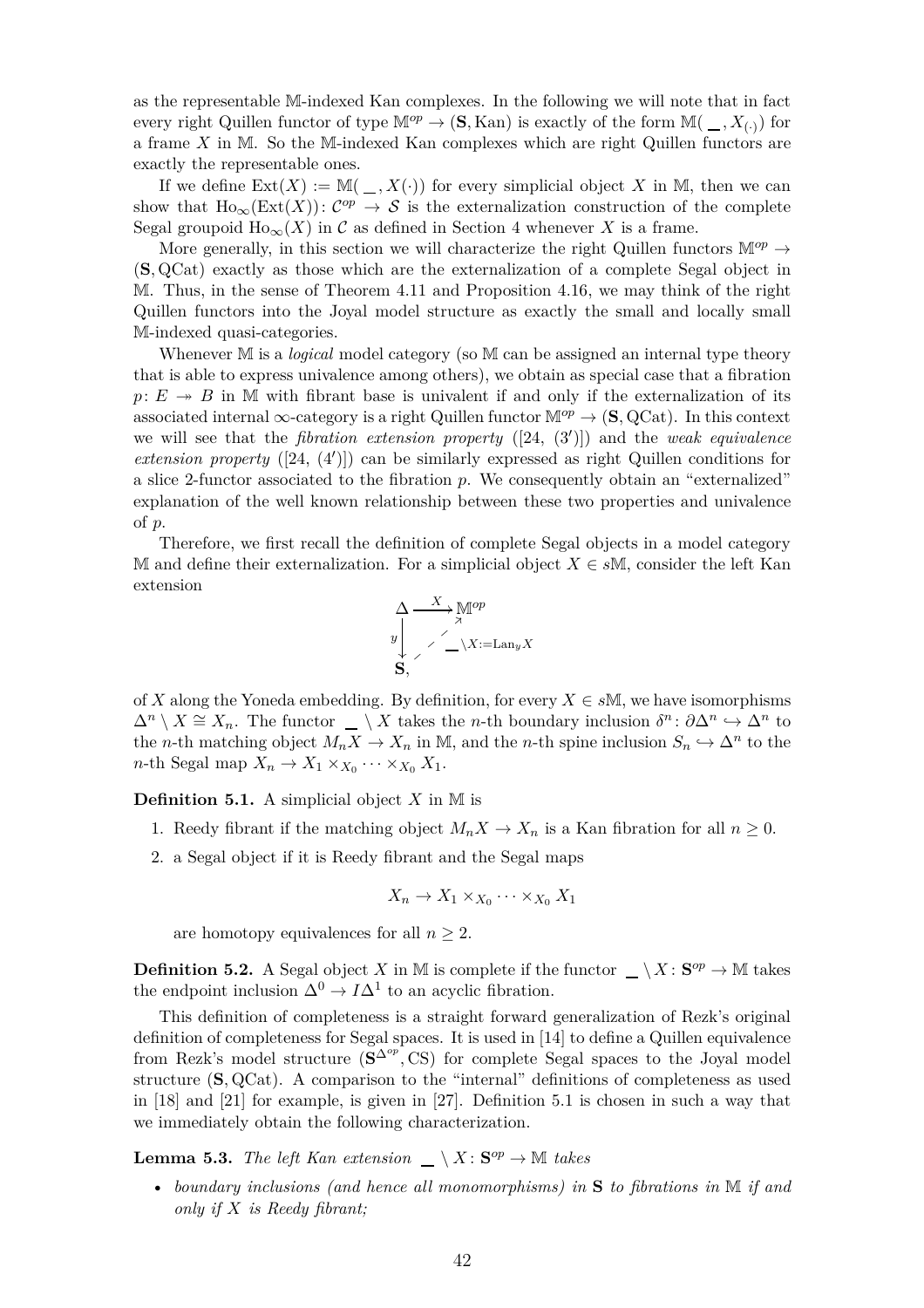- *furthermore inner horn inclusions (and hence all mid anodyne morphisms) in* **S** *to acyclic fibrations if and only if X is a Segal object;*
- *furthermore the endpoint inclusion*  $\Delta^0 \to I \Delta^1$  *to an acyclic fibration if and only if X is a complete Segal object.*

**Proof.** By definition, a simplicial object *X* in M is a Segal object if and only if the functor  $\setminus X : \mathbf{S}^{op} \to \mathbb{M}$  takes the boundary inclusions to fibrations, and the spine inclusions to acyclic fibrations in M. The latter holds if and only if the functor  $\_\setminus X$  takes the class of inner horn inclusions to acyclic fibrations by [\[14,](#page-50-10) Lemma 1.21, Lemma 3.5].  $\Box$ 

The functor  $\_\,\setminus X : \mathbf{S} \to \mathbb{M}^{op}$  naturally comes equipped with a right adjoint  $X/\_\,\,$ , and we obtain an equivalence

<span id="page-42-1"></span>
$$
\text{Lan}_{y}: sM \to \text{Fun}(\mathbb{M}^{op}, \mathbf{S})^{\text{r.a.}} \tag{36}
$$

where the codomain denotes the full subcategory of right adjoints in  $\text{Fun}(\mathbb{M}^{op}, S)$ . This is noted as well already in [\[10,](#page-50-16) Proposition 3.1.5].

Let  $CS(\mathbb{M}) \subseteq \mathbb{M}^{\Delta^{op}}$  denote the full subcategory of complete Segal objects in M and consider the full subcategory  $\text{Fun}(\mathbb{M}^{op}, (\mathbf{S}, \text{QCat}))^{r,Q} \subseteq \text{Fun}(\mathbb{M}^{op}, \mathbf{S})$  of right Quillen functors.

<span id="page-42-0"></span>Similarly, let  $\text{Fr}(\mathbb{M}) \subseteq \mathbb{M}^{\Delta^{op}}$  be the full subcategory of frames in M, and let  $\text{Fun}(\mathbb{M}^{op}, (\mathbf{S}, \text{Kan}))^{\text{r.Q.}} \subseteq$ Fun( $\mathbb{M}^{op}$ , S) be the full subcategory of right Quillen functors.

**Proposition 5.4.** *The assignment*  $X \mapsto \text{Ext}(X) := X/\underline{\hspace{1cm}}$  *yields equivalences of categories*

- *1.* Ext:  $CS(\mathbb{M}) \to \text{Fun}(\mathbb{M}^{op}, (\mathbf{S}, QCat))^{r.Q.}$
- 2. Ext:  $\text{Fr}(\mathbb{M}) \to \text{Fun}(\mathbb{M}^{op}, (\mathbf{S}, \text{Kan}))^{r,Q}$ .

*which in both cases map a complete Segal object*  $X$  *to the functor*  $M \mapsto M(M, X_{(.)})$ *.* 

**Proof.** Since the map [\(36\)](#page-42-1) is an equivalence, for Part 1. we only have to show that a simplicial object  $X$  in  $M$  is a complete Segal object if and only if its associated functor  $\text{Ext}(X) = X/\_$  is a right Quillen functor with respect to the Joyal model structure. If X is a complete Segal object, by Lemma [5.3](#page-41-1) we know that the left adjoint  $\_\setminus X : (\mathbf{S}, \mathrm{Qat}) \to$ M*op* preserves cofibrations and takes both inner horn inclusions and the endpoint inclusion  $\Delta^0$   $\hookrightarrow$  *I* $\Delta^1$  to acyclic cofibrations. But since a map between quasi-categories is a fibration in (**S***,* QCat) if and only if it has the right lifting property against the inner horn inclusions and  $\Delta^0 \to I \Delta^1$ , this implies that the right adjoint  $X/\square$  preserves fibrations between fibrant objects. This implies that  $X/\equiv$  is a right Quillen functor e.g. by [\[14,](#page-50-10) Proposition 7.15]. The converse direction follows directly from Lemma [5.3.](#page-41-1)

For Part 2. we similarly need to show that a simplicial object *X* in M is a frame if and only if its associated functor  $Ext(X) = X/\underline{\ }$  is a right Quillen functor with respect to the Quillen model structure for Kan complexes. But a Reedy fibrant *X* is homotopically constant if and only if all boundary maps  $d^i \setminus X : X_{n+1} \to X_n$  are acyclic fibrations (since the degeneracies are sections thereof). By an application of [\[14,](#page-50-10) Lemma 3.7] this in turn holds if and only if the functor  $\_\setminus X$  takes all anodyne maps in **S** to acyclic cofibrations in  $\mathbb{M}^{op}$ . Thus, it follows that *X* is a frame if and only if the functor  $\_\setminus X : (\mathbf{S}, \text{Kan}) \to \mathbb{M}^{op}$ is a left Quillen functor.  $\Box$ 

Given a simplicial object *X* in M, there are various ways to think about the functor Ext(X) =  $\Box \setminus X = \mathbb{M}(\Box, X_{\langle \cdot \rangle})$ . It is part of the adjoint pair  $(\Box \setminus X) \rightarrow (X \setminus \Box)$  defined in [\[14\]](#page-50-10) and the weighted limit of *X*. In the given context we think of it as the externalization of the internal  $\infty$ -category *X* whenever *X* is a complete Segal object.

**Remark 5.5.** For a frame *X* in M, the functor  $Ext(X)$  is just the derived mapping space functor  $\mathbb{M}(\,\_ ,X_0)^h$ , since X is a simplicial frame on  $X_0$ .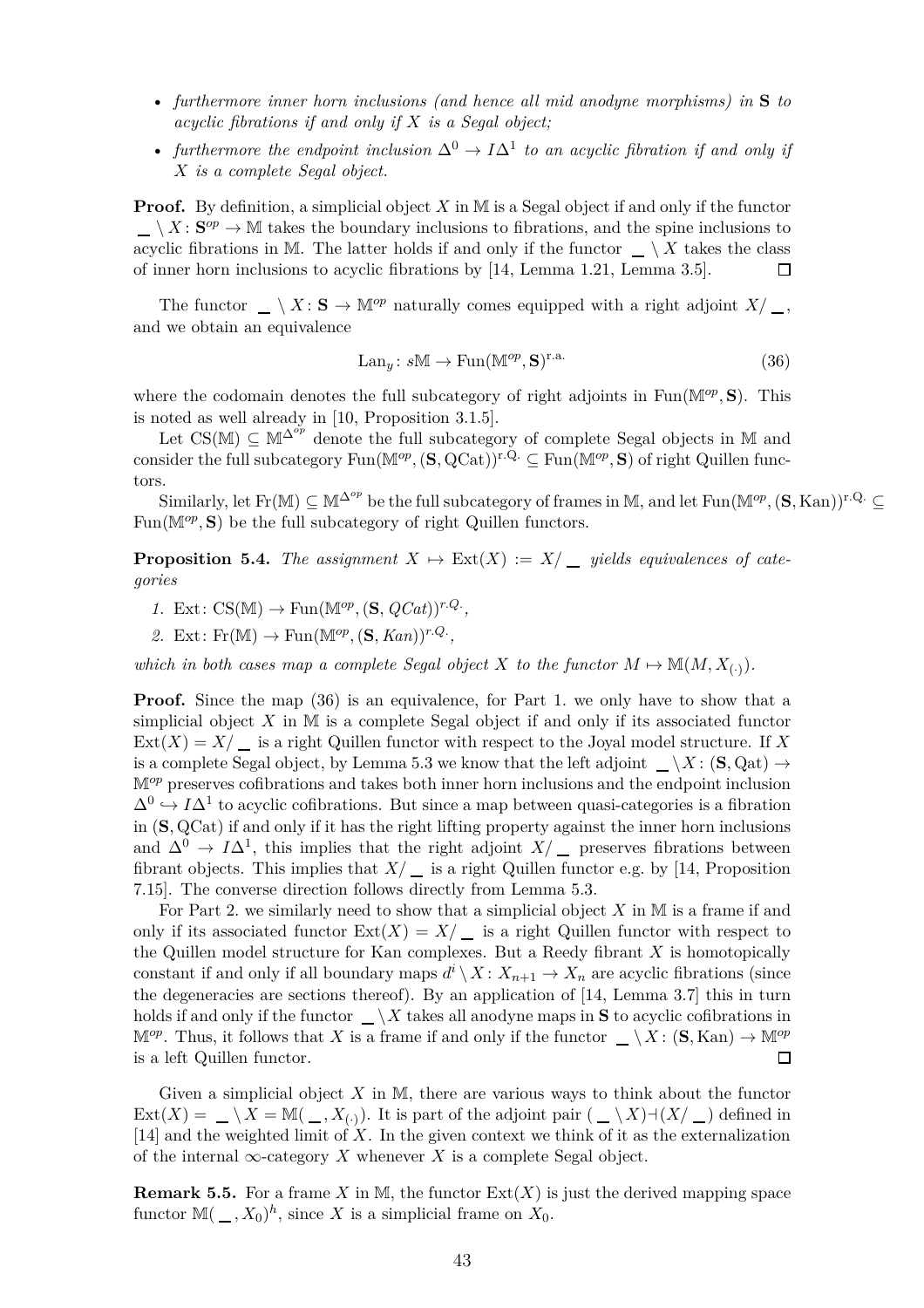**Remark 5.6.** If M is a model category and C is a strict category object in M, we can construct the internal nerve  $N(\mathbb{C}) \in s\mathbb{M}$  in M. If by h we denote the left adjoint to the nerve functor *N*: **Cat**  $\rightarrow$  **S**, then the push forward *h* ◦ Ext(*N*(C)):  $M^{op} \rightarrow S \rightarrow$  **Cat** is exactly the externalization of the category object  $\mathbb C$  in the 1-categorical sense of [\[12,](#page-50-4) 7.3] and [\[13,](#page-50-0) B2.3].

**Remark 5.7.** In [\[14,](#page-50-10) 1], the authors construct a right Quillen functor  $k^!$ : (**S***,* QCat)  $\rightarrow$  $(S, Kan)$  which comes with a natural weak equivalence to the core functor  $(·)^{\approx}$ : QCat  $\rightarrow$ Kan when restricted to the full subcategory of quasi-categories. If  $I\Delta^n$  denotes the nerve of the free groupoid generated by [*n*], then it is given by the formula  $k<sup>1</sup>(S)<sub>n</sub> = \mathbf{S}(I\Delta^n, S)$ . Thus, postcomposition of a right Quillen functor  $Ext(X)$ :  $\mathbb{M}^{op} \to (\mathbf{S}, \mathrm{QCat})$  with  $k^!$  yields a right Quillen functor  $k^! \circ \text{Ext}(X)$ :  $\mathbb{M}^{op} \to (\mathbf{S}, \text{Kan})$ . Hence, by Proposition [5.4,](#page-42-0) there is a frame  $X^{\simeq}$  such that

$$
Ext(X^{\simeq}) \cong k^! \circ Ext(X)
$$

which we define to be the *core* of the complete Segal object *X*.

**Lemma 5.8.** *For every complete Segal object X in* M*, the functor*

$$
\text{Ho}_{\infty}(\text{Ext}(X))\colon \mathcal{C}^{op}\to \text{Cat}_{\infty}
$$

*is equivalent to the externalization*  $Ext(H_{0\infty}(X))$  *as defined in Section [4.](#page-28-0)* 

**Proof.** Given a complete Segal object *X* in M, we obtain a C-indexed  $\infty$ -category

$$
Ho_{\infty}(Ext(X)) : C^{op} \to Cat_{\infty}
$$
\n(37)

by Proposition [5.4,](#page-42-0) as well as a complete Segal object  $\text{Ho}_{\infty}(X)$  in C with  $\text{Ho}_{\infty}(X)_n = X_n$ for all  $n > 0$ . In order to show that  $\text{Ho}_{\infty}(\text{Ext}(X)) \simeq \text{Ext}(\text{Ho}_{\infty}X)$ , by Proposition [3.23](#page-24-0) and Proposition [4.10](#page-31-0) it suffices to show that the composition

$$
\mathcal{C}^{op} \xrightarrow{\text{Ho}_{\infty}(\text{Ext}(X))} \text{Cat}_{\infty} \xrightarrow{(\cdot)^{\Delta^n}} \text{Cat}_{\infty} \xrightarrow{(\cdot)^{\simeq}} \mathcal{S}
$$
 (38)

is equivalent to the representable  $\mathcal{C}(\_, X_n)$  for all  $n \geq 0$ . Each component in the composition  $(38)$  is the underlying  $\infty$ -functor of the following respective right Quillen functor.

$$
\mathbb{M}^{op} \xrightarrow{\text{Ext}(X)} (\mathbf{S}, \mathrm{QCat}) \xrightarrow{(\cdot)^{\Delta^n}} (\mathbf{S}, \mathrm{QCat}) \xrightarrow{k!} (\mathbf{S}, \mathrm{Kan})
$$
(39)

By Proposition [5.4,](#page-42-0) for each  $n \geq 0$  we obtain a frame  $X^{(n)}$  in M such that  $\text{Ext}(X^{(n)})$ is given by the composition [\(39\)](#page-43-1). For every  $M \in \mathbb{M}$ , we obtain a sequence of natural isomorphisms as follows.

$$
\mathbb{M}(M, X_0^{(n)}) \cong \text{Ext}(X^{(n)})(M)_0 \cong (k^!(\text{Ext}(X)^{\Delta^n}))_0 \cong (\text{Ext}(X))^{\Delta^n})_0 \cong \text{Ext}(X)_n \cong \mathbb{M}(M, X_n)
$$

so that  $X_0^{(n)}$  $\mathcal{O}_0^{(n)}$  ≅  $X_n$  in M and the simplicial object  $X^{(n)}$  is a frame of  $X_n$ . It follows that  $Ext(X^{(n)})$  represents the derived mapping space functor  $\mathbb{M}(\_,X_n)_h$ , and we see that the presheaf

$$
\text{Ho}_{\infty}(\text{Ext}(X^{(n)})): \mathcal{C}^{op} \to \mathcal{S}
$$

is represented by  $X_n \in \mathcal{C}$ .

**Remark 5.9.** If the model category M satisfies certain additional properties (e.g. if it is simplicial, combinatorial and right proper, and its cofibrations are exactly the monomorphisms), one can construct the maps in [\(26\)](#page-30-1) on the level of model categories such that the resulting functor Ext: CS(M)  $\rightarrow$  Fun(M<sup>op</sup>, (**S**, QCat))<sup>r.Q.</sup> yields the functor Ext: CS(C)  $\rightarrow$ IC( $\mathcal{C}$ ) from Section [4](#page-28-0) on underlying  $\infty$ -categories.

<span id="page-43-1"></span><span id="page-43-0"></span> $\Box$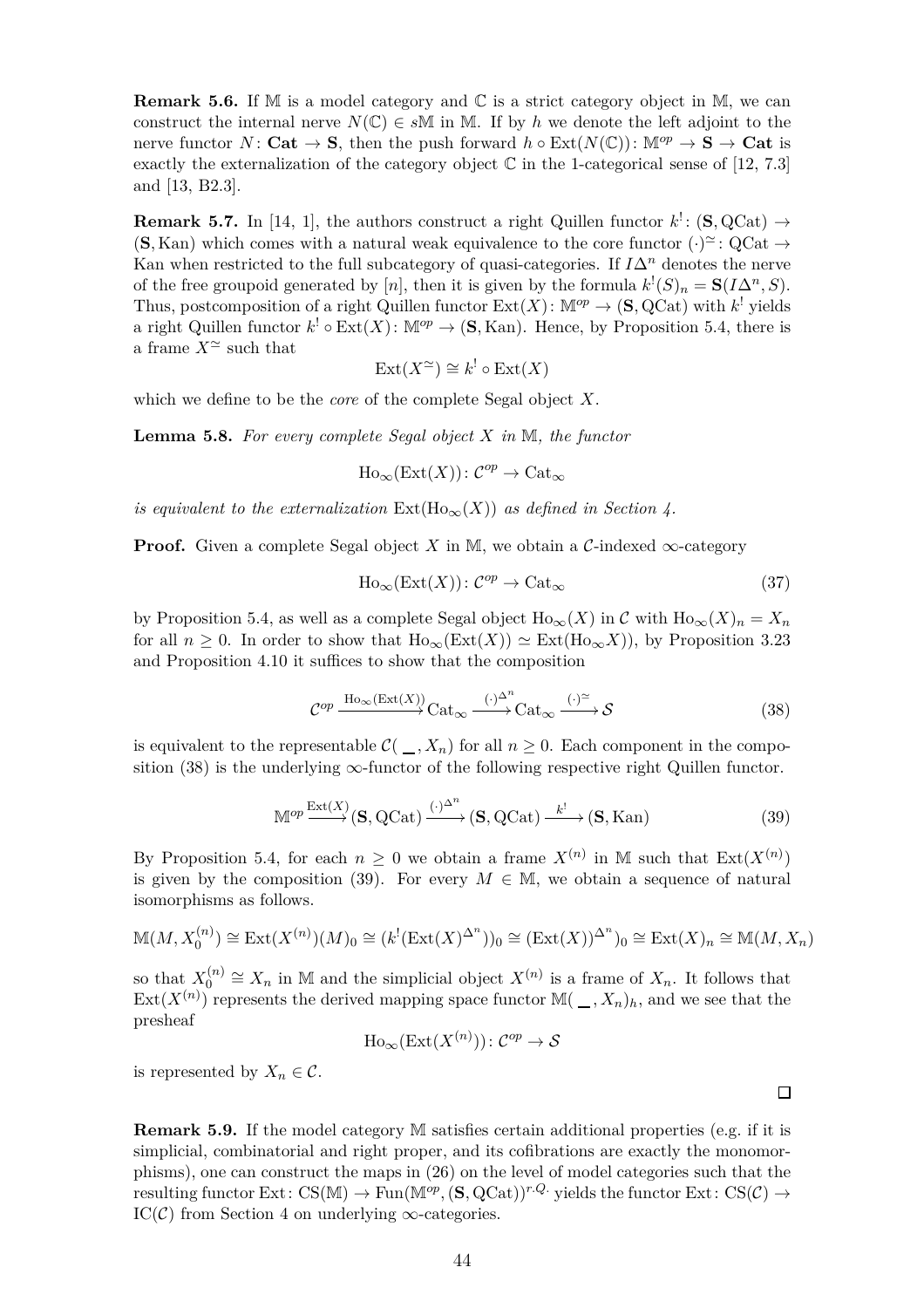**Remark 5.10.** Dugger showed in [\[7\]](#page-49-4) that whenever M is combinatorial there is a model structure (*s*M*,*Fr) whose fibrant objects are exactly the frames, such that the inclusion

$$
\Delta\colon \mathbb{M}\to (s\mathbb{M},\mathrm{Fr})
$$

is the left part of a Quillen equivalence. Thus the composition

$$
\mathbb{M} \xrightarrow{\Delta} s\mathbb{M} \xrightarrow[\simeq]{\text{Ext}} \text{Fun}(\mathbb{M}^{op}, \mathbf{S})^{r.a.}
$$

yields a Quillen equivalence to a model structure on the functor category  $\text{Fun}(\mathbb{M}^{op}, \mathbf{S})$ whose fibrant objects are the right Quillen functors into (**S***,* Kan).

More generally, whenever the complete Segal objects arise as the fibrant objects of a model structure on *s*M (see [\[2\]](#page-49-5)), then we obtain a Quillen equivalent model structure on the functor category  $\text{Fun}(\mathbb{M}^{op}, \mathbf{S})^{r.a.}$  whose fibrant objects are exactly the right Quillen functors into the Joyal model structure (**S***,* QCat).

The model categorical externalization construction of internal  $(\infty, 1)$ -categories as given by Proposition [5.4](#page-42-0) can be dualized to a nerve construction associated to internal  $(\infty, 1)$ -co-categories. This comprises many examples throughout the literature.

**Example 5.11.** If the category **Cat** of small categories is equipped with the canonical model structure, the ordinary nerve

$$
N\colon\mathbf{Cat}\to(\mathbf{S},\mathrm{QCat})
$$

is a right Quillen functor. That means it is a "small and locally small" indexed quasicategory over **Cat***op* and as such it is given by the externalization of the complete Segal object ∆• in **Cat***op*. The simplicial object ∆• itself is the internal nerve of the internal category F given by "free co-composition" on the cograph  $[0] \sqcup [0] \rightarrow [1]$  in Cat. In that sense the internal co-category  $[0] \cup [0] \rightarrow [1]$  in **Cat** is "co-univalent", witnessed by the fact that the endpoint inclusion into the freely walking isomorphism is an acyclic cofibration in **Cat**.

The internal category  $\mathbb{F}$  in  $\mathbf{Cat}^{op}$  can be externalized in the ordinary categorical sense, giving an indexing  $Ext(\mathbb{F})$ :  $Cat \to Cat$  which is isomorphic to the identity on **Cat**. Its Grothendieck construction  $Gr(Ext(\mathbb{F}))$  is given by pointed categories and lax pointed functors between them. Its associated opfibration  $p_F$ :  $Gr(Ext(F)) \rightarrow Cat$  is the universal opfibration in the sense that every opfibration with fibres in **Cat** is equivalent to the pullback of  $p_F$  along its associated 1-categorical indexing.

**Example 5.12.** The homotopy coherent nerve  $N_{\Delta}$  with its left adjoint  $\mathfrak{C}$  yields a Quillen equivalence

$$
N_{\Delta} \colon \mathbf{S}\text{-}\mathrm{Cat} \to (\mathbf{S}, \mathrm{QCat})
$$

where the domain is the category of simplicially enriched categories equipped with the Bergner model structure. In particular,  $N_{\Delta}$  is the small and locally small indexed quasicategory over **S**-Cat<sup>op</sup> given by the externalization of the complete Segal object  $\mathfrak{C}|_{\Delta^{op}}$  in **S**-Cat*op*. When considered as a cosimplicial object in **S**-Cat, this is known to be the Reedy cofibrant replacement (in the following denoted  $\mathbb{R}$ ) of the functor  $\Delta^{\bullet} \in S\text{-Cat}^{\Delta}$ . Or, that is, the Reedy fibrant replacement of the same functor when considered as a simplicial object in **S**-Cat<sup>op</sup>. Since the co-Segal maps of  $\Delta^{\bullet} \in S$ -Cat<sup> $\Delta$ </sup> are in fact isomorphims, we again have that  $\Delta^{\bullet}$  is the "co-nerve" of the internal co-category  $[0] \sqcup [0] \rightarrow [1]$  in **S**-Cat, yielding an internal category **F** in the opposite category. Thus, we have  $\mathfrak{C} \simeq \mathrm{Ext}(\mathbb{R}(N(\mathbb{F})).$ In this sense, it also is presented by a "co-univalent" co-category object in **S**-Cat.

<span id="page-44-0"></span>Analogously one can show that Dwyer and Kan's  $\bar{W}$ -construction for simplicial groupoids  $([8, 3])$  $([8, 3])$  $([8, 3])$  is equivalent to  $Ext(\mathbb{R}(N(\mathbb{F}))$  for  $\mathbb{F} = ((d_1, d_0): I[1] \to [0] \times [0])$  in  $S\text{-}\mathrm{Gpd}^{op}$ .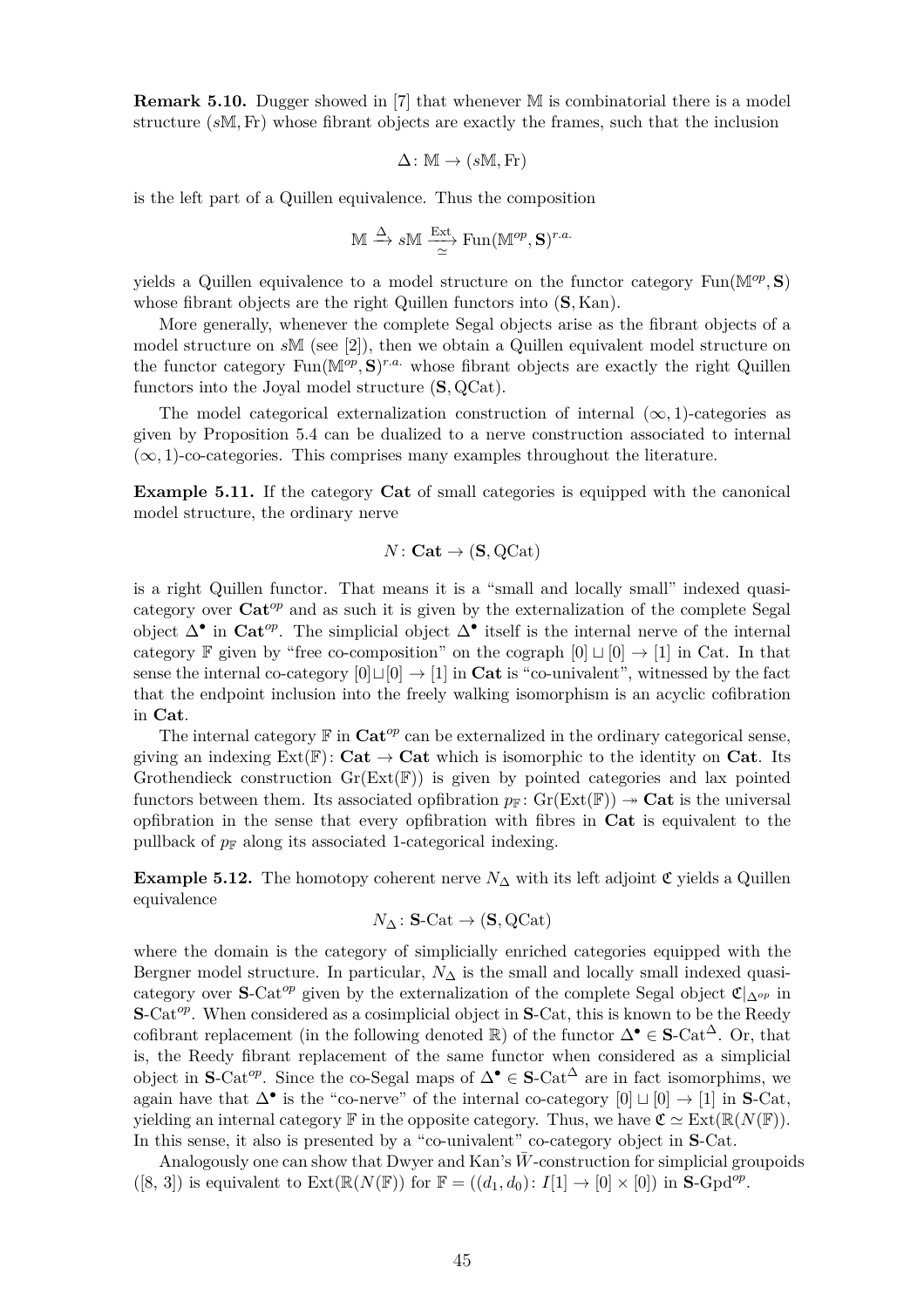**Example 5.13.** More generally, in [\[29\]](#page-50-14), Toën considered criteria on a model category M for the existence of an "indexed complete Segal space"  $(M^{op})^{op} \rightarrow (sS, CS)$  which is the right part of a Quillen equivalence. Therefore, he gives a general construction of functors  $S_X$ :  $\mathbb{M} \to s\mathbb{S}$  associated to cosimplicial objects X in  $\mathbb{M}$ , which is part of a Quillen equivalence if and only if the pair  $(M, X)$  is a "theory of  $(\infty, 1)$ -categories" ([\[29,](#page-50-14) Definition 4.2]). One essential part of this definition is that *X* is a complete Segal object in M*op* with contractible base  $X_0$ , there called *interval* ([\[29,](#page-50-14) Definition 3.4]). In the proof of [\[29,](#page-50-14) Theorem 5.1] he constructs the Quillen equivalence

$$
S_X\colon (\mathbb{M}^{op})^{op}\to (s\mathbf{S},\mathbf{CS})
$$

exactly such that its postcomposition with the projection  $p_h$ : ( $s$ **S**, CS)  $\rightarrow$  (**S**, QCat) yields the externalization of the complete Segal object *X* in  $\mathbb{M}^{op}$ . Since  $p_h$  is a Quillen equivalence itself by [\[14\]](#page-50-10), Toën's theorem can be rephrased stating that a pair  $(M, X)$  is a theory of  $(\infty, 1)$ -categories if and only if the externalization  $Ext(X^{op})$ : M  $\rightarrow$  (**S***,* QCat) is a Quillen equivalence.

Suppose M is a *logical* model category ([\[1,](#page-49-7) Definition 1]), so that it comes equipped with an underlying type theory which is able to express univalence of type families. By definition, this just means that the pullback along fibrations in M, first, preserves acyclic cofibrations and, second, has a right adjoint. In this case we have the following result.

<span id="page-45-1"></span>**Theorem 5.14** ([\[27,](#page-50-18) Corollary 4.5])**.** *Let* M *be a logical model category in which all fibrant objects are cofibrant, and let*  $p: E \rightarrow B$  *be a fibration in* M *with fibrant base. Then the following are equivalent.*

- *1. p is a univalent fibration in the type theoretic fibration category underlying* M *([\[25\]](#page-50-19)).*
- 2. The nerve  $N(\text{Fun}(p)) \in s\mathbb{M}$  of the internal category  $\text{Fun}(p) := [\pi_1^*E, \pi_2^*E]_{B \times B}$  over  $B \times B$  *is univalent in the sense of* [\[27\]](#page-50-18) *(i.e. complete in the sense of* [\[21\]](#page-50-9) *and* [\[18\]](#page-50-13)).
- *3. For any Reedy fibrant replacement*  $X_p$  *of*  $N(\text{Fun}(p))$ *, the Segal object*  $X_p$  *is complete in the sense of Definition [5.2.](#page-41-2)*

 $\Box$ 

<span id="page-45-0"></span>Thus, in virtue of Proposition [5.4,](#page-42-0) we obtain the following characterization of univalence.

**Corollary 5.15.** *Let* M *be a logical model category in which all fibrant objects are cofibrant,*  $p: E \rightarrow B$  *be a fibration in*  $M$  *with fibrant base. Then the following three conditions are equivalent.*

- *1. p is a univalent fibration.*
- 2. For any Reedy fibrant replacement  $X_p$  of  $N(\text{Fun}(p))$ , the externalization  $\text{Ext}(X_p)$ :  $\mathbb{M}^{op} \to$ (**S***,* QCat) *is a right Quillen functor.*
- *3. For any Reedy fibrant replacement*  $X_p$  *of*  $N(\text{Fun}(p))$ *, the externalization*  $\text{Ext}((X_p)^{\simeq})$ :  $\mathbb{M}^{op} \to$ (**S***,* Kan) *is a right Quillen functor.*

**Proof.** The only non-trivial direction is  $(3) \Rightarrow (2)$ . Therefore, first note that, by Lemma [5.3](#page-41-1) and an orthogonality argument, for every simplicial object *X* in M the functor  $Ext(X)$ :  $\mathbb{M}^{op} \to$ (**S***,* QCat) preserves acyclic fibrations if and only if *X* is Reedy fibrant. It takes fibrations to inner fibrations if and only if *X* is furthermore a Segal object, and it takes fibrations to fibrations in  $(\mathbf{S}, \mathrm{QCat})$  if and only if X is furthermore complete. Since  $X_p$  is always a Reedy fibrant Segal object, for (2) to hold we hence only need to show that the functor  $Ext(Fun(p))$  takes every fibration between fibrant objects in  $M^{op}$  to a map in **S** with the right lifting property against the endpoint inclusion  $\Delta^0 \to I \Delta^1$ . But by [\[14,](#page-50-10) Proposition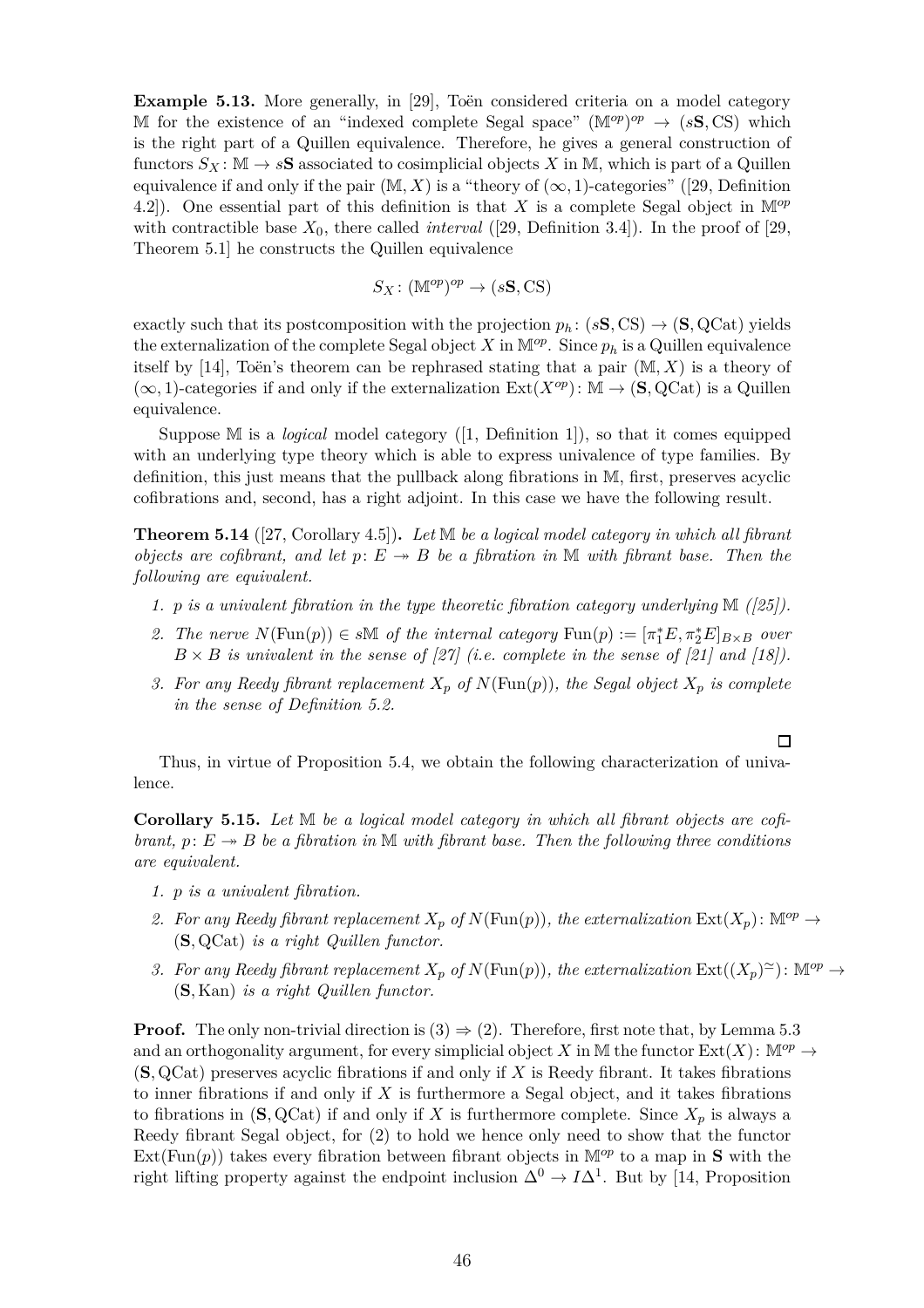1.20] for every such fibration  $B \to A$  in  $\mathbb{M}^{op}$ , we have commutative squares

$$
k^{!}Ext(X_{p})(B) \xrightarrow{\sim} Ext(X_{p})(B)^{\simeq} \longrightarrow Ext(X_{p})(B)
$$
  

$$
\downarrow \qquad \qquad \downarrow \qquad \qquad \downarrow
$$
  

$$
k^{!}Ext(X_{p})(A) \xrightarrow{\sim} Ext(X_{p})(A)^{\simeq} \longrightarrow Ext(X_{p})(A)
$$

in **S**. Every map from  $I\Delta^1$  to  $\text{Ext}(X_p)(A)$  factors through the core  $\text{Ext}(X_p)(A)$ <sup> $\simeq$ </sup> and thus through  $k^!$ **Ext** $(X_p)(A)$ . Hence, (3) implies the desired lifting property, and hence implies (2).  $\Box$ 

In the light of Corollary [5.15,](#page-45-0) we finish this section by giving an "external" explanation of two properties – the fibration extension property and the weak equivalence extension property – that are often used to verify whether a given fibration in a model category M as given in Theorem [5.14](#page-45-1) is univalent or not.

Therefore, for the rest of this section let M be a logical model category in which all objects are cofibrant and let  $p: E \rightarrow B$  be a fibration in M with not necessarily fibrant base *B*. The underlying graph  $\text{Fun}(p) \to B \times B$  of the associated internal category Fun(*p*) over  $B \times B$  is a fibration. Hence, via the usual recursion, one can construct a simplicial object  $X_p$  together with a Reedy acyclic cofibration  $N(\text{Fun}(p)) \to X_p$  such that  $(X_p)_0 = B$ ,  $(X_p)_1 = \text{Fun}(p)$ , and  $X_p$  is Reedy fibrant if and only if *B* is fibrant in M. By the adjoint gymnastics exercised in the proof of Corollary [5.15,](#page-45-0) we see that the following three conditions are equivalent.

- $(1)$  *B* is fibrant in M.
- (2)  $X_p$  is Reedy fibrant (and hence a Segal object).
- (3) Ext $(X_p)$ :  $\mathbb{M}^{op} \to \mathbf{S}$  takes acyclic fibrations to maps with the right lifting property to  $\emptyset \to \Delta^0$ .

If either of these conditions is satisfied, the following three are equivalent as well.

- (i)  $p: E \rightarrow B$  is univalent.
- (ii)  $X_p$  is a complete Segal object.
- (iii)  $\text{Ext}(X_n): \mathbb{M}^{op} \to \mathbf{S}$  takes fibrations to maps with the right lifting property with respect to the endpoint-inclusion  $\Delta^0 \to I \Delta^1$ .

To further simplify these conditions, we may consider the associated class

$$
F_p = \{q \colon F \to C \mid \exists f \colon C \to B : q \cong f^*p\}
$$

of "reindexed" families of  $p$ , and quotient out all higher categorical data that is irrelevant for the two lifting properties (3) and (iii). Indeed, although the simplicial set  $I\Delta^1$  has non-degenerate simplices in all dimensions, it may without loss of generality replaced by the 2-dimensional simplicial set  $K = J^{(2)} \cup_{\Delta^1} J^{(2)}$  introduced in the proof of Proposition [3.17.](#page-19-0)2.(c).

Therefore, let 2-Cat be the category of 2-categories and strict 2-functors. In analogy to Quillen's original homotopy category of the model category M, one can define a homotopy 2-category  $Ho_2(\mathbb{M})$  whose objects are the bifibrant objects in  $\mathbb{M}$ , whose arrows are exactly the arrows between bifibrant objects in M, and whose 2-cells between a pair of arrows  $f, g: A \rightarrow B$  are equivalence classes of homotopies between f and g, where we consider two homotopies  $H, J: A \rightarrow PB$  with the same boundary to be equivalent if and only if there is a homotopy  $A \to P_{B \times B}(PB)$  from *H* to *J*. Then a map *f* in M between bifibrant objects is a homotopy equivalence if and only if it is an equivalence in the 2-category  $Ho<sub>2</sub>(M)$ . Note that all 2-cells in  $Ho<sub>2</sub>(M)$  are invertible. Most of the necessary calculations are contained in [\[10,](#page-50-16) 1.2] and [\[25,](#page-50-19) 3].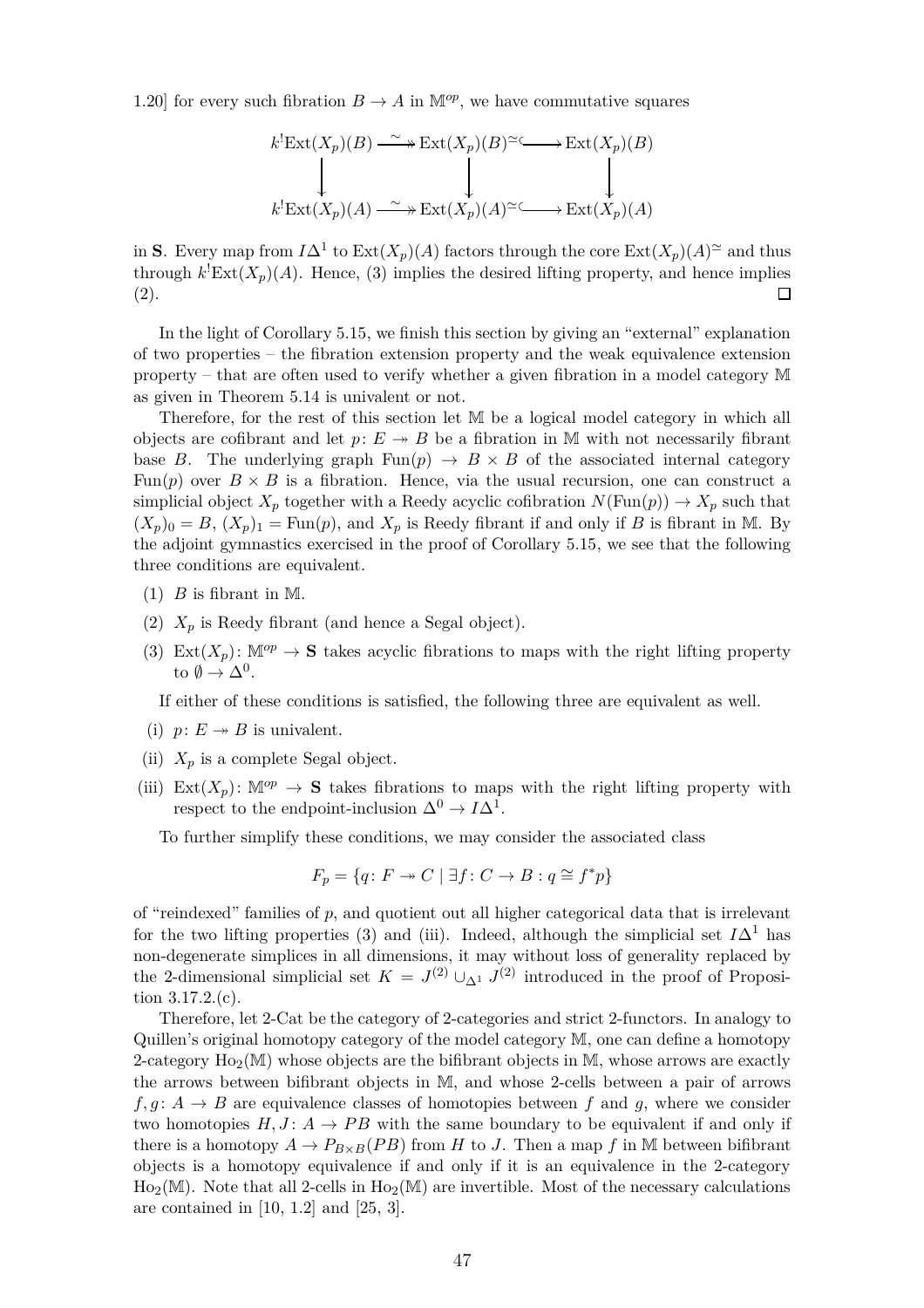If LModCat denotes the category of logical model categories in which all objects are cofibrant, together with right Quillen functors between them, we obtain a functor

 $Ho_2: LModCat \rightarrow 2-Cat.$ 

Here, note that in virtue of the cofibrancy condition we do not have to derive right Quillen functors between such model categories to obtain a 2-functor between the quotients  $Ho_2(M)$  as defined above. This enables us to define a 2-categorical slice functor on M as follows.

For any object  $C \in \mathbb{M}$  the slice  $\mathbb{M}_{/C}$  is a logical model category again in which all objects are cofibrant. We thus we may define  $(F_p)_{/C}$  to be the full 2-subcategory of  $\text{Ho}_2(\mathbb{M}_{/C})$  generated by the class of objects contained in  $F_p$ . Given an arrow  $f: A \to C$ in M, the pullback functor on model categories  $f^* \colon \mathbb{M}_{/C} \to \mathbb{M}_{/A}$  is a right Quillen functor and hence yields an associated functor on homotopy 2-categories which we may restrict to the full subcategory  $(F_p)_{/C}$ . We hence obtain a composite pseudo-functor as follows.

$$
(F_p)_{\langle}
$$
 :  $\mathbb{M}^{op} \xrightarrow{\mathbb{M}_{\langle}}$  LModCat  $\xrightarrow{\text{Ho}_{2}}$  2-Cat

<span id="page-47-0"></span>**Lemma 5.16.** *If*  $j: A \to C$  *is an acyclic cofibration in* M, then the transition map

$$
(F_p)_{/j} \colon (F_p)_{/C} \to (F_p)_{/A}
$$

*is locally an acyclic fibration in* Cat*. In other words, it is a 2-functor which is locally full faithful and locally surjective on objects.*

**Proof.** Let  $j: A \to C$  be an acyclic cofibration in M, let  $q_i: E_i \to C$  for  $i = 0, 1$  be fibrations in  $F_p$  and consider their pullbacks along *j*.



Since *j* is an acyclic cofibration and the  $q_i$  are fibrations, the maps  $j^*F_i \to F_i$  are acyclic cofibrations as well. Hence, given a map  $f: j^*F_1 \to j^*F_2$  over A, we obtain a square in M of the form

$$
\begin{array}{c} j^*F_1 \stackrel{q_2^*j\circ f}\longrightarrow F_2 \\ q_1^*j \stackrel{\left\{\begin{matrix} \\ \end{matrix}\right\} }{\left\{\begin{matrix} \\ \end{matrix}\right\}} \stackrel{\left\{\begin{matrix} \\ \end{matrix}\right\} }{\left\{\begin{matrix} \\ \end{matrix}\right\} } \begin{matrix} \\ q_2 \\ \vdots \\ q_n \end{matrix} \end{array}
$$

Maps of type  $F_1 \rightarrow F_2$  over *B* which pullback to *f* along *j* correspond exactly to lifts in this square. Such a lift always exists, which means that the functor

$$
((F_p)_j)_1\colon (F_p)_{/C}(q_1, q_2) \to (F_p)_{/C}(j^*q_1, j^*q_2)
$$

is surjective on objects. Fully faithfulness can be shown in a similar way from the homotopy extension property of acyclic cofibrations. Indeed, given maps  $f, g \colon F_1 \to F_2$  over C in M and a homotopy *H* between  $j * f$  and  $j * g$ , then the existence of a lift in the square



proves fullness of (*Fp*)*/* , while homotopy uniqueness of such lifts proves faithfulness.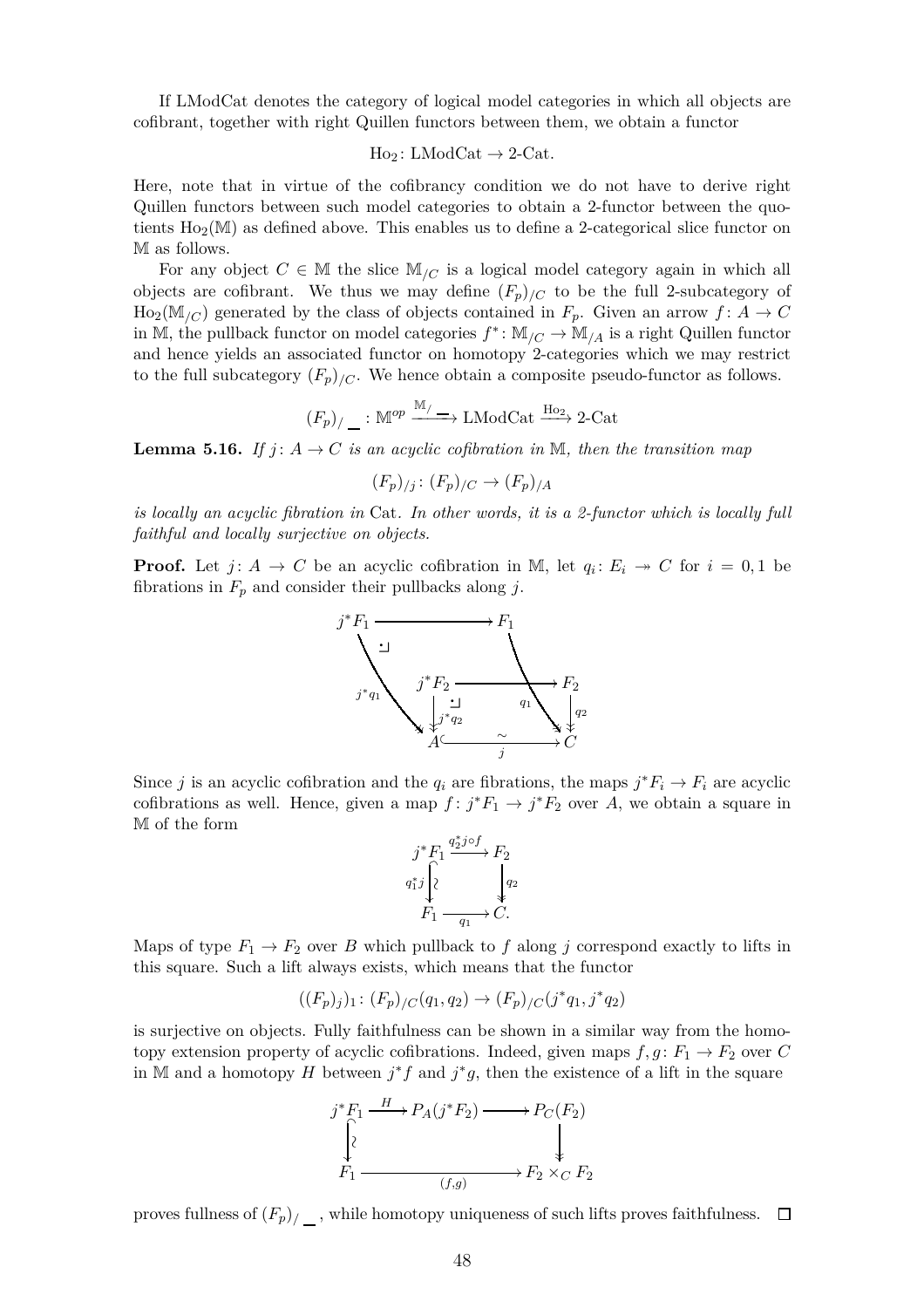**Definition 5.17.** Let  $p: E \to B$  be a fibration in M. We say that  $F_p$  has

1. the *weak equivalence extension property* if every solid diagram of the form



where *w* is a weak equivalence between fibrations  $\bar{q}_1, \bar{q}_2 \in F_p$ , *j* is a cofibration and  $q_2$  is another fibration in  $F_p$ , has a dashed extension as above such that *v* is a weak equivalence between fibrations  $q_1 \in F_p$  and  $q_2 \in F_p$  and the back square is cartesian, too.

2. the *fibration extension property* if every solid span

$$
\begin{array}{c}\n\bar{F} \, - \, - \, \rightarrow \, F \\
q \Big\downarrow \, \underline{\hspace{1cm}} & \, \vert \, \bar{q} \\
\text{\Large $ \downarrow$} & \, \downarrow \, \bar{q} \\
A \stackrel{\sim}{\longleftarrow} & \, \downarrow \, C\n\end{array}
$$

where  $q \in F_p$  and *j* is an acyclic cofibration can be complemented to a cartesian square such that  $\bar{q} \in F_p$  is a fibration, too.

3. the *stratification property* if for every pair of fibrations  $q_1$ ,  $q_2$  in  $F_p$ , every solid diagram of the form



with  $j: A \to C$  a cofibration, there is a dotted extension such that the front square is cartesian as well, and such that the diagram commutes.

<span id="page-48-0"></span>**Proposition 5.18.** Let  $p: E \rightarrow B$  be a fibration in M. Let 2-Cat be equipped with the *Lack model structure ([\[15\]](#page-50-20)).*

- *1. The class*  $F_p$  *has the weak equivalence property if and only if*  $(F_p)$ / $\_$ :  $\mathbb{M}^{op} \to 2$ *-Cat preserves fibrations.*
- 2. The class  $F_p$  has the fibration extension property if and only if  $(F_p)$ /<sub>1</sub>: M<sup>op</sup>  $\rightarrow$  2*-Cat preserves acyclic fibrations.*

**Proof.** The class  $F_p$  has the weak equivalence extension property if and only if for every cofibration *j* in M, the functor  $(F_p)_{/j}$  has the right lifting property against the inclusion  $[0] \rightarrow I[1]$ . That is, if and only if the functor  $(F_p)_{/j}$  is a fibration in 2-Cat.

The class  $F_p$  has the fibration extension property if and only if for every acyclic cofibration *j* in M, the functor  $(F_p)_{/j}$  has the right lifting property against the endpoint inclusion  $\emptyset \to [0]$ . That is, if and only if the functor  $(F_p)_{/j}$  is surjective on objects. By Lemma [5.16,](#page-47-0) the functor  $(F_p/\_)_h(j)$  is always a local acyclic fibration, but the local acyclic fibrations which are surjective on objects are exactly the acyclic fibrations in the Lack model structure on 2-Cat.  $\Box$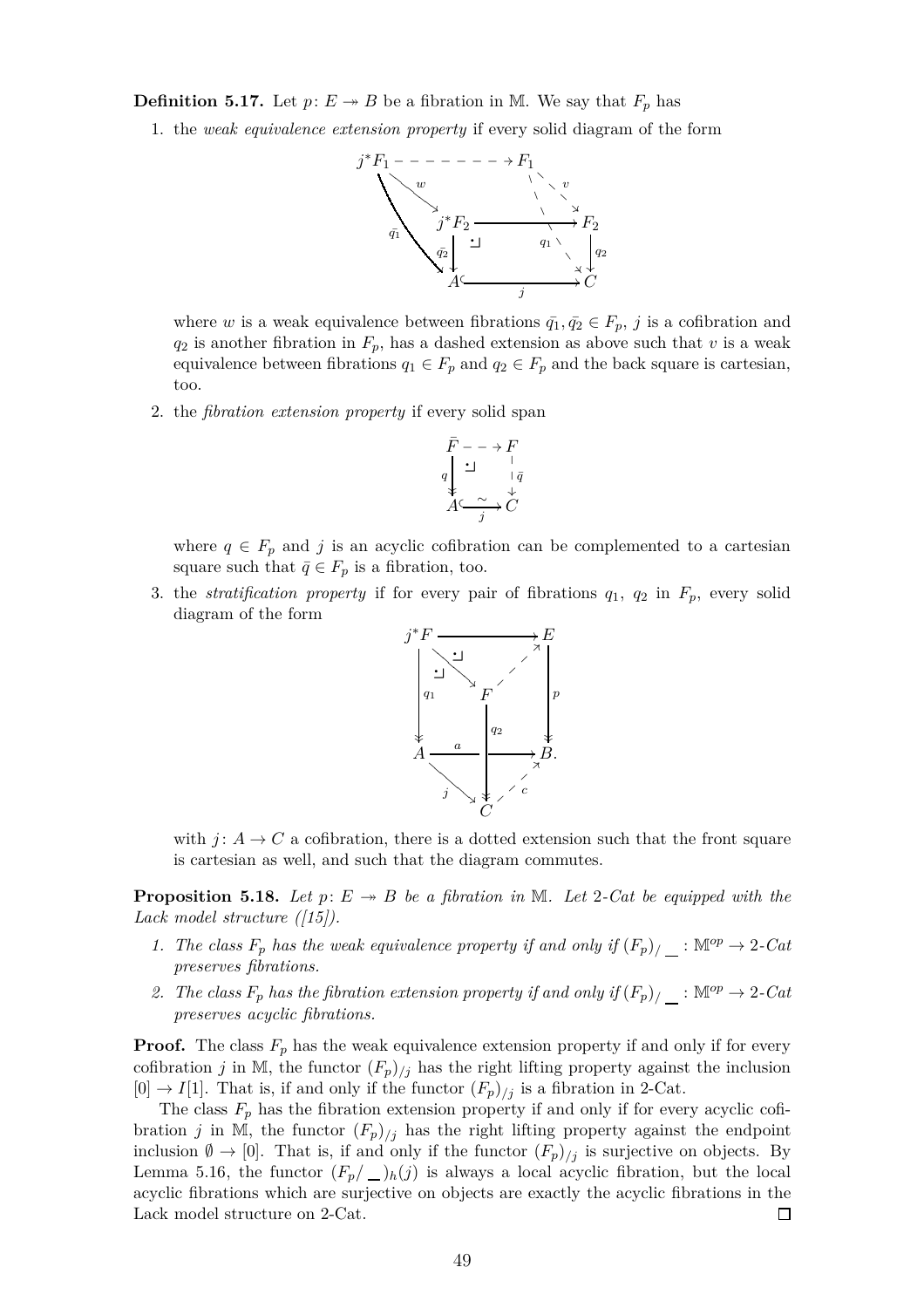Thus, the class  $F_p$  has the weak equivalence extension property and the fibration extension property if and only if the M-indexed 2-category  $(F_p)$ <sub>/</sub> : M<sup>op</sup>  $\rightarrow$  2-Cat satisfies the right Quillen conditions of a Quillen pair.

Similarly, one can quotient out the higher data in the externalization  $Ext(X_p)$ :  $\mathbb{M}^{op} \to$ **S** to obtain a functor

$$
Ext2(Xp): \mathbb{M}^{op} \to 2\text{-Cat}.
$$

Since fibrancy of *B* and univalence of *p* are characterized by the right lifting property of the transition maps  $Ext(X_p)(j)$  for (acyclic) cofibrations *j* against the 2-dimensional arrows  $\emptyset \to \Delta^0$  and  $\Delta^0 \to I\Delta^1$ , it follows that both can be verified by the same right lifting properties of  $\text{Ext}^2(X_p)(j)$  in 2-Cat. Furthermore, we obtain a pseudo-natural transformation

$$
Ext2(Xp) \to (Fp)/
$$

by choosing a pullback of *p* along every object  $C \to B$  in  $\text{Ext}^2(X_p)(C)$ . Then  $p: E \to B$ satisfies the stratification property if and only if this pseudo-natural transformation takes cofibrations *j* :  $A \rightarrow C$  in M to squares in 2-Cat such that the natural map

$$
\operatorname{Ext}^2(X_p)(C) \to \operatorname{Ext}^2(X_p)(A) \times_{(F_p)_{/A}} (F_p)_{/C}
$$

is surjective on objects. One can thereby construct an "external" proof of the following fact used throughout the literature.

**Proposition 5.19.** *Suppose p satisfies the stratification property.*

- *1. Then B is fibrant if and only if F<sup>p</sup> has the fibration extension property.*
- *2. If B is fibrant, then p is univalent if and only if F<sup>p</sup> has the weak equivalence extension property.*

## <span id="page-49-7"></span>**References**

- [1] P. Arndt and K. Kapulkin, *Homotopy-theoretic models of type theory*, Typed Lambda Calculi and Applications, Lecture Notes in Computer Science, vol. 6690, Springer, Berlin, Heidelberg, 2011, p. 45–60.
- <span id="page-49-5"></span>[2] C. Barwick, (∞*, n*)*-cat as a closed model category*, Ph.D. thesis, University of Pennsylvania, Philadelphia, PA 19104, United States, 2005.
- <span id="page-49-1"></span>[3] C. Barwick, E. Dotto, S. Glasman, D. N., and J. Shah, *Parametrized higher category theory and higher algebra: Exposé I - Elements of parametrized higher category theory,* <https://arxiv.org/abs/1608.03657>, 2016.
- <span id="page-49-0"></span>[4] J. B´enabou, *Fibered categories and the foundations of naive category theory*, The Journal of Symbolic Logic **50** (1985), no. 1, 10–37.
- <span id="page-49-3"></span>[5] B. van den Berg and I. Moerdijk, *Univalent completion*, Mathematische Annalen **371** (2018), no. 3-4, 1337 – 1350.
- <span id="page-49-2"></span>[6] D.C. Cisinski, *Higher categories and homotopical algebra*, Cambridge Studies in Advanced Mathematics, vol. 180, Cambridge University Press, 2019.
- <span id="page-49-4"></span>[7] D. Dugger, *Replacing model categories with simplicial ones*, Transactions of the American Mathematical Society **353** (2001), no. 12, 5003–5027.
- <span id="page-49-6"></span>[8] W.G. Dwyer and D. M. Kan, *Homotopy theory and simplicial groupoids*, Indagationes Mathematicae (Proceedings) **87** (1984), no. 4, 379–385.

 $\Box$